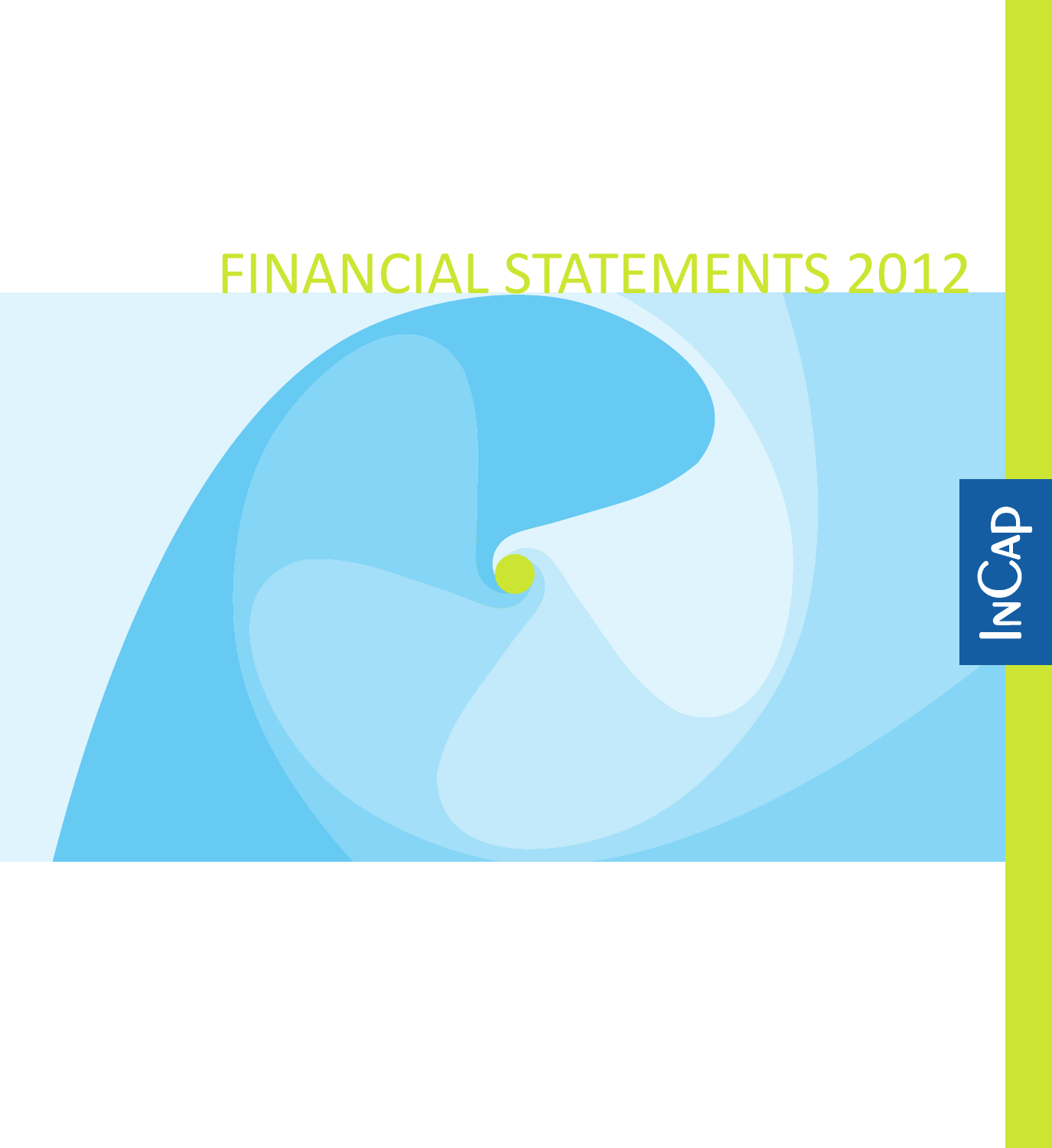# **CONTENTS**

| Notes to the Parent Company              |  |
|------------------------------------------|--|
|                                          |  |
| Board of Director's Proposal on Measures |  |
|                                          |  |
|                                          |  |
|                                          |  |
|                                          |  |
|                                          |  |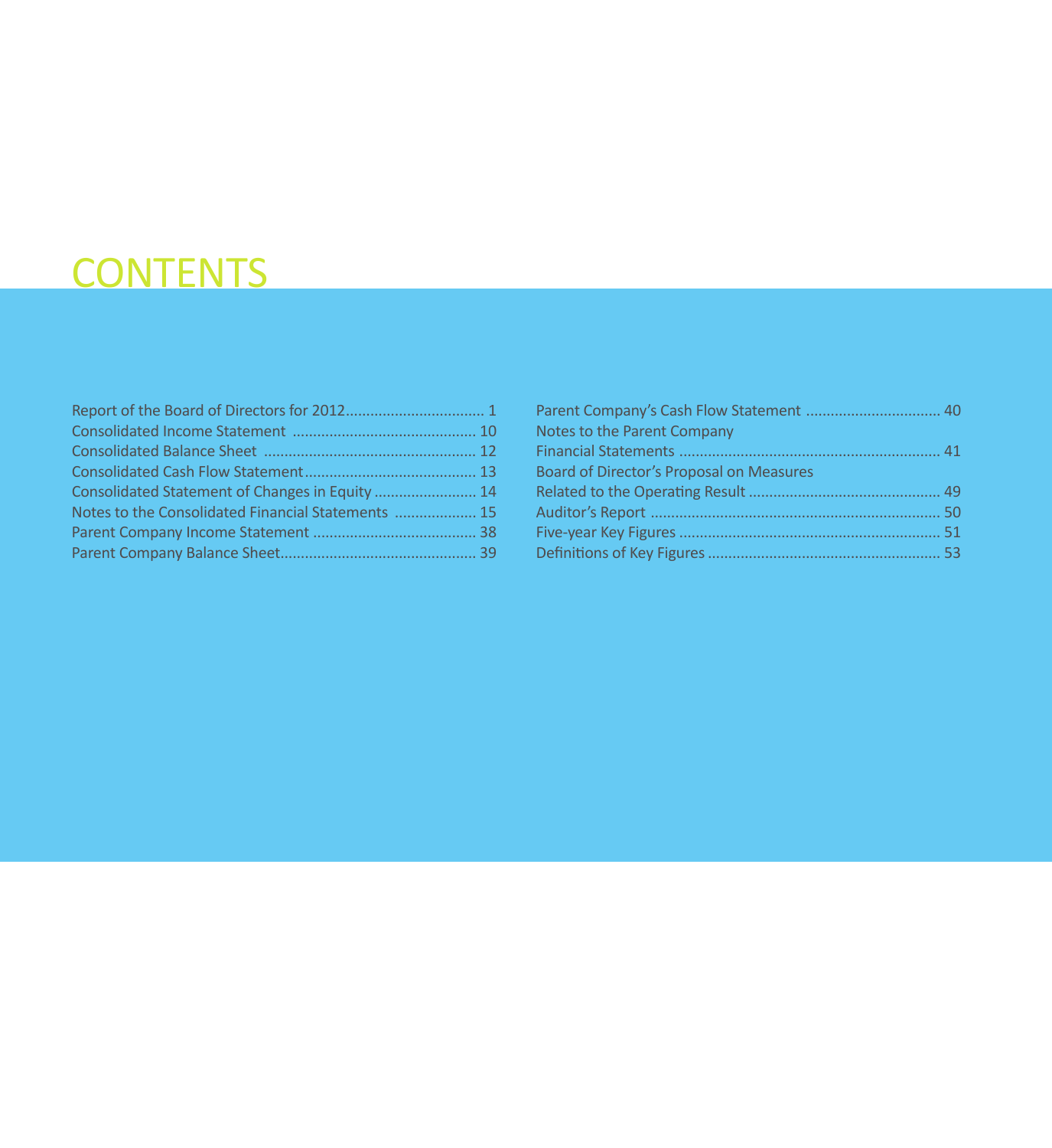# Report of the Board of Directors for 2012

#### **Operating environment**

Incap Group's operating environment continued to be challenging 2012. Due to uncertain outlook in global economy, many customers postponed bringing new products to the market and shortened the forecast scope for current products.

The fact that Incap's business operations are spread over several customer sectors balances the development of the company's revenue. Part of products manufactured for the energy efficiency sector are capital goods that have a delayed reaction to market changes. Although the demand for large motor components weakened during the second half of the year, this decline was short-lived and the demand returned to the normal level at the end of the year. Deliveries of UPS equipment ensuring uninterrupted and undisturbed current input increased clearly on the previous year.

The general increase in the cost levels affects Incap's earnings trend and the company aims to balance the situation by distributing production activities into several countries of operation. For the most part, the company's production activities are located in lowcost regions such as India and Estonia which have, thanks to their moderate wage trends, maintained their price competitiveness in 2012.

#### **Incap's growth drivers**

Incap builds its growth strategy on the basis of the market trends and its own strengths. Incap is a technology company that focuses on energy efficiency and has industrial operations in India, Estonia and Finland. In addition to manufacturing of products, the company's services cover design and other product life-cycle services.

Factors that drive the demand for new equipment solutions include varied use of renewable energy resources and efforts to improve energy efficiency in energy production, transfer and use. Increasing environmental awareness also increases interest in equipment that involves advanced automation and control engineering. These global trends boost the growth of Incap's business operations, because the design and

manufacturing of electrotechnical equipment are among the company's core competencies.

Equipment manufacturers wish to concentrate on their own core expertise and outsource an increasing proportion of manufacturing of products to partners. In order to improve the efficiency of their operations, equipment manufacturers try to decrease the number of their partners and prefer contract manufacturers whose service covers an extensive part of the product life-cycle and who are also capable of providing local service near their main markets.

Economic growth continues in Asia and Incap is here in a good position thanks to its Indian operations. In order to ensure the company's competitive edge, equipment manufacturing and product design are centralised in low-cost regions.

# **Revenue and earnings in 2012**

Incap Group's revenue in 2012 was EUR 64.1 million, or about 7% less than in 2011. Deliveries to energy efficiency customers remained at a good level, and the demand for rotor components as well as for inverter and UPS products grew clearly. Revenue generated by the manufacturing of equipment for well-being technology decreased by approximately 33%. Underlying reasons include the decline in the general market situation and the elimination of slot machines and certain volume products from the production programme after the closure of the Helsinki plant. Increasing demand in the energy efficiency sector partly compensated for the decline in the revenue from well-being technology customers. Business developed particularly well in India where revenue grew by 37%.

Incap's profitability improved further, but the fullyear operating result (EBIT) remained negative, EUR -0.7 million. Operating result was nearly a EUR 1 million higher than in the previous year.

The earnings trend was good especially in the third quarter when the operating result (EBIT) was satisfactory, or 1.8% of revenue. The profitability trend in India was strong during the full year.

#### **Revenue, EUR million**



### **Operating profit, EUR million**

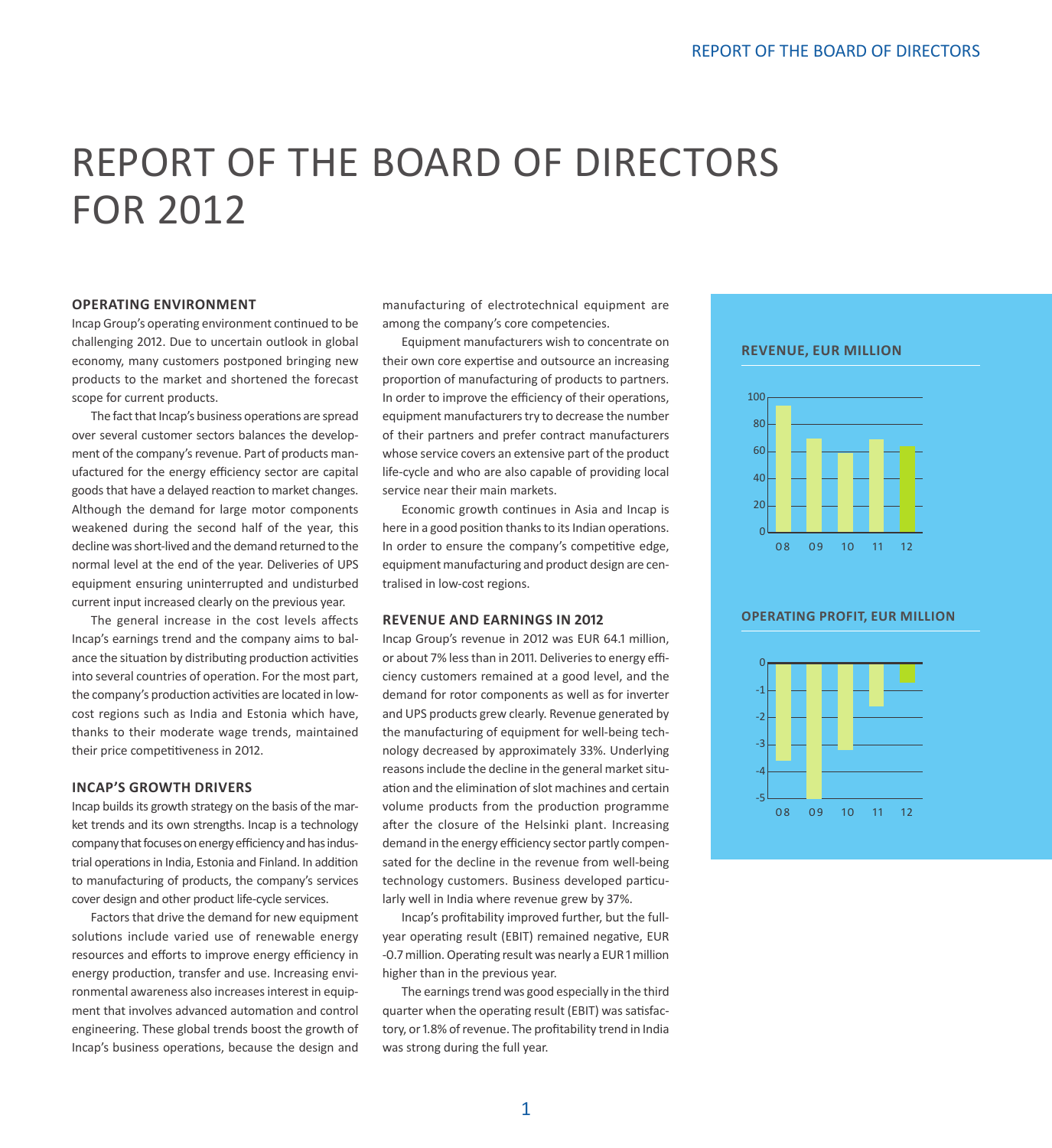



**Profit/loss before tax, EUR million**



Material costs and other production costs decreased compared to the previous year, and fixed costs went down as well. On the other hand, the result was weighed down by costs that were related to the closure of the Helsinki plant and arose from partly overlapping resources and the transfer of production and machines.

Measures aimed at improving the cost structure included the reorganisation of Group Services and the centralisation of tasks to Incap's Tallinn office.

Net financial expenses were EUR 0.8 million (EUR 2.4 million). Financial expenses decreased from the previous year and amounted to EUR 2.2 million (EUR 2.6). Financial income was EUR 1.4 million, of which 1.0 million arose in connection with the decrease in the redemption value of the convertible loan. Depreciation stood at EUR 1.5 million (EUR 2.0 million).

Net profit/loss for the period was EUR -4.9 million (EUR -4.0 million). This was affected by the non-recurring write-down on deferred tax assets. Earnings per share amounted to EUR -0.25 (EUR -0.21).

# **Write-down on deferred tax assets and equity**

Incap Corporation has approved tax losses, which can be utilised in the years 2013–2022. Parent company's deferred tax assets of EUR 3.3 million have been recorded as an expense in the financial statements for 2012, because there are no longer IFRS-based prerequisites for keeping deferred tax assets in the balance sheet based on IAS 12.

Despite the write-down the company's management trusts that the deferred tax assets can be utilised against the parent company's taxable income in the future. The demand for energy efficiency technology products manufactured at the Vaasa plant is estimated to develop favourably in the future, too, and ongoing restructuring will also improve the parent company's profitability.

As the operations of the Indian subsidiary have been profitable, approximately EUR 0.2 million of its tax assets has been utilised in 2012. After this, the consolidated balance sheet contains EUR 0.6 million of deferred tax assets relating to the Indian subsidiary. According to the impairment testing, their value has not been impaired, and on the basis of calculations, it is probable that the Indian subsidiary will accumulate sufficient taxable income to utilise its deferred tax assets.

As a result of the write-down recorded in the parent company's and the Group's balance sheet, the Group's equity becomes negative and the Group's equity ratio is -10.3%. The parent company's equity capital is EUR 8.1 million, or 39% of the share capital. The capital loan according to the Companies Act, Chapter 12 of EUR 0.6 million strengthens the parent company's shareholders' equity, and taking this into account, the parent company's equity capital is EUR 1.6 million less than the minimum capital required by the Companies Act.

Due to the equity of Incap Group's parent company decreasing to less than half of the share capital, the Board of Directors of Incap Corporation has taken steps to convene the Annual General Meeting to decide on measures to consolidate the company's operations. The Board of Directors of Incap together with the management is preparing an action plan to ensure the company's profitability in 2013. To improve the capital structure the Board of Directors will also propose to the Annual General Meeting to decide on a rights issue in spring 2013.

### **Restructuring process**

The company has continued the strategic restructuring process launched in 2006. In 2012 the company's plant network was reduced by one company, after which the company will have one production plant in each of its countries of operation. The Kuressaare plant in Estonia was developed, and the extension project nearly doubled the area of its facilities. The new facilities make it possible to increase the efficiency of operations and improve profitability. Another significant structural change carried out during the financial period was the shift in focus of Group Services to Estonia and personnel reductions in Group Services.

As the negotiations on the sale of the sheet-metal operations of the Helsinki plant did not lead to a satisfactory result and no sustainable solutions were found for improving profitability through other measures, Incap decided in January 2012 to close down the Helsinki plant and transfer the production to the company's other plants in Vaasa and Kuressaare.

The production operations at the Helsinki plant ended in August, at which point the sheet-metal mechanics manufacturing had been transferred partly to Incap's plant in Vaasa and partly to subcontractors. Manufacturing of some products was discontinued entirely in connection with the closure of the plant due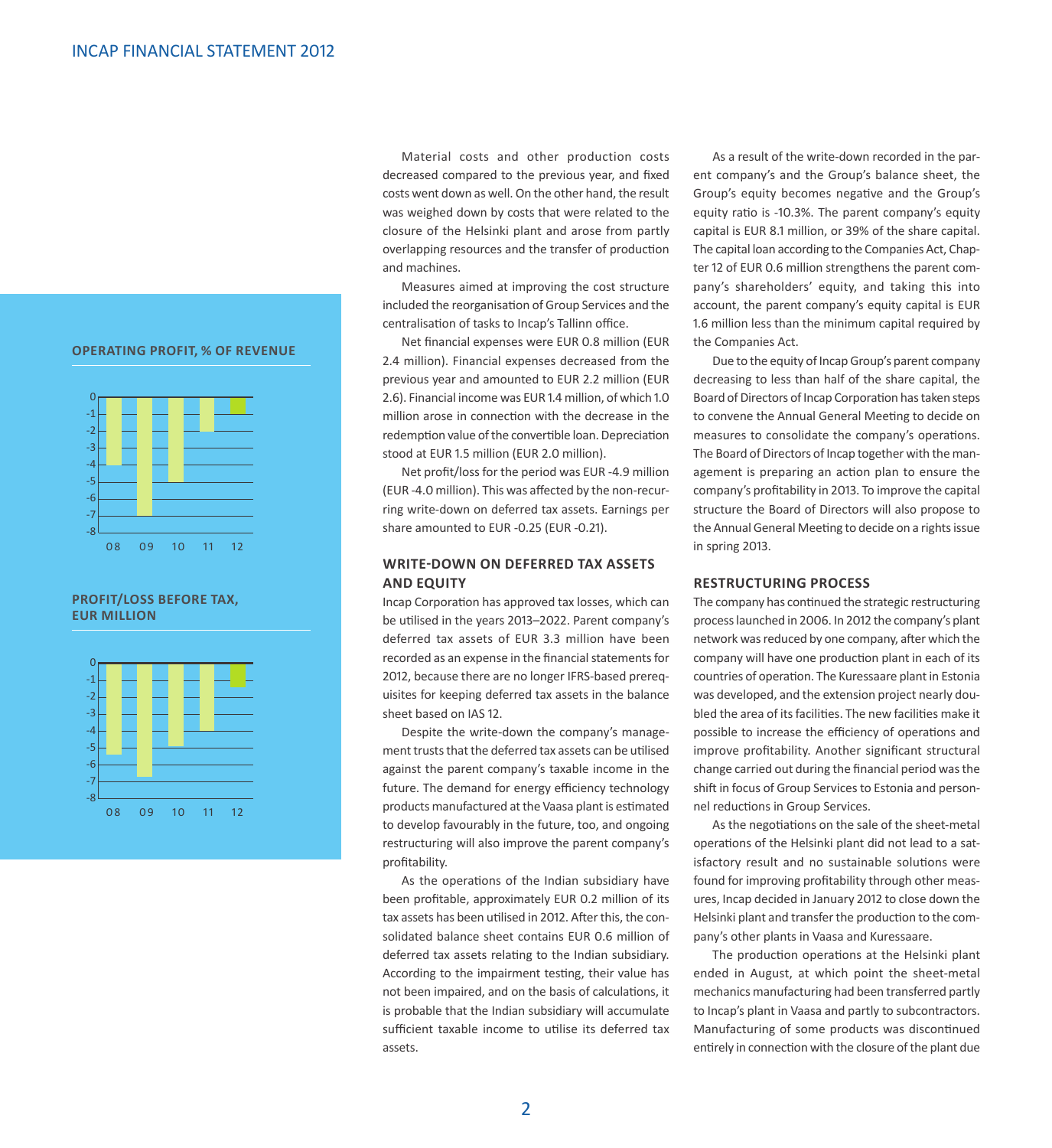to a tendering carried out by a customer among other things.

The centralisation of production increases the capacity utilisation rate and lowers fixed costs. Incap estimates that the closure of the plant and the centralisation of production will bring savings of about EUR 1.0 million in 2013, mainly in personnel expenses. Decrease in production costs enhances also the competitive edge of our customers' products. The aim of centralisation is to create better prerequisites for developing the company's operations, too.

The result of 2011 included a non-recurring provision of approximately EUR 0.6 million for the closure of the Helsinki plant. By the end of the year 2012, EUR 0.6 million of this provision was used.

Some of the production equipment of the Helsinki plant were transferred to Vaasa and some were sold. Net income from the sales of equipment – EUR 0.4 million in total – has been recorded in other operating income

#### **Capital expenditure**

Capital expenditure totalled EUR 0.1 million in 2012 (EUR 0.3 million), consisting mainly of replacement investments that aimed to develop of production at the Vaasa and Tumkur plants in particular. According to the company's estimate, it is possible to grow business operations significantly with current production capacity, without major investments.

# **Quality assurance and environmental issues**

All of Incap Group's plants have environmental management and quality assurance systems certified by Det Norske Veritas. Incap's environmental management system complies with ISO 14001:2004, and its quality assurance system complies with ISO 9001:2008. In addition, the Kuressaare plant has ISO 13485:2003 quality certification for the manufacture of medical devices.

The systems are used as tools for continuous improvement. The quality assurance system of the Tumkur plant was included in Incap Group's "multisite" certification in 2012.

# **Balance sheet, financing and cash flow**

The balance sheet total was EUR 29.3 million (EUR 39.3 million). The Group's equity at the close of the report period was negative, EUR -3.0 million (EUR 1.3 million). The parent company's equity capital is EUR 8.1 million, or 39% of the share capital (EUR 12.8, 63%).

The Group's equity ratio was negative, -10.3% (3.3%).

Liabilities totalled EUR 32.3 million (EUR 38.0 million), of which EUR 20.5 million (EUR 24.9 million) were interest-bearing liabilities.

Interest-bearing net liabilities decreased from the comparison period and were EUR 19.8 million (EUR 24.5 million), and the gearing ratio was -659% (1,868%).

The company has long-term debt of EUR 2.5 million, of which EUR 1.9 million of the 2012 convertible loans and EUR 0.6 million of the capital loan.

On 31 December 2012, Incap Group's current interest-bearing loans and borrowings stood at EUR 18.0 million. Of this amount, EUR 14.5 million is a loan from credit institutions, of which EUR 4.1 million is directed towards the Indian subsidiary. In Finland and Estonia, the parent company uses factoring financing which is part of current liabilities.

Of the company's loans, a part of finance leases and a part of the 2012 convertible loan and the capital loan are classified as non-current. Other bank loans are included in current financial liabilities on the basis of the loan period or due to the breach of covenants.

On 31 December 2012, Incap's loans from credit institutions and other loans totalled EUR 20.5 million. Of this, EUR 14.5 million was loans from credit institutions (31 December 2011: EUR 17.0 million) and EUR 6.0 million other loans (31 December 2011: EUR 7.8 million).

From the loans from financial institutions, EUR 10.3 million was granted by the Finnish bank to bank loans and lines of credit in use. Of the Finnish bank's credit line and factoring credit line, EUR 5.3 million was in use and EUR 4.2 million was unused on 31 December 2012. For operations in India and Estonia, the balances of bank loans and credit line totalled EUR 4.1 million. Finnfund's EUR 1.9 million investment in Incap's operations in India is included in the loans from credit institutions.

Other loans (EUR 6.0 million) include convertible loans, capital loan as well as finance lease liabilities in Finland and Estonia. The amount of the convertible loan of 2007 at the end of the financial year was EUR 2.4 million, of which a part was reorganised after the end of the financial year and the remainder of EUR 1.0

### **Profit/loss before tax, % of revenue**



# **Earnings per share (EPS), EUR**

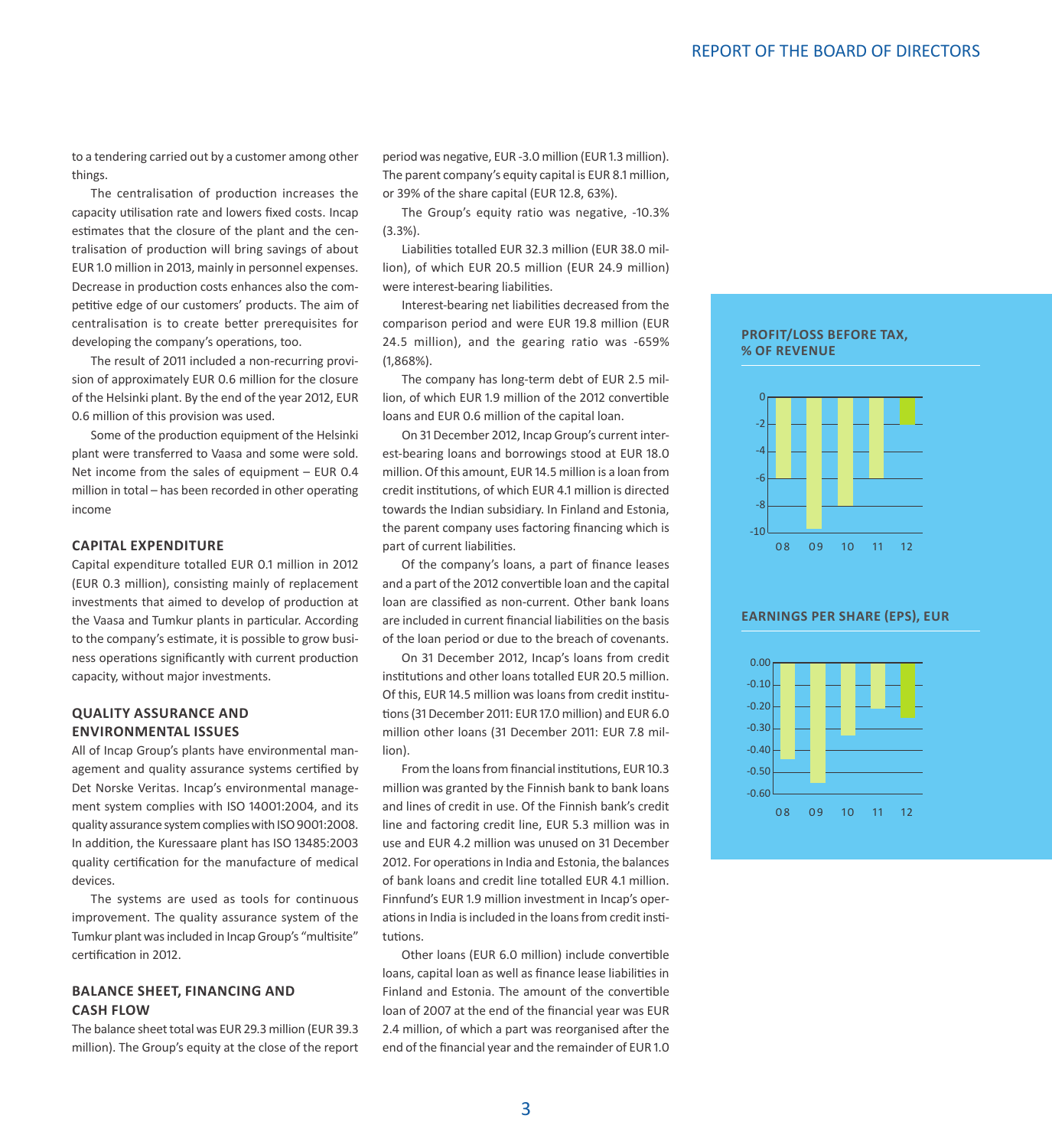



#### **Gearing, %**



million is due 30 June 2013. The convertible loan 2012 amounts to EUR 2.9 million and will mature on 25 May 2017. Other loans are the Finnish and Estonian finance leases, totalling EUR 0.1 million, and the EUR 0.6 million instalment of the Finnish capital loan, drawn in December 2012. The last instalment of the loan from the municipality of Sotkamo, approximately EUR 43,000, was repaid in 2012.

At the end of financial period, EUR 12.6 million of the loans were guaranteed, and the rest were unguaranteed. The securities for these loans are the EUR 12.1 million mortgages on company assets, a EUR 1.5 million mortgage on the production facilities in Vuokatti, Finland and a EUR 0.7 million mortgage on the production facilities in India.

Incap's liabilities for debts reduced in May 2012 when the value of the 2007 convertible loan decreased by approximately EUR 1.0 million in connection with the financing arrangement. The decrease in the value resulted from the fact that the company committed itself to redeeming some of the loan units of the convertible loan at a price that is on average 27% lower than the nominal value of the loan units.

During 2012, approximately EUR 0.2 million of deferred tax assets have been utilised from the consolidated balance sheet on the basis of the taxable income accumulated by the Indian subsidiary. On 31 December 2012, confirmed tax losses for which no deferred tax asset was recognised amounted to EUR 11.2 million.

The Group's quick ratio was 0.5 (0.4), and the current ratio was 0.8 (0.7).

The company was able to reduce stock value and free capital from inventories. During the financial period, the value of inventories decreased from EUR 11.4 million at the beginning of 2012 to EUR 9.4 million. The increase in the demand in the energy efficiency sector increased inventories especially at the Indian plant. On the other hand, the closure of the Helsinki plant decreased the entire Group's inventories by approximately 1.6 million when compared to the end of 2011.

Cash flow from operations was positive: EUR 2.4 million (EUR -3.1 million). On 31 December 2012, the Group's cash and cash equivalents totalled EUR 0.6 million (EUR 0.4 million). The change in cash and cash equivalents showed an increase of EUR 0.2 million (a decrease of EUR 0.4 million).

Aspects related to the Group's cash flow, financing and liquidity are also described in the section "Shortterm risks and factors of uncertainty concerning operations".

#### **Private placement in April 2012**

On 11 April 2012, the company's Board of Directors used the authorisation issued by the Annual General Meeting held in 2011 and offered a total of 2,168,100 new shares to the major shareholders of the company. The private placement was a part of the financing arrangement prepared by the company, aiming to improve the company's equity ratio and solvency and to ensure the continued development of the company.

The share issue was subscribed in full at the price of EUR 0.35 per share. In addition to four major shareholders, shares were subscribed by all members of the Board of Directors and the President and CEO of the Group.

The received subscription amount, approximately EUR 759,000 in total, has been recognised in the reserve for invested unrestricted equity. The new shares were registered in the Trade Register on 18 July 2012, increasing the total number of the company's shares to 20,848,980. In order to enter the new shares for public trading, Incap drew up a prospectus, and the new shares were admitted to public trading at the Helsinki Stock Exchange on 18 September 2012 after the prospectus was approved.

#### **Convertible loan 2007**

The convertible loan of EUR 6.75 million, issued by Incap in 2007, matured on 25 May 2012. In May 2012, the company agreed upon re-financing for the convertible loan so that the company redeems the loan units of some of the convertible loan's holders while a portion of the holders convert their loan units to a new convertible loan. Some of the redemptions were carried out in May–June 2012, and the amount to be redeemed by 31 December 2012 was EUR 2,405,950.27.

In January 2013, after the end of the financial period, Incap negotiated the final redemption of the convertible loan. In January 2013, the company redeemed out of the remaining loan units a total of EUR 1.0 million. Furthermore, a part of the loan with respective interest, i.e. a total of EUR 0.4 million, was converted to Incap's shares by means of a private placement to one holder of the convertible loan. The final redemption of the 2007 convertible loan, EUR 1.0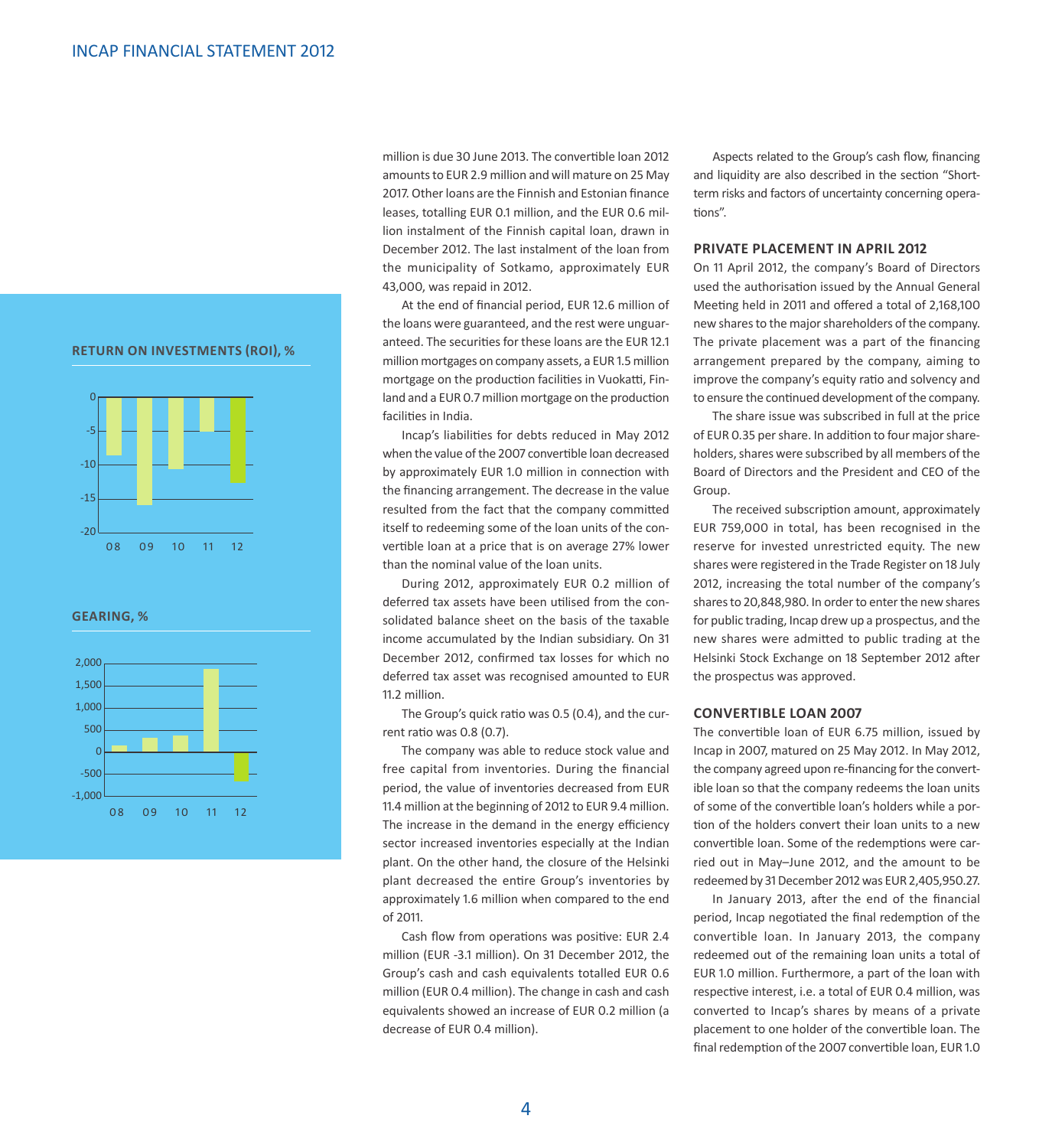million including interest, will be settled by the end of June 2013.

# **Convertible loan 2012**

In the redemption arrangements of the convertible loan issued in 2007, a portion of the holders converted their loan units to a new convertible loan. The Board of Directors approved subscriptions for this new loan on 25 May 2012. The issue rate of the convertible loan is 100% and an annual fixed interest of 7% will be paid on the loan after each 12-month period. The subscription price of the new loan was formed in the following way: one loan unit in the 2007 convertible loan can be converted into one loan unit in the 2012 convertible loan. The loan amount is EUR 2,916,000 and a total of 540 loan units with the nominal value of EUR 5,400 were granted out of the loan. The convertible loan will expire on 25 May 2017.

#### **Personnel**

At the end of 2012, the Incap Group had a payroll of 614 employees (735). Some 55% (51%) of the personnel worked in India, 28% (27%) in Estonia and 17% (22%) in Finland. The main personnel reductions took place in Finland due to the closure of the Helsinki plant and the streamlining of Group Services.

At the end of the year, 170 of Incap's employees were women and 444 were men. Permanently employed staff totalled 414, and the number of fixedterm employees was 200. The company had two parttime employment contracts at the end of the year. The average age of the personnel was 33.5 years.

# **Company management and organisation**

The company's President and CEO during the financial period was Sami Mykkänen. In addition to the CEO, the Group's Management Team included Kimmo Akiander (Business Unit Well-being, until 29 February 2012), Kirsi Hellsten (Human Resources, until 31 October 2012), Mikko Hirvinen (Special Projects), Jari Koppelo (Business Unit Energy efficiency and, from 1 March 2012, Business Unit Well-being), Sami Kyllönen (Production, Europe), Kirsti Parvi (Finance and administration) and Hannele Pöllä (Communications).

In addition to the members of the actual Management Team, the Extended Management Team included Siret Kegel (Quality), Murthy Munipalli (Energy efficiency Asia), Pekka Laitila (Materials management), Päivi Luotola (IT) and Marko Tapaninaho (Engineering).

# **Annual General Meeting 2012**

Incap Corporation's Annual General Meeting (AGM) was held in Helsinki on 11 April 2012. The AGM adopted the financial statements for the financial period that ended on 31 December 2011. In accordance with the proposal of the Board of Directors, the AGM decided that no dividend be distributed for the financial period and that the loss for the financial period (EUR 2,372,981.70) be recognised in equity.

# **Authorisation of the Board of Directors**

On 11 April 2012, the Annual General Meeting authorised the Board of Directors to decide during one year after the Annual General Meeting to issue a maximum of 9,300,000 new shares either against payment or without payment. Of the new shares, a maximum of 300,000 shares can be used for the option rights of the company's remuneration and compensation system.

The Board of Directors exercised the authorisation in connection with the company's financing arrangement on 25 May 2012 when a portion of the holders of the convertible loan issued in 2007 converted their loan units to a new convertible loan. The new convertible loan includes a right to convert loan units to a maximum total of 7,112,195 new shares in the company.

At the end of the financial period 2012, the Board of Directors had a total of 2,187,805 unused shares from the authorisation granted by the Annual General Meeting. The Board of Directors exercised the authorisation on 30 January 2013 and directed one holder of the convertible loan 2007 the company's new shares against the redemption of the convertible loan. After this the Board of Directors have an unused authorisation for a total of 490,519 shares.

#### **Board of Directors and auditor**

The Annual General Meeting held on 11 April 2012 reelected Raimo Helasmäki, Kalevi Laurila, Susanna Miekk-oja and Lassi Noponen as members of the Board of Directors and elected Matti Jaakola as a new member. From among its members, the Board elected Kalevi Laurila as Chair and Lassi Noponen as Deputy Chair. The secretary of the Board was Anu Kaskinen, LL.M. The Board convened 49 times in 2012, and the average attendance rate was 88%.

#### **Equity ratio, %**



### **Investments, EUR million**

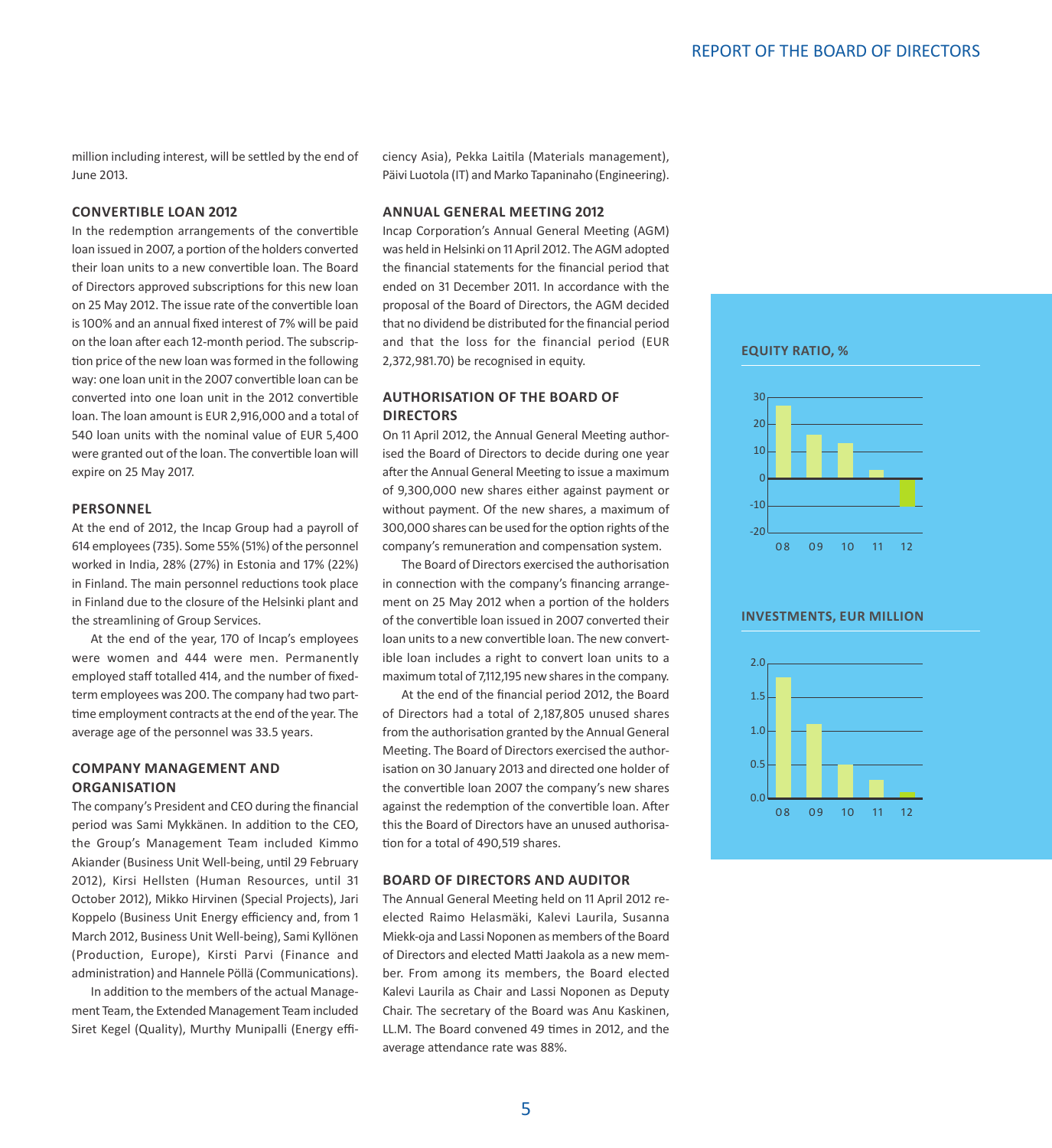

**Average number of employees**

08 09 10 11 12

0 100

The auditor was auditing firm Ernst & Young Oy with Jari Karppinen, Authorised Public Accountant, as the principal auditor.

#### **Report on corporate governance**

Incap will release a report on the company's corporate governance in compliance with the Securities Market Act as a separate document, in connection with the publication of the report of the Board of Directors and the annual report.

# **Shares and shareholders**

Incap Corporation has one series of shares, and the number of shares at the end of the period is 20,848,980. During the financial period, the share price varied between EUR 0.15 and 0.65 (EUR 0.37 and 0.64). The closing price for the year was EUR 0.19 (EUR 0.42). During the report period, the trading volume was 2,952,411 shares, or 14.2% of outstanding shares (746,382, or 4.0%).

At the end of the financial period, Incap had 1,159 shareholders (1,053). Nominee-registered or foreign owners held 0.5% (0.5%) of all shares. The company's market capitalisation on 31 December 2012 was EUR 4.0 million (7.8 million). The company does not hold any of its own shares.

At the end of the financial period, the members of Incap Corporation's Board of Directors and the President and CEO and their interest parties owned a total of 4,512,174 shares, or approximately 21.6% of the company's shares outstanding.

#### **Share-based incentive system 2009**

The option scheme implemented in 2009 includes a total of 600,000 stock options entitling their holders to subscribe for an equal number of Incap shares. The stock options are broken into three categories: 2009A, 2009B and 2009C. The subscription price for all stock options is EUR 1. The subscription period is from 1 April 2010 to 31 January 2014 for 2009A stock options and from 1 April 2011 to 31 January 2014 for 2009B and 2009C stock options. The President and CEO has received 100,000 A stock options and 100,000 B stock options. The members of the Management Team have received a total of 129,000 C stock options.

The proportion of shares to be subscribed on the basis of stock options is up to 1.6% of the company's shares and votes after a possible increase in share capital. Undistributed and returned stock options will be given to Euro-ketiu Ov, a subsidiary fully owned by Incap, and the Board of Directors will make a separate decision on distributing these.

# **Announcements in accordance with Section 10 of Chapter 9 of the Securities Market Act on a change in holdings**

On 16 April 2012, Incap announced that after the registration of the new shares issued in the private placement of Incap Corporation, the holdings of Kalevi Laurila of Incap Corporation's shares and votes will exceed 5%. Furthermore, on 21 September 2012, the company announced that the holdings of Oy Ingman Finance Ab of Incap Corporation's shares and votes decreased below 10% after several consecutive trades.

# **Information related to the liquidity risk and continuity of operations in the interim report for January–June**

On 22 May 2012, Incap published a stock exchange release with regard to financing arrangements that were related to the extension of the financing agreements, the granting of a new bank loan and a rearrangement of the company's convertible loan. In its interim report for January–June published on 31 July 2012, the company provided information on the final result of the negotiations and financial risks and referred to information in the financial statements for 2011. However, the information about financing agreements provided in the financial statements was no longer up-to-date, as the financing agreements had been partially renegotiated. The interim report did not contain liquidity risk details as required by the IFRS 7 standard and did not comment, in a manner required by recommendations, on the continuity of operations in the company's prevailing financial position. Due to these inadequacies information in the interim report did not meet the requirements of the IAS 34 standard.

Information missing from the interim report was presented in the stock exchange release published on 14 September 2012 and in the prospectus. The release provided more information about the company's loans and related covenants, risks related to liquidity, the sufficiency of the working capital for the next 12 months and aspects related to continuity of operations. The most significant risks in respect of continuity of the company's operations were related to the success of the share issue to be arranged, the fulfilment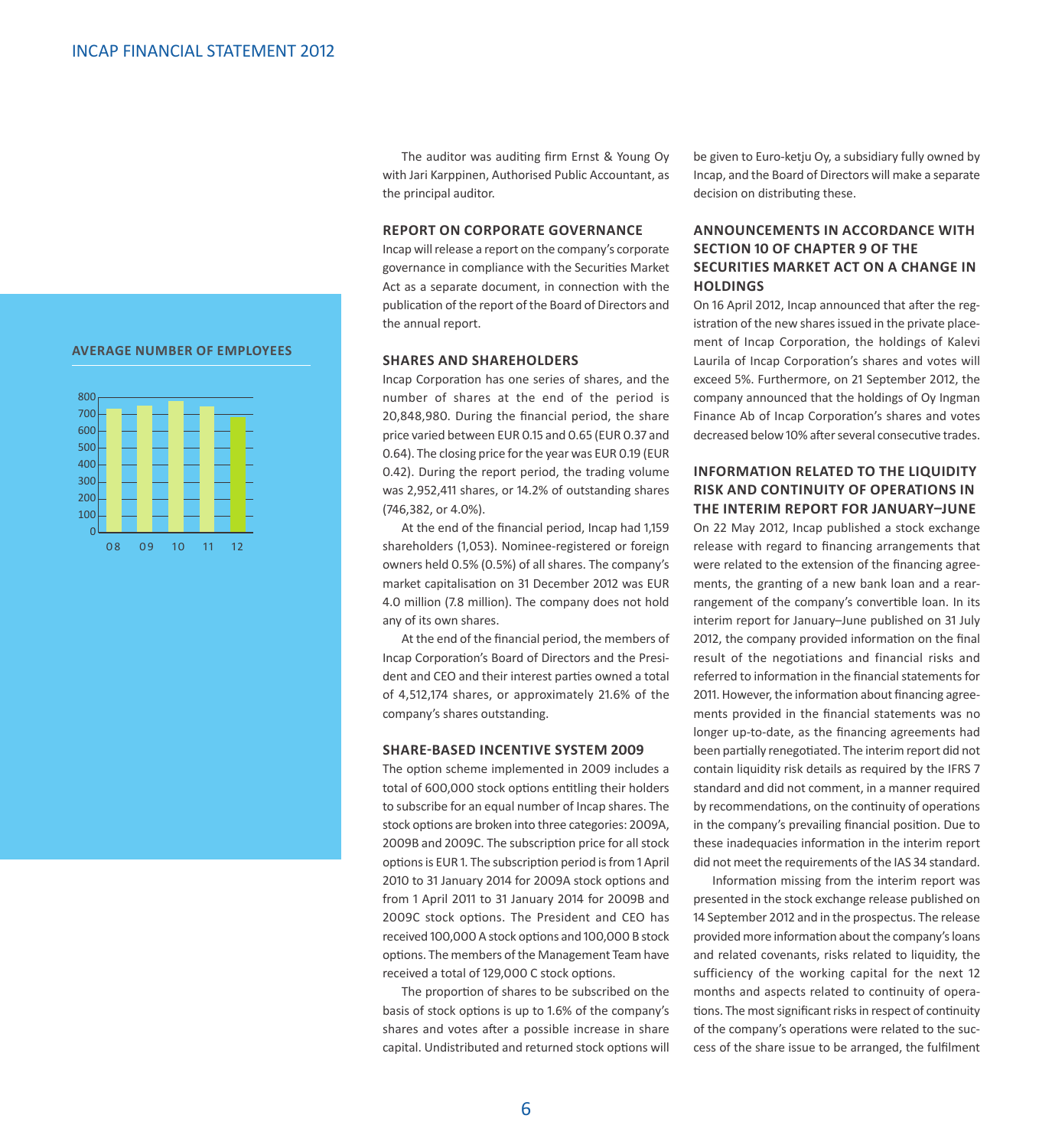of the conditions set by the bank in order to draw the second instalment of additional financing, the fulfilment of the covenant levels set for the continuation of loans from credit institutions, sufficiency of the actions to improve profitability and inventories, as well as development of the company's customers' market situation and demand.

#### **Risk management**

The Risk Management Policy approved by the Incap Board classifies risks as risks connected to the operating environment, operational risks and damage and funding risks. Risk management at Incap is mainly focused on risks that threaten the company's business objectives and continuity of operations. In order to improve its business opportunities, Incap is willing to take on managed risks within the scope of the Group's risk management capabilities. Incap regularly reviews its insurance policies as part of its risk management system.

# **Short-term risks and factors of uncertainty concerning operations**

General risks related to Incap's business operations and sector include the development of customer demand, price competition in contract manufacturing, successful acquisition of new customers, availability and price development of raw material and components, sufficiency of funding, liquidity and exchange rate fluctuations.

The most significant short-term risks are associated with the continuity of operations and sufficiency of funding.

#### **Continuity of operations**

The most significant risks related to the continuity of operations are:

- the arrangement of financing for the redemption of the convertible loan maturing on 30 June 2013, either through a share issue or another arrangement
- the fulfilment of the conditions set by the bank for additional financing
- the fulfilment of the covenant levels set for the continuation of loans from credit institutions
- the sufficiency of the working capital
- the execution of the actions to improve profitability and inventories

• global economic development and its impact on the company's customers' market situation and demand.

# **Financing needed for the redemption of the 2007 convertible loan**

The convertible loan of EUR 6.75 million, issued by Incap in 2007, matured on 25 May 2012. In May 2012, the company agreed upon re-financing for the convertible loan so that the company redeems the loan units of some of the convertible loan's holders while a portion of the holders convert their loan units to a new convertible loan. Some of the redemptions were carried out in May–June 2012, and the amount to be redeemed by 31 December 2012 was EUR 2,405,950.27.

In January 2013, after the end of the financial period, Incap concluded its negotiations concerning the final redemption of the convertible loan. In January 2013, the company redeemed out of the remaining loan units a total of EUR 1.0 million. Furthermore, a part of the loan with respective interest, i.e. a total of EUR 0.4 million, was converted to Incap's shares by means of a private placement to one holder of the convertible loan. The final redemption of the 2007 convertible loan, EUR 1.0 million including interest, will be settled by the end of June 2013.

According to the provisions of the agreement, one subscriber of the 2012 convertible loan, whose loan unit in the convertible loan is EUR 999,000, has the right to terminate the financing agreement in case the redemption of the 2007 convertible loan has not taken place by the end of June 2013. This loan unit of the 2012 convertible loan has been recognised in short-term loans.

# **Withdrawal of the second instalment of additional financing granted**

In the spring 2012, Incap negotiated a financing arrangement in which the company's Finnish financing banks renewed the maturing loans and granted altogether EUR 2.5 million in a new loan. Of this new loan, EUR 1 million was drawn down in July 2012 and EUR 0.75 million after the end of the financial period in January 2013. The remaining part of the loan can be drawn by 29 July 2013 after a separate confirmation of the bank.

#### **Loan financing and covenants**

At the end of the financial period, Incap's loans amounted to EUR 20.5 million.

Loans, credit line and factoring credit line granted by a Finnish bank totalled EUR 10.3 million on 31 December 2012. These loans involve the following covenants:

|                      |              | Net IBD/      |
|----------------------|--------------|---------------|
|                      | Equity ratio | <b>EBITDA</b> |
| 31 December 2012     | at least 10% | up to 7       |
| 30 June 2013 onwards | at least 15% | up to $5$     |

The covenants were not met on 31 December 2012. On this date, the company's equity ratio was -10.3% and net IBD/EBITDA was 18.7. The bank has the right to terminate the agreements to expire after 60 days if any covenant is not met on the testing date. On 28 January 2013, the company received a written confirmation from the bank that the bank will not exercise its right to terminate the loans, even though the covenants were not met on 31 December 2012. The covenants will be tested next on 30 June 2013 and after that every six months.

In addition to the covenants mentioned above, the EUR 1 million additional loan withdrawn by Incap in July 2012 incorporates the bank's right to terminate the loan in case the redemption of the 2007 convertible loan has not taken place by the end of June 2013 as agreed. The bank has approved the financing arrangement made after the end of the financial period and announced that it will not exercise its right to terminate the additional loan agreement.

On the basis of the forecast prepared by Incap on 25 February 2013, the covenants mentioned above will not be met on the next testing date, 30 June 2013. The company is continuing the negotiations with the bank in order to mitigate the covenants and to rearrange the financing.

#### **Payment arrangement for tax liabilities**

Incap has reached an agreement with the Finnish Tax Administration on the payment arrangement related to overdue value-added taxes, withholding taxes and social security contributions. The total amount of the tax liabilities within the scope of this arrangement is approximately EUR 1.2 million, and according to the agreement, the last payment will take place in August 2014. According to the provisions of the agreement, if an instalment is late, the Finnish Tax Administration has the right to terminate the agreement with immediate effect.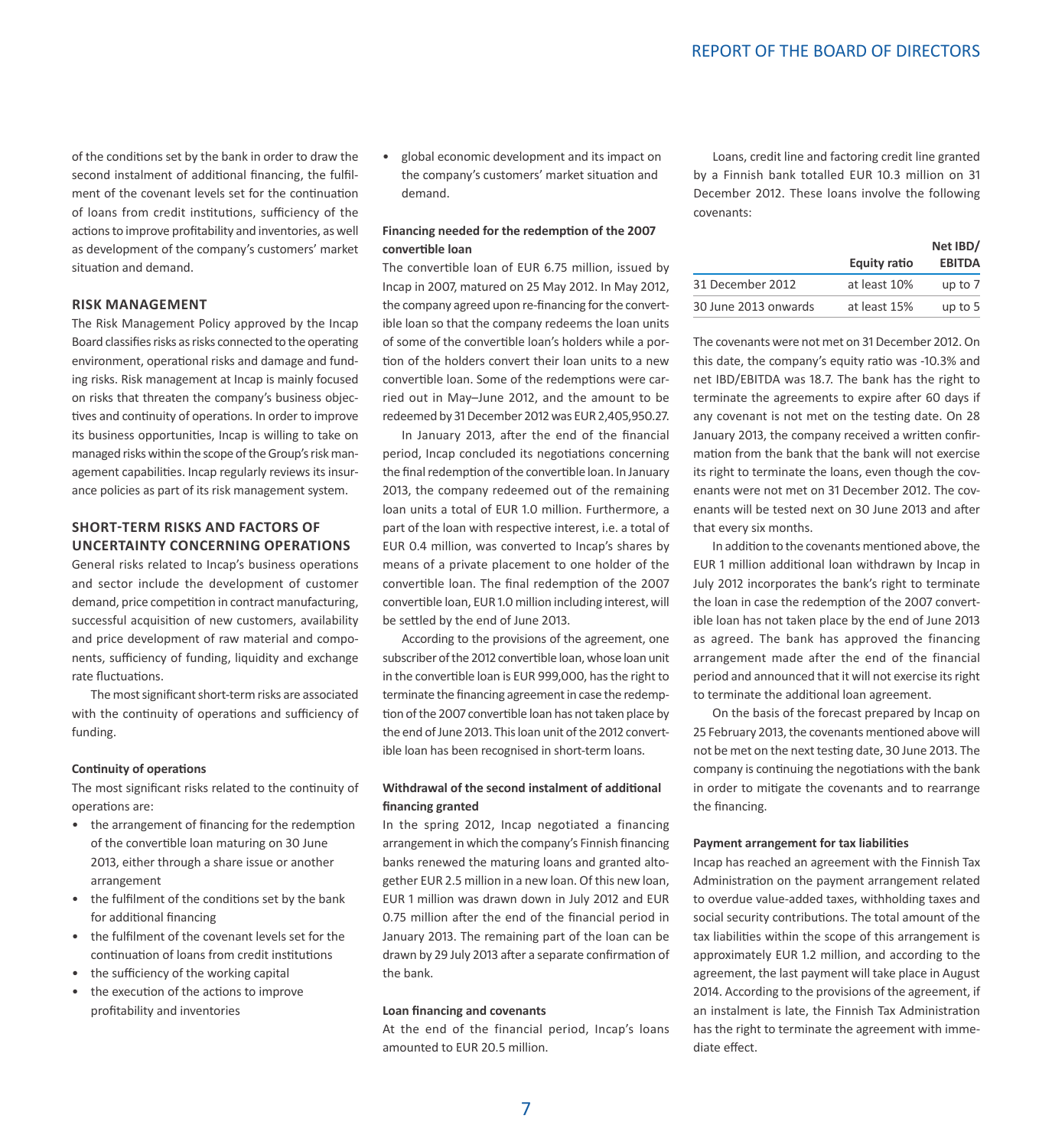#### **The sufficiency of the working capital**

To assess its liquidity, Incap has prepared a 12-month cash flow projection for the Group, based on its performance forecast for 2013 and the actual turnover of its sales receivables, accounts payable and inventories. Since the profit levels used in calculations do not reflect the actual past development, there is an element of remarkable uncertainty associated with them. On the basis of this cash flow projection, Incap's working capital will not cover the requirement for the next 12 months at the time of the publication of this financial statements. According to the company's estimate, approximately EUR 4–6 million of additional working capital is needed.

However, the company's working capital will be sufficient for the next 12 months if the following criteria are met:

- the company's potential share issue and financing arrangements succeed as planned, so that the company obtains funds for working capital funding and the final redemption of the 2007 convertible loan in June 2013; and
- the bank accepts the terms and conditions for the drawing down of the additional loan; and
- the goals for the company's result and inventory turnover rate are achieved; and
- the covenants for the company's loans from credit institutions are met, or, should the covenants not be met, the bank decides not to exercise its right to terminate the loan agreements.

Incap's management is confident that the share issue planned by the company will succeed and the company will be able to redeem the convertible loan as agreed. The strategic restructuring has been carried out as planned; the company closed down the Helsinki plant in the summer 2012 and transferred its production to other units. In addition, in January 2013 the company started co-operative negotiations with the Group Services personnel, with the aim of reorganising the company's administration and improving the efficiency of operations significantly. These measures and other development projects are expected to improve profitability. In addition, the company will continue to take measures to ensure that the goals for the company's result and inventory turnover are achieved.

Thus, the company estimates that it will be able to cover any possible working capital deficit and ensure

that the covenants related to the financing agreements are met. Should the covenants not be met and the financiers inform the company that they will make use of the covenants to terminate the agreements, the company would need to initiate negotiations on the rearrangement of funding and on gaining new equity or debt financing.

#### **Assets held for sale**

The company owns a plant property in Vuokatti, Finland, built in 1978–2001 and with an approximate area of 8,700 m². The property and the related loans have been recognised as available for sale since the financial statements for 2010. In August 2012, Incap signed a 5-year lease contract for the property and continues measures aimed at selling the property.

# **Development of customers' market situation and demand**

Demand for Incap's services as well as the company's financial position are affected by international economic trends and economic trends among Incap's customer industries. In 2013, the business environment is estimated to develop steadily in the sectors where Incap and its customers operate, and the general economic uncertainty has not had – at least not yet – a particularly negative effect on demand from or the solvency of the company's customers.

The company's sales are spread over several customer sectors, which balances out the impact of the economic trends in different industrial sectors. In 2012, the biggest single customer's share of the Group revenue was 17%. The company's sector, contract manufacturing, is highly competitive, and there are major pressures on cost level management. The cost structure has been made more flexible by distributing production activities into several countries: Finland, Estonia and India. The focus of production activities is in countries where wage and general cost levels are competitive.

# **Events after the end of the financial period Adjustment of operations and co-operative negotiations**

In January 2013, Incap started co-operative negotiations, in accordance with the Act on Co-operation within Undertakings, with both the personnel of its Vaasa plant and the personnel working in its Group Services in Finland. The outcome of the negotiations

in Vaasa is that, if necessary, the personnel of the Vaasa plant will be laid off temporarily for a maximum of 90 days. This will take place by the end of June. Instead of immediate temporary lay-offs, the plant's operations were adjusted to demand by continuing training and increasing multi-skills of the personnel. Need for temporary lay-offs will be evaluated weekly based on the order book. The negotiations with the Group Services are still ongoing, and their outcome is estimated to affect the employment of a maximum of 14 employees.

#### **Rearrangement of the convertible bond 2007**

On 17 January 2013, Incap published a release about a financing arrangement that was related to the redemption of the convertible loan issued in 2007. Incap redeemed out of the remaining loan units a total of EUR 1.0 million in cash payment in January 2013. Furthermore, a part of the loan with respective interest, i.e. a total of EUR 0.4 million, was converted to Incap's shares by means of a private placement to one holder of the convertible loan. The final redemption of the 2007 convertible loan, EUR 1.0 million, will be settled by the end of June 2013.

#### **Capital loan**

In connection with the negotiations concerning the redemption of the convertible loan, three of Incap Corporation's major shareholders granted the company a capital loan of EUR 1.05 million, with a loan period of three years and at an interest rate of 10%. Of this capital loan, EUR 0.6 million was recorded in the financial statements for 2012. The loan conditions include the right to set off eventual subscription price of shares in a share issue arranged by the company. Kalevi Laurila, who is closely related to the company, is one of the shareholders who granted the capital loan.

Of the capital loan, EUR 0.6 million was drawn on 28 December 2012 and recorded in the financial statements for 2012. According to the loan conditions, upon the liquidation or the bankruptcy of the parent company, the capital and the interest may only be paid at a lower privilege in comparison to all other debts. Otherwise the capital or the interest may be returned only for the part that the unrestricted equity and capital loans of the parent company at the time of the payment exceed balance sheet losses confirmed for the parent company's latest financial period or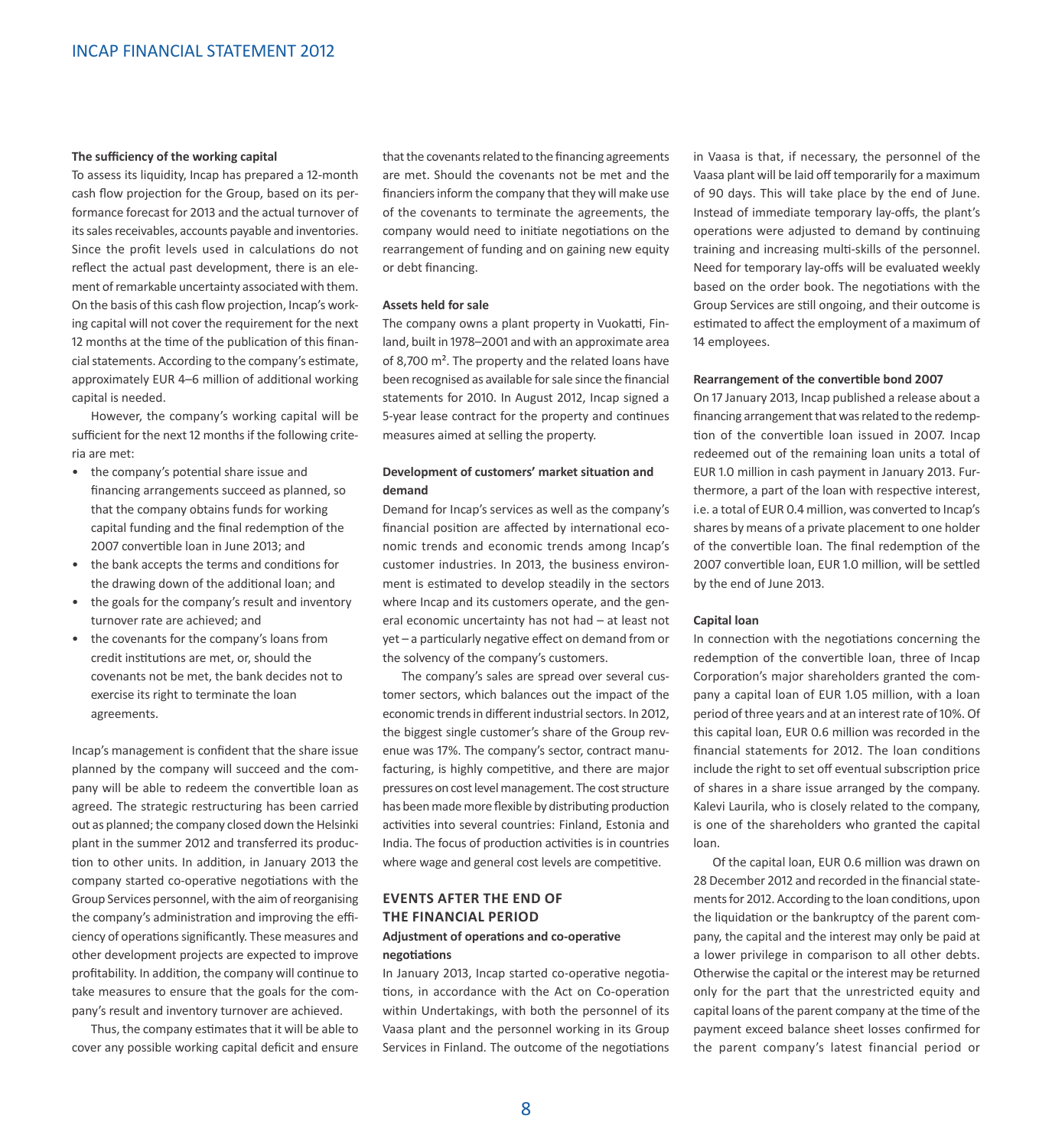included in more recent financial statements. No security has been provided for interest on the capital or for the loan. The loan interest is recognised as an expense on a time apportionment basis. Unless the prerequisites set in the Finnish Limited Liability Companies Act for payment of interest are fulfilled, the interest may not encumber the result for the financial period. The interest is presented as interest liability in the notes for the parent company. In the consolidated IFRS financial statements, the accumulated interest of the capital loan is recognised as an expense for the financial period. The loan is due for repayment at the latest on 31 December 2015.

#### **Private placement**

On 30 January, the Board of Directors of Incap Corporation arranged a private placement with which the company redeemed a part of the convertible loan issued in 2007. One holder of the convertible loan was given, as compensation for the holder's loan units, altogether 1,697,286 new shares in the company. The imputed subscription price of the shares was EUR 0.22 per share. The new shares equal approximately 8.1% of the total number of shares of the company before the share issue. After the registration of the new shares, the total number of Incap Corporation's shares was 22,546,266.

#### **Withdrawal of additional bank loan**

On 30 January 2013, Incap finalised the financing negotiations with a Finnish bank and drew down one half of the loan of EUR 1.5 million granted to the company. The remaining loan instalment can be drawn down by 29 July 2013 after a separate confirmation given by the bank. In addition, the company has further agreed on other financing arrangements that strengthen the working capital. As a result of these measures, Incap's cash in hand was increased by EUR 1.2 million.

# **Strategy and objectives of the company**

In 2013, Incap's principal objectives are to improve profitability of business operations by enhancing operational efficiency and to improve the company's financial situation through a share issue.

Demand in the company's strategic customer segments is expected to develop evenly, although the market outlook is typically very short-term. Incap's goal is to expand deliveries to existing customers to cover more comprehensive solutions and a broader

range of end products. Customer acquisition will focus especially on design and manufacture of equipment that improve energy efficiency, the demand of which is expected to increase strongly.

Long-term growth prospects are good especially in the field of energy efficiency but also in well-being technology where new, innovative and promising products are constantly being introduced to the market. Many new growing companies have adopted the strategy of focusing on core functions and outsourcing all production activities. For these companies, Incap is able to offer the entire production process or comprehensive product integration.

The company will strengthen the role of product design and the cooperation networks launched with design companies will be continued. The company develops preparedness for comprehensive design cooperation with selected customers. In its own product design, the company will focus on equipment related to energy production, storage and supply – an area in which the company already has a great deal of expertise. A long-term aim is to introduce own products on the market and into volume production and to sell them under the customer's own brand.

The company will continue to enhance the efficiency of its operations and aims to make use of global opportunities. Materials management is a particular development area in the future, too, as procurement function and management of material flows are very significant for the company's profitability. By reorganising Group Services, the efficiency of group functions will be improved while the role of the Tallinn office in corporate control will be strengthened.

With the previously initiated actions for improved efficiency, Incap intends to cut costs by a total of approximately EUR 3.3 million in 2012‒2013, compared to 2011, by enhancing the efficiency of material sourcing, closing down the Helsinki plant, and centralising Group Services in Estonia.

There is no need for major investments as the company estimates that, with its present production structure, it will be able to achieve an annual revenue of up to EUR 100 million by 2015. With the company's target customer base and product range, it is realistic to expect an operating margin of approximately 5 to 8% (EBIT).

In order to ensure future growth of its business operations, the company will also look into opportunities for business restructuring.

#### **Outlook for 2013**

According to the new Securities Market Act, a company is obliged to present its future outlook in its annual report of operations. Incap Corporation's Board of Directors will continue the company's existing practice and present its estimate on future outlook both in the report of the Board of Directors and in interim reports.

Incap's estimates for future business development are based both on its customers' forecasts and on the company's own assessments. In the energy efficiency sector, demand is expected to grow from the 2012 level both in Europe and in India. Revenue from well-being technology products is estimated to decrease from last year due to the discontinuation of manufacturing of certain volume products.

The closure of the Helsinki plant in 2012 was the last phase of the company's strategic change to production structure, creating the prerequisites for profitable growth. Reduction of the number of plants and other efficiency improvements in production, together with the streamlining of the Group services, will improve the company's profitability in 2013.

Incap estimates that the Group's revenue in 2013 will be the same or somewhat lower than the EUR 64.1 million achieved in 2012. The company estimates that its full-year operating result (EBIT) will be clearly positive. In 2012 the operating result was negative EUR -0.7 million.

# **Board of Directors' proposal on measures related to the operating result**

The parent company's loss for the financial period totalled EUR 5,505,693.92. The Board will propose to the Annual General Meeting on 10 April 2013 that no dividend be paid and the result for the financial period be recognised in equity.

# **Annual General Meeting 2013**

Incap Corporation's Annual General Meeting will take place on Wednesday, 10 April 2013 at 3:00 p.m. at Hotel Kämp, Pohjoisesplanadi 29, 00100 Helsinki. Notice to the Annual General Meeting will be given on 18 March 2013 at the latest.

Helsinki, 25 February 2013

INCAP CORPORATION Board of Directors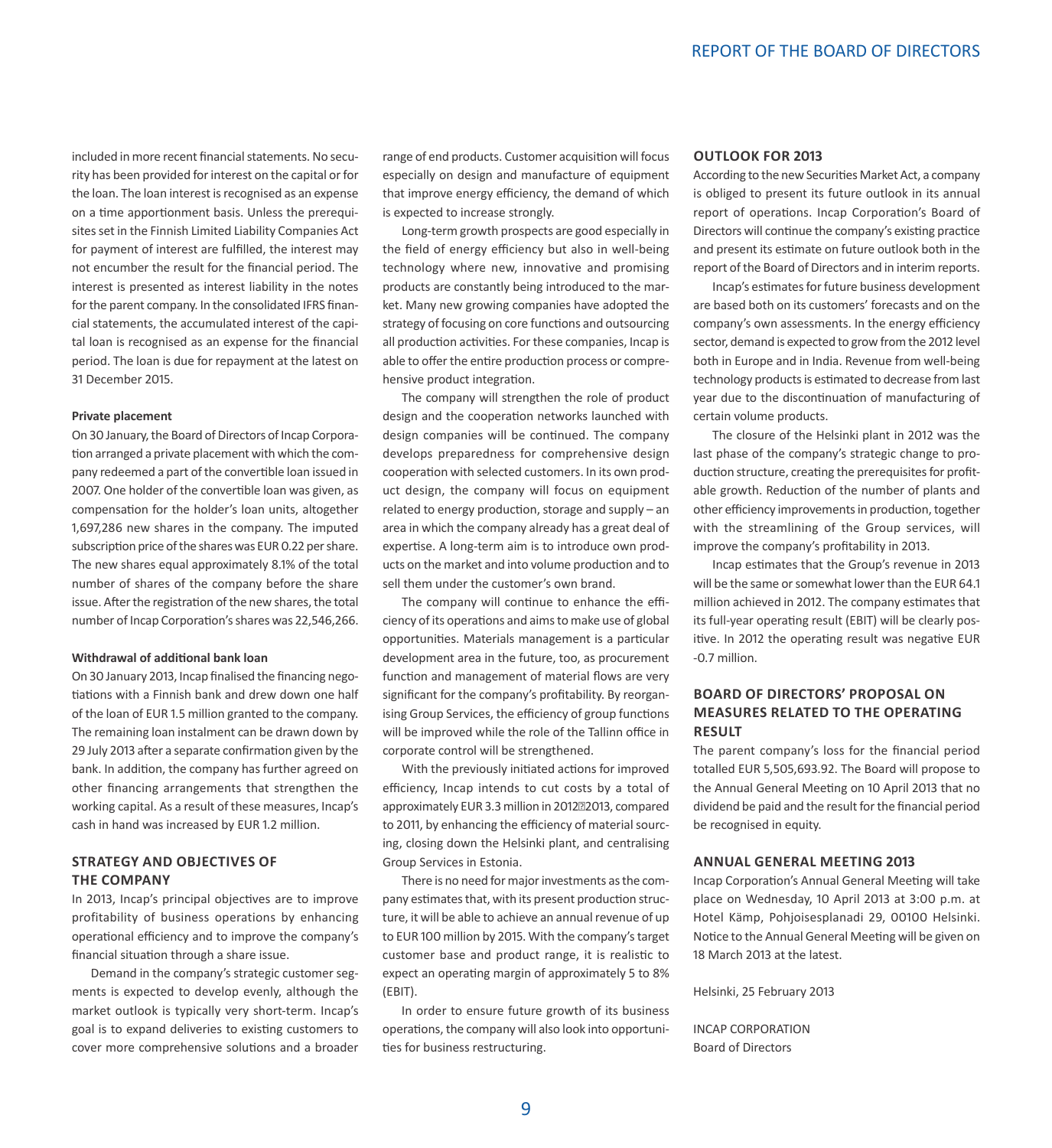# Consolidated Income Statement

| 1,000 euros                                                                              | <b>Note</b>    | 1 Jan-31 Dec 2012 | 1 Jan-31 Dec 2011 |
|------------------------------------------------------------------------------------------|----------------|-------------------|-------------------|
|                                                                                          |                |                   |                   |
| Revenue                                                                                  | 3              | 64,141            | 68,890            |
| Other operating income                                                                   | 4              | 404               | 145               |
| Changes in inventories of finished goods and work in progress                            | 5              | $-643$            | $-363$            |
| Work performed by the enterprise and capitalised                                         |                | $\overline{0}$    | $\mathbf{0}$      |
| Raw materials and consumables used                                                       | 5              | 44,315            | 48,631            |
| Personnel expenses                                                                       | 8              | 11,087            | 12,016            |
| Depreciation and amortisation                                                            | $\overline{7}$ | 1,460             | 2,047             |
| Other operating expenses                                                                 | 6              | 7,721             | 7,597             |
| <b>Operating profit/loss</b>                                                             |                | $-681$            | $-1,619$          |
| Financing income and expenses                                                            | 10             | $-751$            | $-2,378$          |
| Profit/loss before tax                                                                   |                | $-1,432$          | $-3,997$          |
| Income tax expense                                                                       | 11             | $-3,498$          | $\mathbf{0}$      |
| Profit/loss for the year                                                                 |                | $-4,930$          | $-3,997$          |
| <b>Attributable to</b>                                                                   |                |                   |                   |
| Equity holders of the parent company                                                     |                | $-4,930$          | $-3,997$          |
| Non-controlling interests                                                                |                | $\mathbf 0$       | 0                 |
|                                                                                          |                | $-4,930$          | $-3,997$          |
| Earnings per share from profit for the year attributable to equity holders of the parent |                |                   |                   |
| Basic earnings per share                                                                 | 12             | $-0.25$           | $-0.21$           |
| Diluted earnings per share                                                               | 12             | $-0.25$           | $-0.21$           |
| Average number of shares:                                                                |                |                   |                   |
| basic                                                                                    |                | 20,067,042        | 18,680,880        |
| diluted                                                                                  |                | 20,067,042        | 18,680,880        |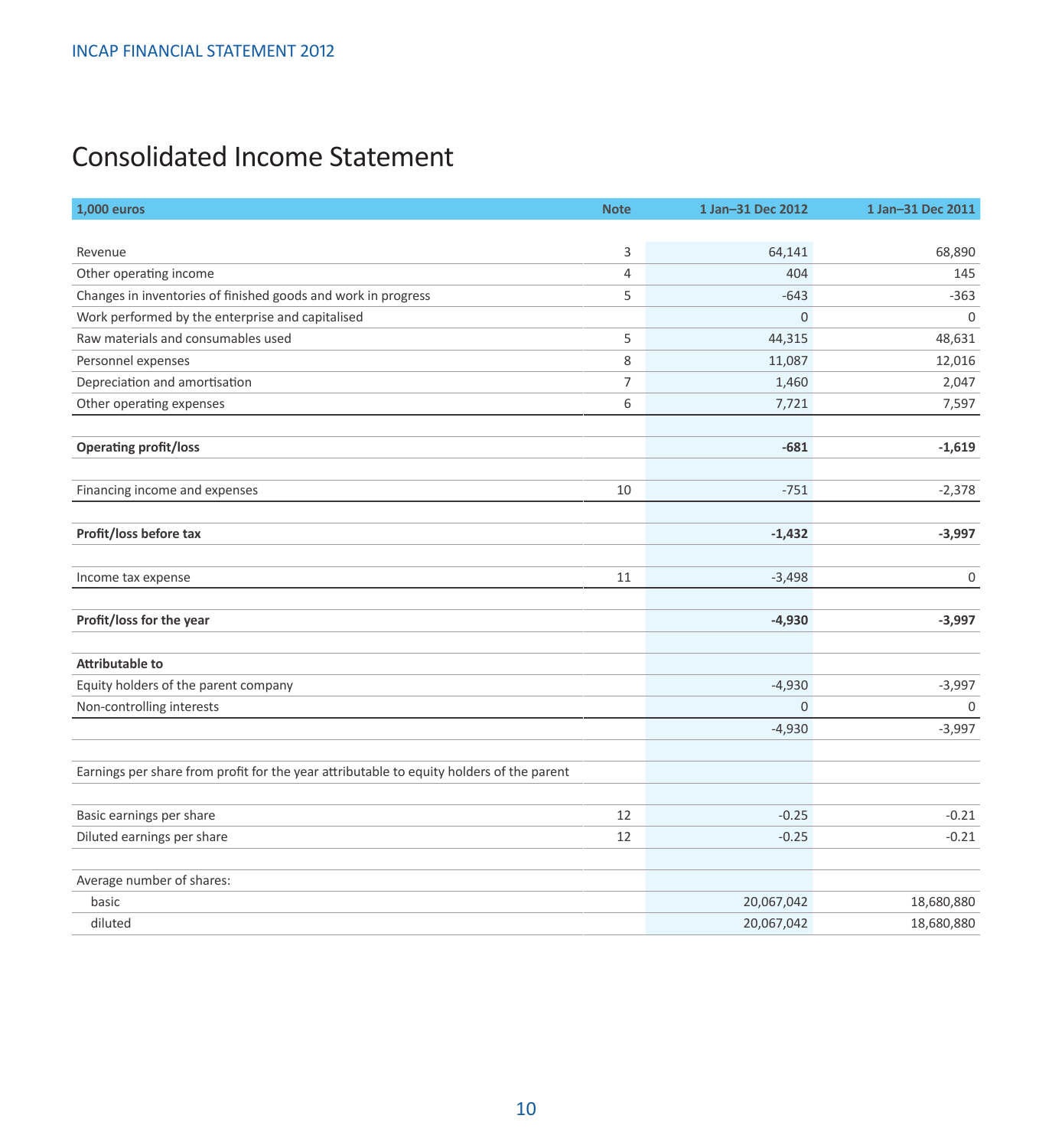| 1,000 euros                                           | <b>Note</b> | 1 Jan-31 Dec 2012 | 1 Jan-31 Dec 2011 |
|-------------------------------------------------------|-------------|-------------------|-------------------|
|                                                       |             |                   |                   |
| <b>CONSOLIDATED STATEMENT OF COMPREHENSIVE INCOME</b> |             |                   |                   |
|                                                       |             |                   |                   |
| Profit/loss for the year                              |             | $-4,930$          | $-3,997$          |
|                                                       |             |                   |                   |
| Other comprehensive income:                           |             |                   |                   |
| Translation differences from foreign units            |             | $-118$            | $-316$            |
| Other comprehensive income, net                       |             | $-118$            | $-316$            |
|                                                       |             |                   |                   |
| Total comprehensive income                            |             | $-5,048$          | $-4,313$          |
|                                                       |             |                   |                   |
| Total comprehensive income attributable to:           |             |                   |                   |
| Equity holders of the parent company                  |             | $-5,048$          | $-4,313$          |
| Non-controlling interests                             |             | $\mathbf{0}$      | $\Omega$          |
|                                                       |             | $-5,048$          | $-4,313$          |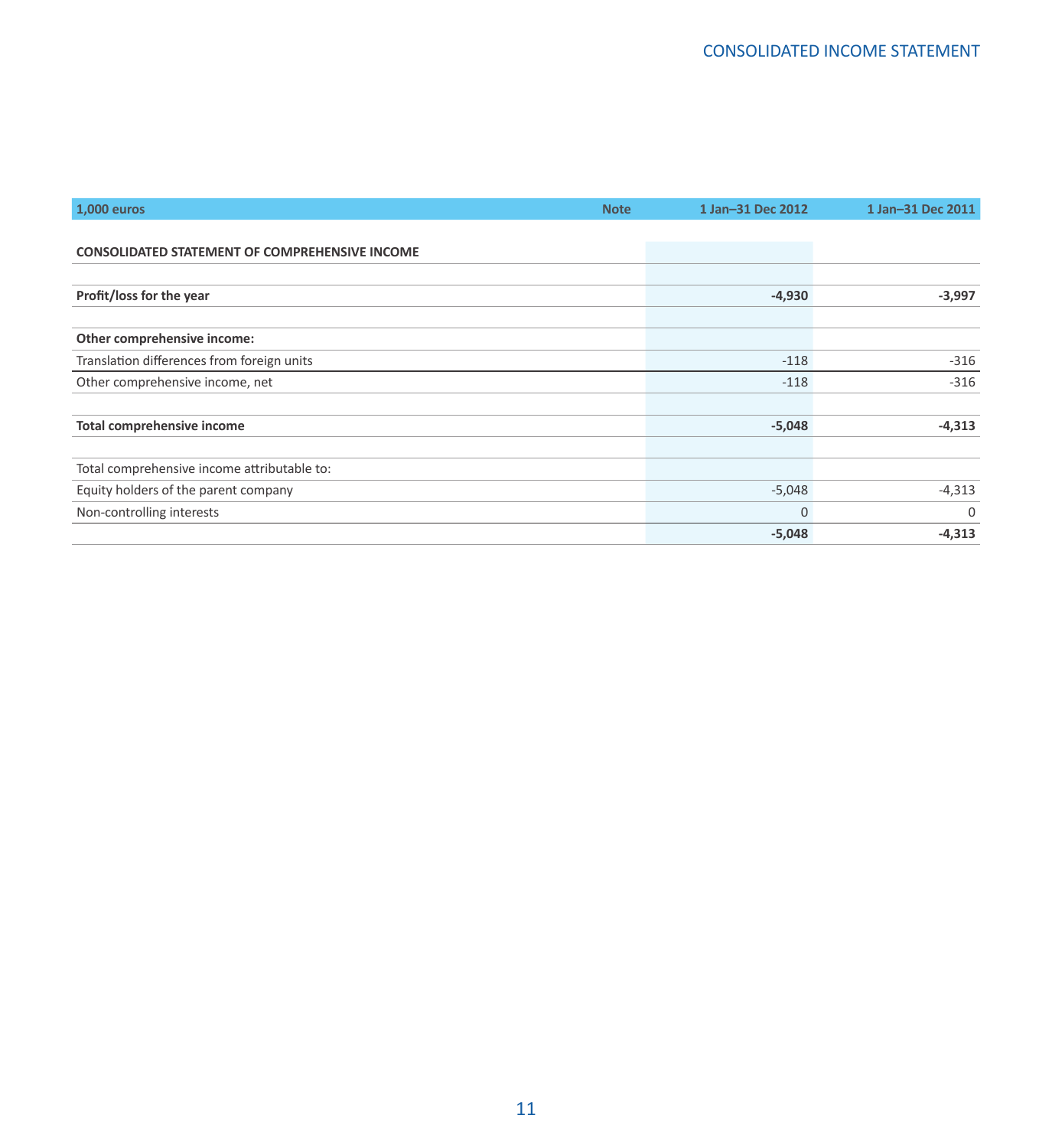# Consolidated Balance Sheet

| 1,000 euros                                               | <b>Note</b>  | 31 Dec 2012  | 31 Dec 2011  |
|-----------------------------------------------------------|--------------|--------------|--------------|
|                                                           |              |              |              |
| <b>ASSETS</b>                                             |              |              |              |
| <b>Non-current assets</b>                                 |              |              |              |
| Property, plant and equipment                             | 13           | 2,578        | 4,007        |
| Goodwill                                                  | 14           | 940          | 964          |
| Other intangible assets                                   | 14           | 178          | 341          |
| Other financial assets                                    | 15           | 311          | 314          |
| Deferred tax assets                                       | 16           | 560          | 4,085        |
| <b>Total Non-current Assets</b>                           |              | 4,568        | 9,710        |
| <b>Current assets</b>                                     |              |              |              |
| Inventories                                               | 17           | 9,352        | 11,423       |
| Trade and other receivables                               | 18           | 12,815       | 15,834       |
| Cash and cash equivalents                                 | 19           | 613          | 369          |
| <b>Total Current Assets</b>                               |              |              |              |
|                                                           |              | 22,780       | 27,625       |
| Non-current assets held-for-sale                          | $\mathbf{1}$ | 1,936        | 1,936        |
| <b>Total Assets</b>                                       |              | 29,283       | 39,271       |
|                                                           |              |              |              |
| <b>EQUITY AND LIABILITIES</b>                             |              |              |              |
| Equity attributable to equity holders of the parent       | 20           |              |              |
| Share capital                                             |              | 20,487       | 20,487       |
| Share premium account                                     |              | 44           | 44           |
| Exchange differences                                      |              | $-917$       | $-799$       |
| Reserve for invested unrestricted equity                  |              | 4,818        | 4,084        |
| Retained earnings                                         |              | $-27,440$    | $-22,506$    |
| <b>Total equity</b>                                       |              | $-3,008$     | 1,311        |
|                                                           |              |              |              |
| <b>Non-current liabilities</b>                            |              |              |              |
| Deferred tax liabilities                                  | 16           | $\mathbf{0}$ | $\mathbf{0}$ |
| Interest-bearing loans and borrowings                     | 24           | 2,492        | 259          |
|                                                           |              |              |              |
| <b>Current liabilities</b>                                |              |              |              |
| Trade and other payables                                  | 25           | 11,841       | 13,109       |
| Interest-bearing loans and borrowings                     | 24           | 17,959       | 24,336       |
| Liabilities relating to non-current assets held-fore-sale | $\mathbf{1}$ | $\mathbf 0$  | 256          |
|                                                           |              |              |              |
| <b>Total liabilities</b>                                  |              | 32,291       | 37,960       |
| <b>Total equity and liabilities</b>                       |              | 29,283       | 39,271       |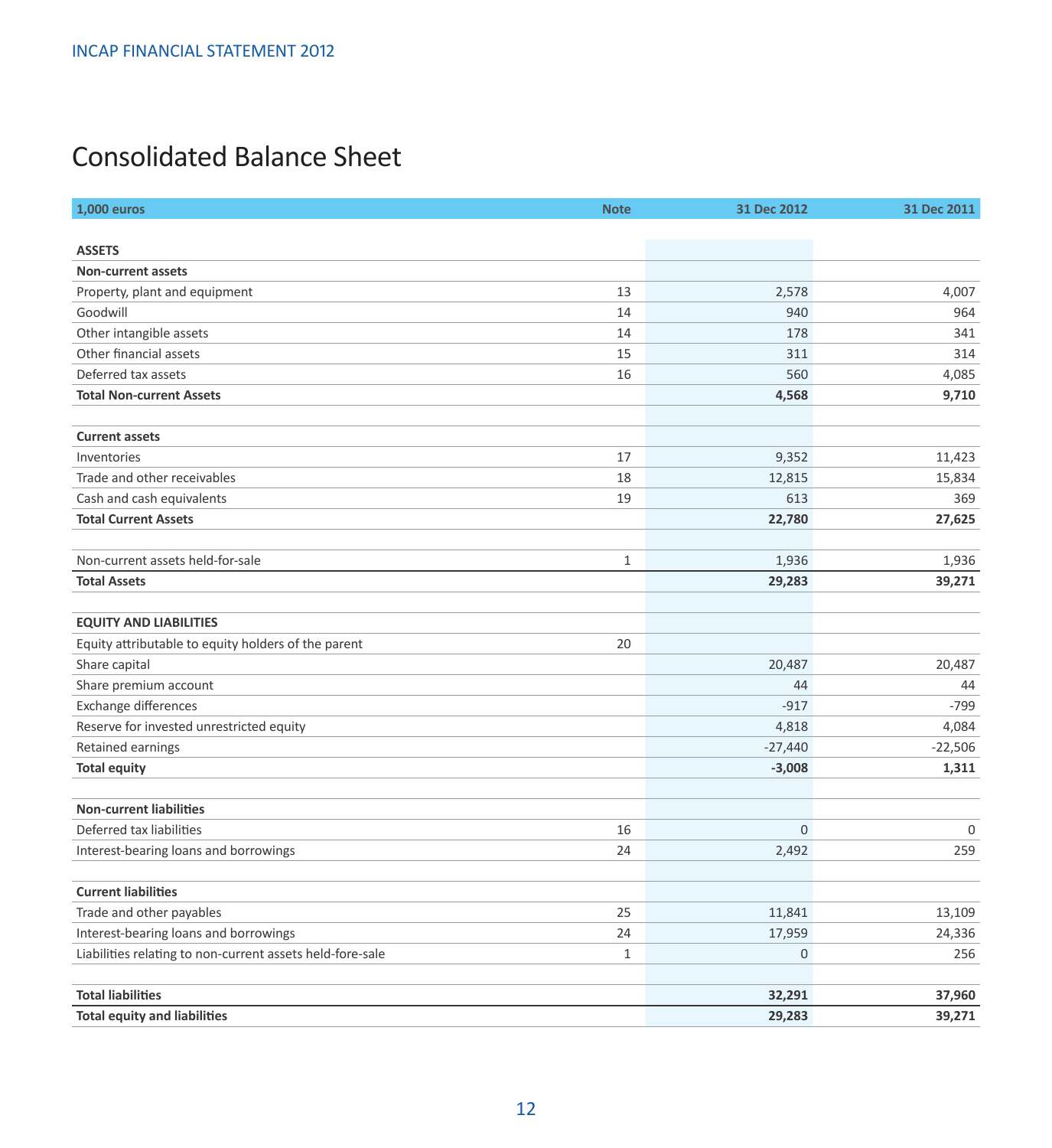# Consolidated Cash Flow Statement

| 1,000 euros<br><b>Note</b>                            | 1 Jan-31 Dec 2012 | 1 Jan-31 Dec 2011 |
|-------------------------------------------------------|-------------------|-------------------|
|                                                       |                   |                   |
| Cash flow from operating activities                   |                   |                   |
| Operating profit/loss                                 | $-681$            | $-1,619$          |
| Adjustments to operating profit<br>28                 | 728               | 2,157             |
| Change in working capital                             | 4,188             | $-1,920$          |
| Interest paid                                         | $-1,814$          | $-1,793$          |
| Interest received                                     | 27                | 38                |
| Cash flow from operating activities                   | 2,448             | $-3,137$          |
| Cash flow from investing activities                   |                   |                   |
| Capital expenditure on tangible and intangible assets | $-124$            | $-280$            |
| Proceeds from sales of tangible and intangible assets | 139               | 148               |
| Other investments                                     | $-61$             | $-80$             |
| Loans granted                                         | $\mathbf 0$       | $-6$              |
| Sold shares of subsidiaries                           | $\mathbf{0}$      | $\mathbf{0}$      |
| Repayments of loan assets                             | $\overline{3}$    | $\mathbf{0}$      |
| Cash flow from investing activities                   | $-43$             | $-218$            |
|                                                       |                   |                   |
| Cash flow from financing activities                   |                   |                   |
| Proceeds from share issue                             | 734               | $\mathbf 0$       |
| Drawdown of loans                                     | 1,819             | 4,946             |
| Repayments of borrowings                              | $-4,201$          | $-1,118$          |
| Repayments of obligations under finance leases        | $-594$            | $-843$            |
| Cash flow from financing activities                   | $-2,242$          | 2,985             |
|                                                       |                   |                   |
| Change in cash and cash equivalents                   | 163               | $-371$            |
| Cash and cash equivalents at beginning of period      | 369               | 476               |
| Effects of changes in exchange rates                  | 99                | 288               |
| Changes in fair value (cash and cash equivalents)     | $-18$             | $-24$             |
| Cash and cash equivalents at end of period            | 613               | 369               |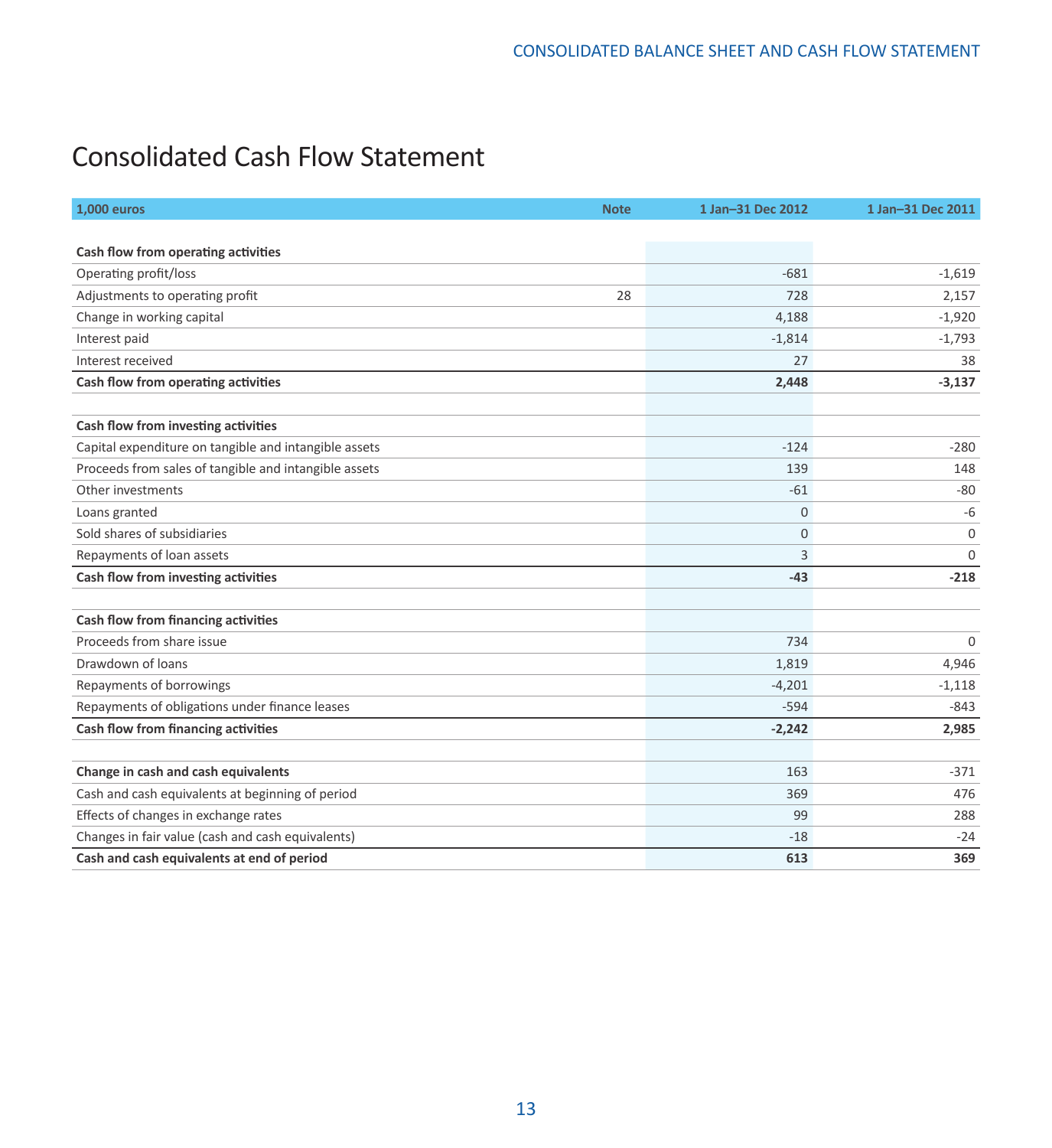# Consolidated Statement of Changes in Equity

| 1.000 euros                          | <b>Share capital</b> | <b>Share premium</b><br>account | <b>Reserve for</b><br>invested<br>unrestricted<br>equity | <b>Translation</b><br>differences | <b>Retained</b><br>earnings | <b>Total equity</b> |
|--------------------------------------|----------------------|---------------------------------|----------------------------------------------------------|-----------------------------------|-----------------------------|---------------------|
|                                      |                      |                                 |                                                          |                                   |                             |                     |
| Equity at 1 January 2012             | 20,487               | 44                              | 4,084                                                    | $-799$                            | $-22,506$                   | 1,311               |
| Total comprehensive income           |                      |                                 |                                                          |                                   | $-4,930$                    | $-4,930$            |
| Currency translation differences     |                      |                                 |                                                          | $-118$                            |                             | $-118$              |
| Share issue                          |                      |                                 | 759                                                      |                                   |                             | 759                 |
| Transaction costs for equity         |                      |                                 | $-25$                                                    |                                   |                             | $-25$               |
| Options and share-based compensation |                      |                                 |                                                          |                                   | $-5$                        | $-5$                |
| Equity at 31 December 2012           | 20,487               | 44                              | 4.818                                                    | $-917$                            | $-27.440$                   | $-3,008$            |

| 1,000 euros                          | <b>Share capital</b> | Share premium<br>account | <b>Reserve for</b><br>invested<br>unrestricted<br>equity | <b>Translation</b><br>differences | <b>Retained</b><br>earnings | <b>Total equity</b> |
|--------------------------------------|----------------------|--------------------------|----------------------------------------------------------|-----------------------------------|-----------------------------|---------------------|
|                                      |                      |                          |                                                          |                                   |                             |                     |
| Equity at 1 January 2011             | 20,487               | 44                       | 4,084                                                    | $-483$                            | $-18,510$                   | 5,622               |
| Total comprehensive income           |                      |                          |                                                          |                                   | $-3,997$                    | $-3,997$            |
| Currency translation differences     |                      |                          |                                                          | $-316$                            |                             | $-316$              |
| Share issue                          |                      |                          |                                                          |                                   |                             |                     |
| Transaction costs for equity         |                      |                          |                                                          |                                   |                             |                     |
| Options and share-based compensation |                      |                          |                                                          |                                   | $\mathfrak{D}$              |                     |
| Equity at 31 December 2011           | 20,487               | 44                       | 4,084                                                    | -799                              | $-22,506$                   | 1,311               |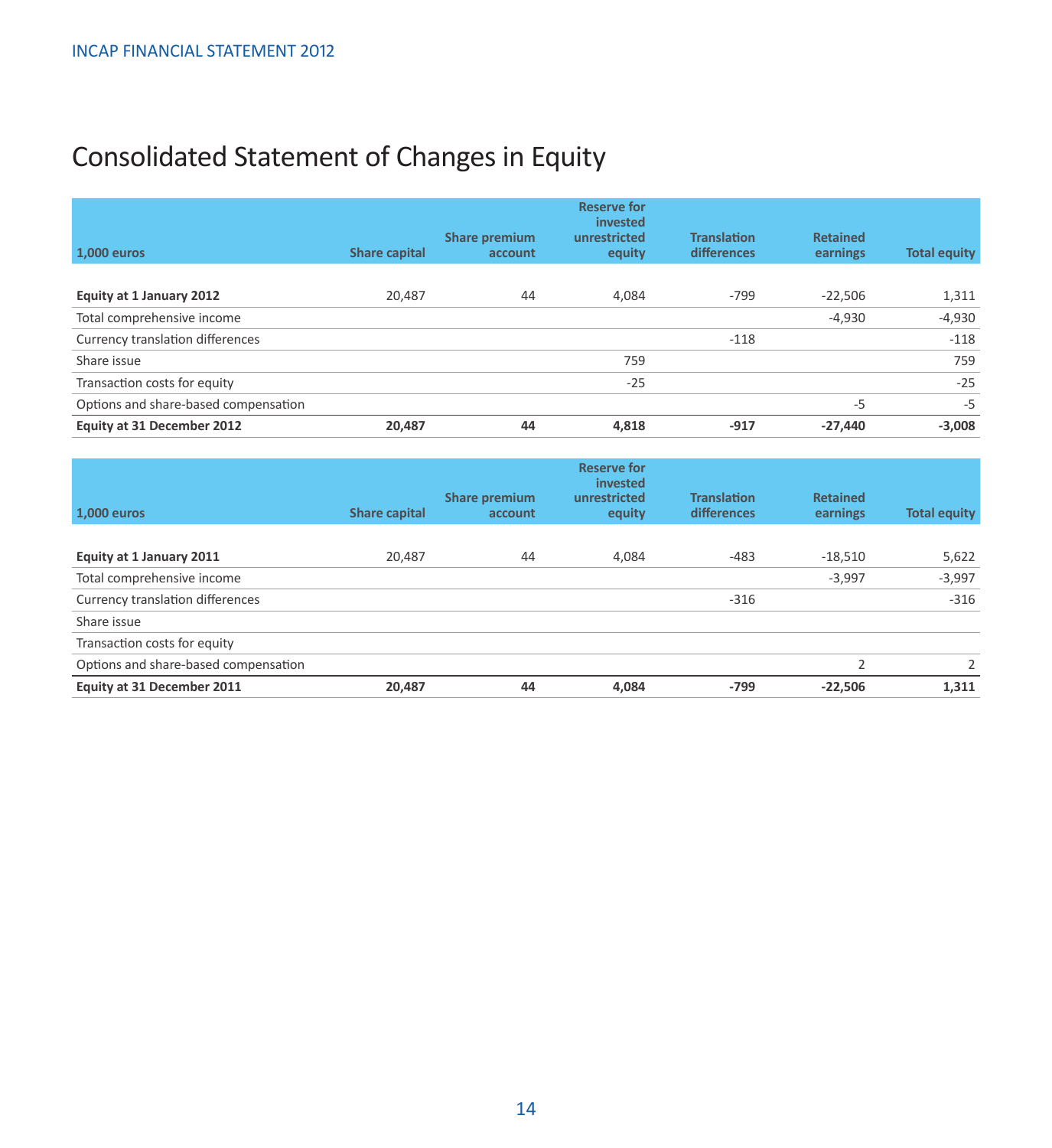# Notes to the Consolidated Financial Statements

#### **Corporate information**

Incap Corporation is a Finnish public listed company under Finnish law which is domiciled in Helsinki and whose registered address is Valuraudankuja 7, 00700 Helsinki. The company is an internationally operating contract manufacturer whose comprehensive services cover the entire life-cycle of electromechanical products, from design and manufacture to repair and maintenance services.

The Group comprises the parent company, Incap Corporation, and the parent company's wholly-owned subsidiaries: Incap Electronics Estonia OÜ, Kuressaare, Estonia; Euro-ketju Oy, Helsinki, Finland; Incap Hong Kong Ltd., Hong Kong and Incap Contract Manufacturing Services Pvt. Ltd., Bangalore, India, which is owned by the parent company by 77.5%. Incap CMS Pvt. Ltd. is however combined by 100% in the consolidated financial statements, because the control of the subsidiary stays in the parent company.

# Accounting policies applied in the consolidated financial statements

# **Basis of preparation**

These Incap Group financial statements have been prepared in accordance with International Financial Reporting Standards in conformity with the IAS and IFRS standards and SIC and IFRIC interpretations in force at the balance sheet date, 31 December 2012. The notes to the consolidated financial statements also comply with Finnish accounting and company legislation.

The financial statements in the official compiled version are presented in unabbreviated form to an accuracy of two decimals. In the Annual Report, the financial statement data is presented in thousands of euros.

The preparation of financial statements in accordance with IFRS calls for the making of certain estimates by Group management as well as for management's judgement in applying accounting policies. The estimates having the greatest effect on the financial statement figures are presented in the note "Accounting policies requiring management's judgement and key sources of estimation uncertainty."

#### **Subsidiaries**

The consolidated financial statements include the parent company, Incap Corporation, and its subsidiaries Incap Electronics Estonia OÜ, Incap Hong Kong Ltd., Incap Contract Manufacturing Services Pvt. Ltd. and Euro-ketju Oy.

Intra-Group share ownership has been eliminated by means of the purchase method. Acquired subsidiaries are included in the consolidated financial statements from the time when the Group has obtained control, and divested subsidiaries up to the time when control ceases. All intra-Group transactions, receivables, liabilities, unrealised gains and internal distribution of profits are eliminated when preparing the consolidated financial statements.

# **Translation of items denominated in foreign currency Separate companies**

Transactions denominated in foreign currency are recorded in the functional currency using the exchange rate on the date of the transaction. Balance sheet items denominated in foreign currency are translated to the functional currency using the exchange rates at the balance sheet date.

Gains and losses resulting from transactions denominated in foreign currency and the translation of balance sheet items are recorded in the income statement. Exchange gains and losses resulting from operations are recorded under the corresponding items above operating profit. Exchange gains and losses resulting from loans denominated in foreign currency are recorded under financial income and expenses.

# **Group**

Figures relating to the profit and financial position of Group units are measured in the main functional currency of each unit. The Incap Group's financial statements are presented in euros, which is the functional and presentation currency of the Group's parent company.

The income and expense items in the income statements of foreign Group companies have been translated to euros using the average exchange rate during the year, and their balance sheets using the exchange rates at the balance sheet date. The translation of the profit for the financial year using different exchange rates in the income statement and the balance sheet results in an exchange difference, which is recorded in equity. The exchange differences arising from the elimination of the acquisition cost of foreign subsidiaries and equity items accumulated after the acquisition are recorded in equity.

### **Property, plant and equipment**

Property, plant and equipment are measured at original cost less accumulated depreciation and impairment losses. Property, plant and equipment are depreciated using the straight-line method over their estimated useful life. The estimated useful lives of assets are the following:

| • Buildings               | $18 - 24$ years |
|---------------------------|-----------------|
| • Machinery and equipment | 3-10 years      |
| • Motor vehicles          | 3-5 years.      |

The residual value of assets and their useful lives are reviewed at each balance sheet date and, if necessary, are adjusted to reflect changes that have occurred in the expectations for an asset's economic benefits.

Subsequent costs are included in the carrying amount of an item of property, plant and equipment only when it is probable that future economic benefits from the asset will flow to the Group. Other repair and maintenance expenses are recognised as an expense as they arise.

Depreciation of an item of property, plant and equipment ceases when the asset is classified as for sale in accordance with IFRS 5 Non-current Assets Held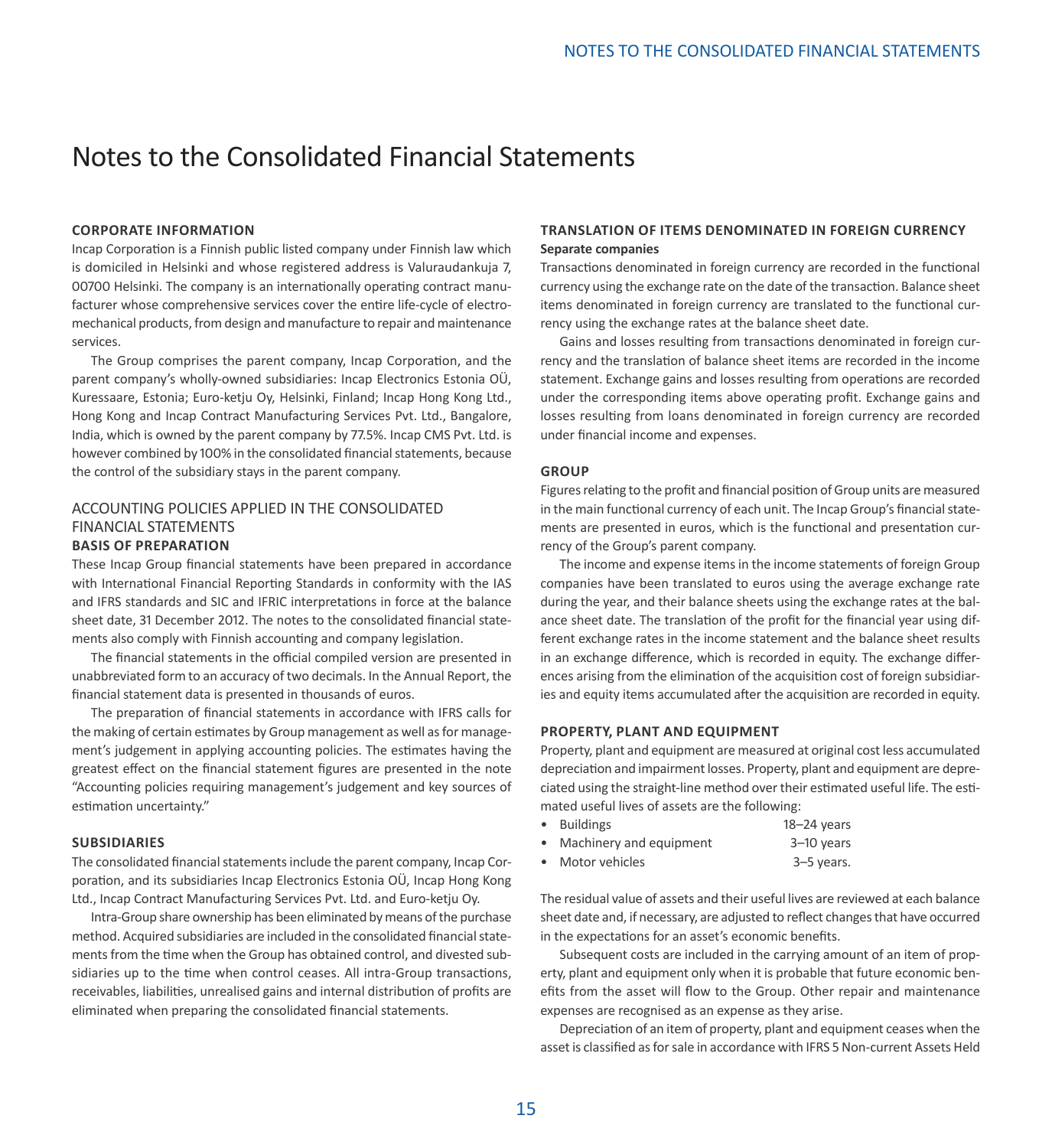for Sale and Discontinued Operations. Non-current assets held for sale are measured at the lower by carrying amount or by the fair value less the selling expenses.

Capital gains and losses on the retirements and disposals of property, plant and equipment are recorded either in other operating income or expenses.

### **Borrowing costs**

Borrowing costs are recognised as an expense in the period in which they are incurred.

The loan interest of the capital loan is recognised as an expense on a time apportionment basis. In the consolidated IFRS financial statements, the accumulated interest of the capital loan is recognised as an expense for the financial period.

Transaction expenses directly attributable to the obtaining of convertible debt are included in the original cost of the debt and amortised over the debt period using the effective interest method.

# **Government grants**

Government grants are recorded on a net basis as a deduction from property, plant and equipment, whereby the grants are recognised as income in the form of smaller depreciation charges over the useful life of an asset.

#### **Intangible assets**

Goodwill is the proportion of the acquisition cost which exceeds the Group's share of the fair value, at the date of acquisition, of the net asset value of a company acquired after 1 January 2004. Other costs directly attributable to an acquisition, such as experts' fees, are also included in the acquisition cost.

Goodwill and other intangible assets with an indefinite useful life, such as the value of customer relationships, are not amortised but are tested annually for any impairment. The testing involves the allocation of goodwill to units generating cash flow and the measurement at cost less impairment losses. Research and development expenditure is recorded as an expense in the income statement.

An intangible asset is recorded in the balance sheet only if the cost of the asset can be determined reliably and it is probable that the expected future economic benefits that are attributable to the asset will flow to the entity. Intangible assets are recorded in the balance sheet at cost and amortised in the income statement over their known or estimated useful life.

The Incap Group's intangible assets are amortised over 3–5 years.

### **Inventories**

Inventories are measured at the lower of cost or net realisable value. Cost is determined using the fifo method. The cost of finished and semi-finished products comprises raw materials, direct labour expenses, other direct expenses as well as fixed and variable production overheads, based on the normal capacity of the production facilities. The net realisable value is the estimated selling price of the asset less the estimated costs incurred in bringing the product to its present condition and selling expenses.

### **Leases**

#### **The Group as lessee**

Leases of property, plant and equipment where the lessee bears the risks and rewards of ownership are classified as finance leases. An asset obtained on a finance lease is recorded in the lessee's balance sheet at the start of the lease period at the lower of the fair value of the leased property and the present value of the minimum lease payment. An asset obtained on a finance lease is depreciated over the shorter of the useful life of the asset and the lease term. Lease payments for items of property, plant and equipment are split between financial expenses and a reduction in lease liabilities for the period of the lease finance agreement. Finance lease liabilities are included in the Incap Group's interest-bearing liabilities.

When the lessor retains the risks and rewards of ownership, the agreement is treated as an operating lease. Lease payments paid on operating leases are recorded as an expense in the income statement.

# **Impairment of assets**

At each balance sheet date, the Incap Group assesses whether there is any indication that the value of an asset item may be impaired. If any such indication exists, the asset item is tested for impairment to assess its recoverable amount. Impairment testing is done at the lowest possible unit level which is independent of other units and whose cash flows can be distinguished from the other cash flows of the entity.

An impairment loss is recorded when the carrying amount of an asset item is greater than its recoverable amount. The recoverable amount is the higher of an asset's net selling price and its value in use. Value in use refers to the estimated discounted cash flows obtainable from said asset item or cashgenerating unit.

An impairment loss is recognised in profit or loss. If an impairment loss is allocated to a cash-generating unit, it is allocated first to reduce the carrying amount of any goodwill allocated to the cash-generating unit and thereafter to the other assets of the unit pro rata on the basis of the carrying amount of each asset in the unit. An impairment loss is reversed if the recoverable amount of the asset has changed since the last impairment loss was recognised. An impairment loss is not, however, reversed to an extent greater than what the carrying amount of the asset would have been without the recording of the impairment loss.

The Incap Group's goodwill is tested annually. An impairment loss recorded on goodwill is not reversed under any circumstances.

### **Employee benefits**

#### **Pension obligations**

The Incap Group's pension plans are classified as defined-benefit and definedcontribution plans. Payments made for defined contribution plans are recognised as an expense in the income statement for the period which the debit concerns. The obligations of defined-benefit plans are calculated separately for each plan using the projected unit credit method. Pension costs are recorded as an expense for the duration of employees' period of service on the basis of calculations carried out by authorised actuaries.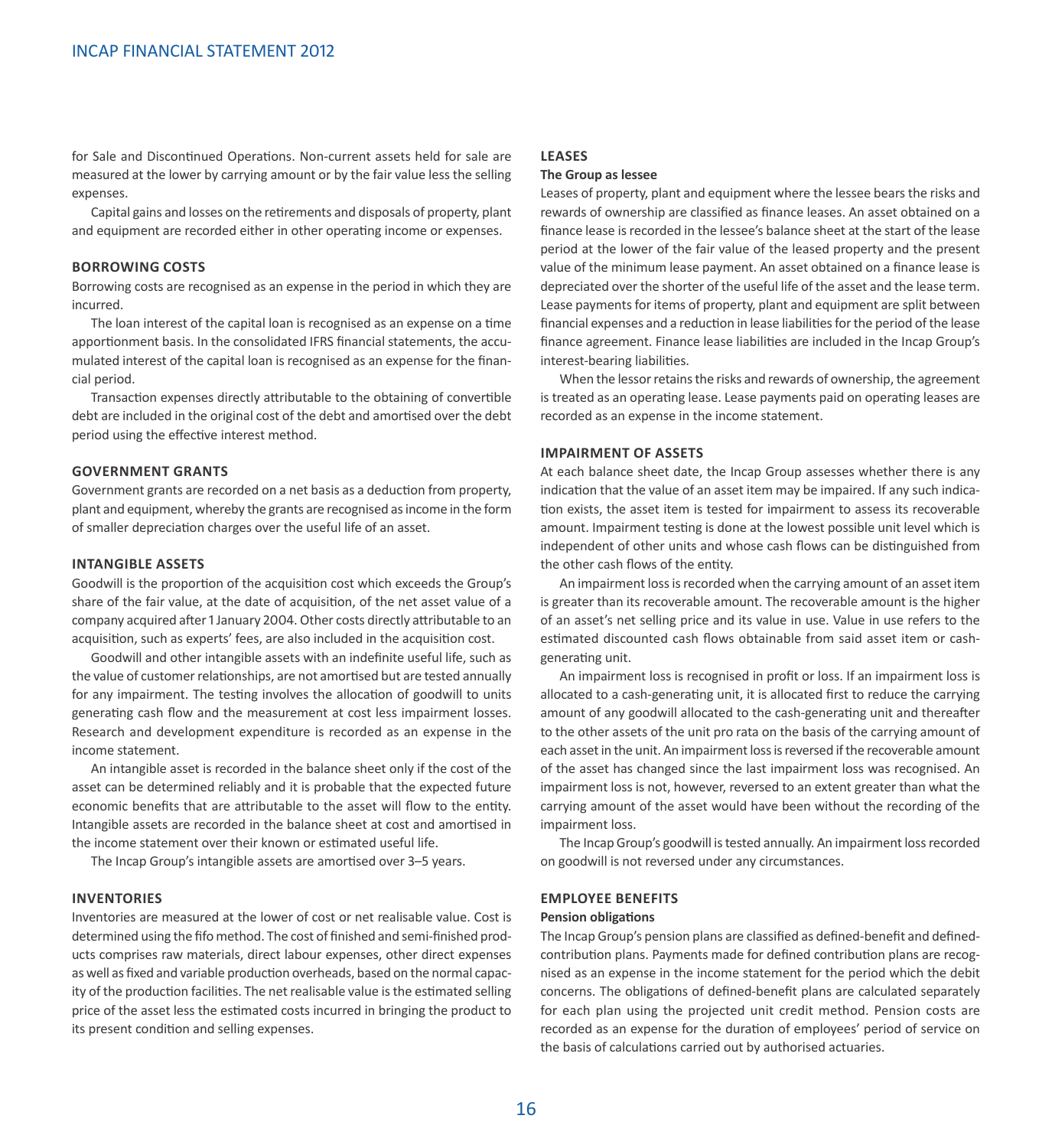### **Share-based payment**

The Incap Group has applied IFRS 2 Share-based Payment to all share option plans. Warrants are measured at fair value at the time they are granted and entered as an expense in the income statement in even instalments during the vesting period. The expense determined at the moment of granting the options is based on the Incap Group's estimate of the number of options that will vest at the end of the vesting period. The fair value is determined on the basis of the Black-Scholes pricing model for share options.

The Incap Group updates the estimate of the final number of share options at each balance sheet date. Changes in the estimates are recorded in the income statement. When granted share options are exercised, the cash payments received on the basis of share subscriptions (adjusted for any transaction expenses) are recognised in equity and in the share premium fund.

#### **Provisions**

Provisions are recognised when the Group has a legal or constructive obligation as a result of a past event, it is probable that a payment obligation will be realised and the amount of the obligation can be estimated reliably. Provisions are measured at the present value of the obligation.

#### **Income taxes**

Income tax in the income statement comprises taxes on taxable income for the period and deferred taxes. Taxes on the profit for the financial year are calculated on taxable income on the basis of the tax rate in force in Finland. Taxes are adjusted for taxes for previous periods.

Deferred taxes are calculated on all temporary differences between the carrying amount of an asset or liability and its tax base. In the Incap Group the largest temporary differences arise from finance leases, depreciation of buildings and other property, plant and equipment as well as unused tax losses.

Deferred taxes have been calculated by applying the tax rates in force by the balance sheet date.

A tax asset is recognised to the extent that it is probable that taxable profit will be available against which a deductible temporary difference can be utilised.

# **Revenue recognition**

### **Goods sold and services rendered**

Revenue from the sale of goods is booked when significant risks and benefits connected with the ownership of the goods have been transferred from the seller to the purchaser. In calculating revenue, sales income has been adjusted for indirect taxes and discounts. Revenue from services is recorded when the service has been rendered.

# **Financial assets and financial liabilities**

The Incap Group's financial assets have been classified in accordance with the IAS 39 standard in the following groups: financial assets at fair value through profit or loss, held-to-maturity investments, loans and other receivables and available-for-sale financial assets. The classification is made on the basis of the purpose for which the financial assets were acquired at the time they were

originally acquired. Other financial assets presented in the financial statements are classified as available-for-sale financial assets. Available-for-sale financial assets consist mainly of unquoted shares and participations that are not entered in the balance sheet at fair value because their fair value cannot be determined reliably.

Cash and cash equivalents consist of cash on hand, demand deposits and other short-term, highly liquid investments. Items classified as cash and cash equivalents have a maximum of a three-month maturity from the time of acquisition.

Financial liabilities are originally entered in the accounts at fair value on the basis of the consideration received. The transaction expenses of convertible bonds are included in the original carrying amount of the bonds. The fair value of the debt component of convertible bonds has been determined using the market interest rate on similar debt at the time of issuance. The debt component is recorded at amortised cost until it is extinguished by converting the bonds to shares or by repayment of the bonds. Because the equity component of convertible bonds is not material, it has not been recorded separately in the invested non-restricted equity reserve.

# **Accounting policies requiring management's judgement and key sources of estimation uncertainty**

When financial statements are prepared, future scenarios and assumptions have to be made, the outcomes of which may differ from the original scenarios and assumptions. Judgement is also used in applying the accounting policies. In the consolidation of business operations, the Group has used external consultants when assessing the fair values of property, plant and equipment and intangible assets. Concerning property, plant and equipment, Incap has made comparisons with the market prices of similar products and assessed any impairment resulting from the age and wear of the assets and other similar factors affecting them. The determination of the fair value of intangible assets is based on estimates of cash flows related to the assets. It is the view of the management that the estimates and assumptions used are sufficiently accurate as a basis for the determination of fair value. The Group furthermore examines any indications of impairment on property, plant and equipment and intangible assets at least at every balance sheet date.

Estimates made in connection with the preparation of the financial statements are based on management's best knowledge at the balance sheet date. The estimates take into account prior experiences and assumptions which concern the future, are considered the most probable at the balance sheet date and are related to the expected development of the Group's financial operating environment in terms of sales and cost levels. The management's judgement and estimates have been used when testing goodwill and deferred tax assets. Changes are monitored on a regular basis using internal and external information sources, and potential changes in estimates and assumptions are recorded during the financial year when they are revised, and during all financial years thereafter.

The Group continuously assesses and monitors the amount of financing required for business operations so that the Group would have sufficient liquid assets to finance its operations and repay loans that mature. The aim is to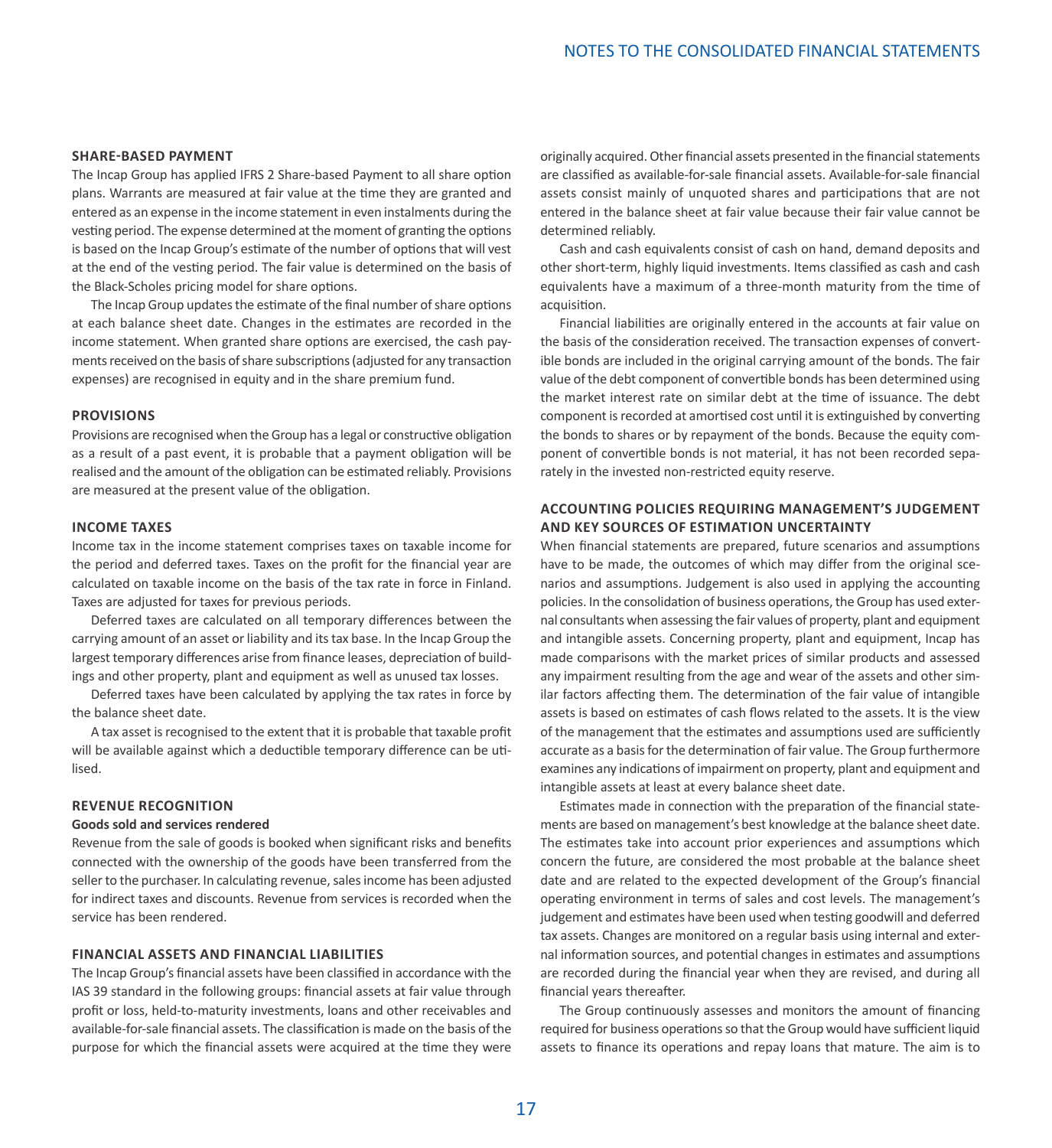guarantee the availability and flexibility of financing through overdraft facilities and other forms of financing.

In order to evaluate liquidity, Incap has prepared a monthly cash flow estimate that extends over the 2013 financial statements. The cash flow projection is based on the Group's performance forecast for 2013 drawn up in connection with the financial statements and on the actual turnover of sales receivables, accounts payable and inventories. The cash flow estimate is based on a calculation where accounts payable that have matured are paid and Incap's need for working capital increases. At the date of the financial statements, Incap's working capital will not cover the requirement for the next 12 months. According to the company's estimate approximately EUR 426 million of additional working capital is needed. However, the company's working capital will be sufficient for the next 12 months if the company's potential share issue and financing arrangements succeed as planned so that the company obtains funds for working capital funding and the final redemption of the 2007 convertible loan in June 2013, and if the bank accepts the terms and conditions for the drawing down of the additional loan, and if the goals for the company's result and inventory turnover rate are achieved, and if the covenants for the company's loans from credit institutions are met, or, should the covenants not be met, the bank decides not to exercise its right to terminate the loan agreements. Because the forecasts that form the basis of the cash flow calculation have previously deviated from the forecasts, there is an element of remarkable uncertainty associated with them.

#### **Impairment testing**

Incap Group annually tests goodwill for impairment. The testing is based on a cash flow estimate prepared on the basis of the budget and four-year business plan ratified by the management. Discount rate after taxes, forecast operating profit before depreciation and change in working capital are used as the key factors. The discount rate is comprised of industry risk, interest on liabilities and country-specific risk. The discount rate factors are updated annually in connection with the testing using information received from the market. On the basis of the calculations, there are no indications of impairment of goodwill and other intangible assets with an indefinite useful life. This has been verified in calculations concerning recoverable amount.

The value of shares in subsidiaries in the parent company is the acquisition cost plus subsequent investments to strengthen the equity of the subsidiaries. The value of the shares in subsidiaries has a significant impact on the equity capital and therefore on, for example, equity ratio. The impairment testing of shares in subsidiaries has been carried out on the basis of the situation at the end of the financial period. The recoverable amounts used in the impairment test calculations are determined on the basis of value in use. The cash flow forecasts are based on the budget for the next financial period and four-year business plan prepared by the management and ratified by the Board of Directors.

The impairment of other assets is estimated annually as described above under Impairment. The recoverable amounts of cash-generating units have been determined by way of calculations based on the value in use. These calculations require the use of estimates.

Since the levels of revenue and operating profit before depreciation used in the impairment test calculations do not reflect the actual development during the preceding years, there is an element of remarkable uncertainty associated with them.

# **Deferred tax asset**

A deferred tax asset has been recognised in the Indian company. Deferred tax assets have been recognised to the extent that is considered to be possible to utilise against future taxable income.

The deferred tax asset is based on the Board of Directors' estimate of the company's future development during the next five years and the resulting imputed taxable profit.

#### **Segment information**

The Incap Group does not have business or geographical segments which should be reported according to IFRS 8. The risks and profitability related to the Group's different business and geographical areas do not differ significantly from each other. The company's management regularly assesses future changes and, consequently, the possible formation of segments.

### **Application of new or amended IFRS standards**

The Group has taken into consideration the new standards and interpretations published during the period by the IASB and will introduce them in future accounting periods as they enter into force. The Group estimates that the new standards and interpretations will not have a material effect on the Group's financial statements in coming years. The new standards, interpretations and contents are as follows:

#### **Standards that will take effect on 1 January 2012 or later:**

- Amendment: IFRS 7 Financial Instruments: Disclosures Transfers of Financial Assets
- Amendment: IAS 1 Presentation of Financial Statements
- Annual improvements to IFRSs (amendments to several different standards)
- Amendment: IAS 12 Income Taxes: Recovery of Underlying Assets

#### **Standards that will take effect on 1 January 2013 or later:**

- Amendment: IFRS 1 First-time Adoption of IFRSs Severe Hyperinflation and Removal of Fixed Dates for First-time Adopters
- Amendment: IFRS 1 Government loan
- Amendment: IFRS 7 Financial Instruments: Disclosures and IAS 32 Financial Instruments: Presentation – Offsetting Financial Assets and Financial Liabilities
- IFRS 10 Consolidated Financial Statements and IAS 27 Separate Financial Statements (revised)
- IFRS 11 Joint Arrangements and IAS 28 Associates and Joint Ventures (revised)
- IFRS 12 Disclosures of Interests in Other Entities
- IFRS 13 Fair Value Measurement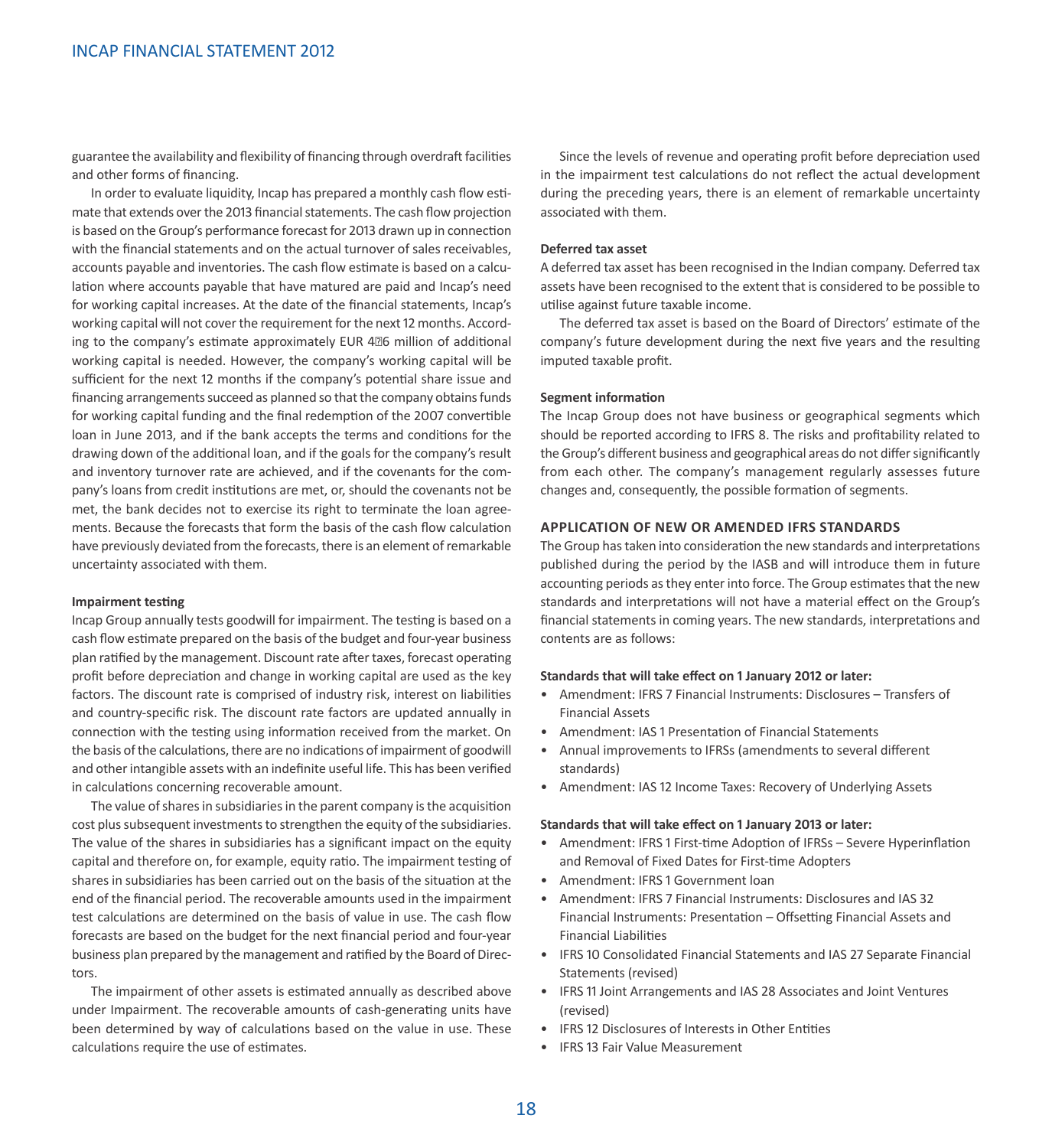- Revised: IAS 19 Employee Benefits
- IFRIC 20 Stripping Costs in the Production Phase of a Surface Mine
- Proposals for annual improvements to IFRSs
- IFRS 1 First-time Adoption of IFRSs
- IAS 1 Presentation of Financial Statements
- IAS 16 Property, Plant and Equipment
- IAS 32 Financial Instruments: Presentation
- IAS 34 Interim Financial Reporting

# **Standards that will take effect on 1 January 2014 or later:**

• Amendments: IFRS 10, IFRS 12, IAS 27 and IAS 28 regarding consolidation of Investment entities

# **Standards that will take effect on 1 January 2015 or later:**

• IFRS 9 Financial Instruments: classification and measurement (the amendment cannot be applied prior to EU approval)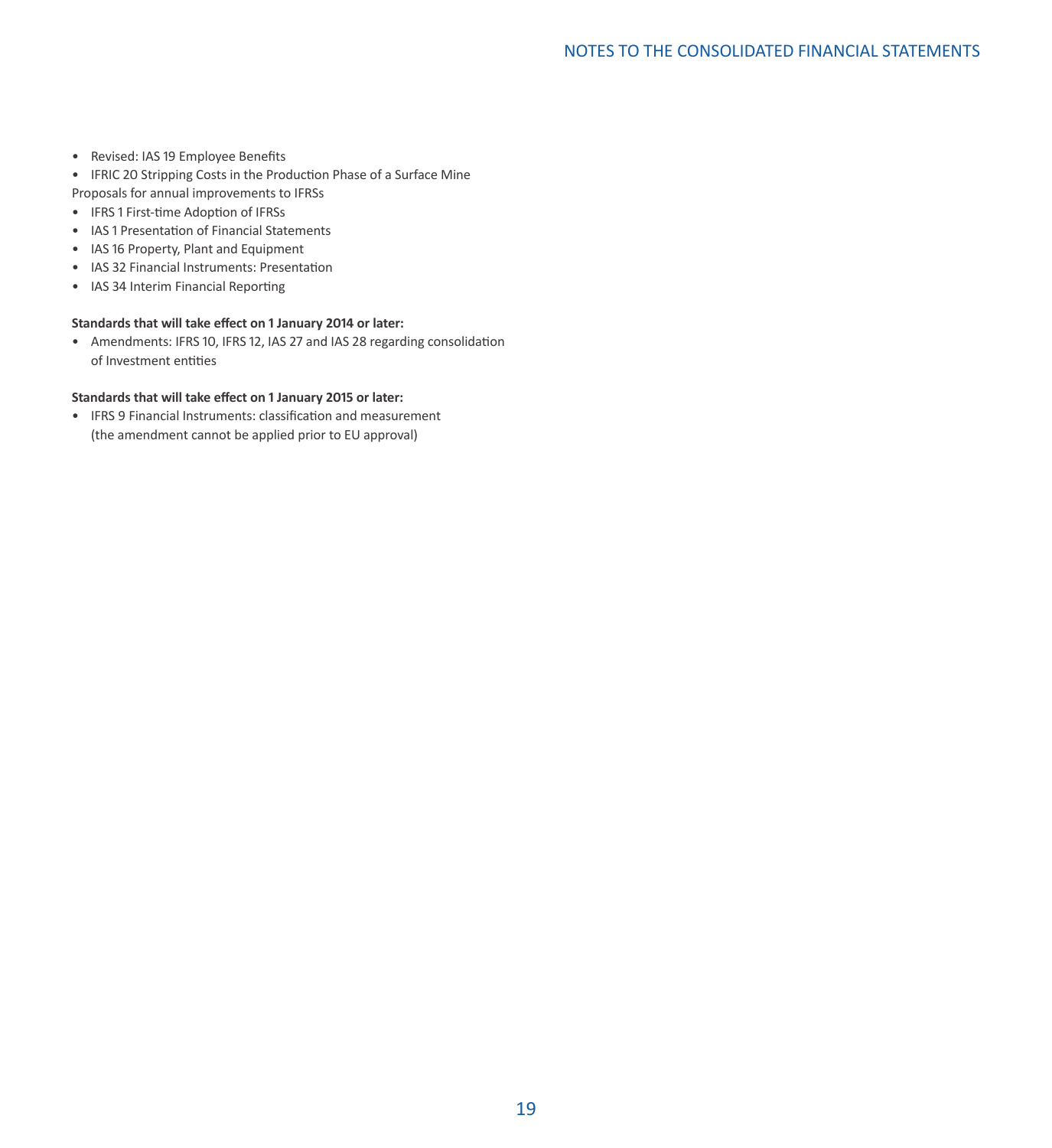# 1. Non-current assets held for sale

|                                                               |          | 1 Jan-31 Dec 2012 1 Jan-31 Dec 2011 |
|---------------------------------------------------------------|----------|-------------------------------------|
| Assets of disposal group<br>classified as held for sale       |          |                                     |
| Incap Corporation's Vuokatti plant<br>property                | 1,936    | 1,936                               |
| Liabilities of disposals group<br>classified as held for sale |          |                                     |
| Other non-current liabilities to<br>others, interest-bearing  | $\Omega$ | $\left( \right)$                    |
| Other current liabilities, interest-<br>bearing               | $\Omega$ | 256                                 |
|                                                               | 0        | 256                                 |

Incap signed in August 2012 a 5-year lease contract for the property and continues measures aimed at selling the property. The fair price estimate given by Catella Property Oy on 23 January 2012 clearly exceeds the book value of the property on 31 December 2012. Further information is given in the report of the Board of Directors in Short-term risks and factors of uncertainty concerning operations. There were no sales of business operations in the Group in 2011 and 2012.

# 4. Other operating income

|                                                               |     | 1 Jan-31 Dec 2012 1 Jan-31 Dec 2011 |
|---------------------------------------------------------------|-----|-------------------------------------|
| Net gains on the disposal of<br>property, plant and equipment | 364 | 75                                  |
| Lease income                                                  | 22  | 0                                   |
| Other income                                                  | 18  | 70                                  |
|                                                               | 404 | 145                                 |

# 5. Raw materials and services

| <b>Raw materials and consumables</b> | 1 Jan-31 Dec 2012 | 1 Jan-31 Dec 2011 |
|--------------------------------------|-------------------|-------------------|
| Purchases during the financial       |                   |                   |
| vear                                 | 42,205            | 46,249            |
| Change in inventories                | 1,869             | 1,330             |
|                                      | 44,074            | 47,579            |
|                                      |                   |                   |
| <b>External services</b>             | 884               | 1,414             |
|                                      | 44,958            | 48.993            |

#### 2. Acquired operations

3. Revenue

No business acquisitions were made during financial years 2012 and 2011. Of the decrease of goodwill in 2012, the exchange difference amounts to EUR 23,533.25.

| 1 Jan-31 Dec 2012  | 1 Jan-31 Dec 2011  |
|--------------------|--------------------|
| 64,135             | 68,868             |
| 5                  | 22                 |
| 64,141             | 68,890             |
|                    |                    |
|                    |                    |
| $1.1 - 31.12.2012$ | $1.1 - 31.12.2011$ |
| 58,910             | 59,546             |
| 377                | 3,473              |
| 4,854              | 5,871              |
| 64,141             | 68,890             |
|                    |                    |

Group has three customers, whose revenue exceeds 10% of the entire Group's revenue. Combined share of revenue of these customers is approximately 41%.

# 6. Other operating expenses

|                                                        | 1 Jan-31 Dec 2012 | 1 Jan-31 Dec 2011 |
|--------------------------------------------------------|-------------------|-------------------|
| Lease expenses                                         | 1,820             | 1,811             |
| Operating and maintenance<br>expenses for property and |                   |                   |
| machinery                                              | 1,868             | 1,682             |
| Other expenses                                         | 4,033             | 4,105             |
|                                                        | 7,721             | 7,597             |
|                                                        |                   |                   |
| <b>Auditors' fees</b>                                  | 1 Jan-31 Dec 2012 | 1 Jan-31 Dec 2011 |
| <b>Auditing fees</b>                                   | 56                | 49                |
| Certificates and statements                            | $\Omega$          | $\Omega$          |
| Tax advice                                             | $\mathbf{1}$      | $\overline{4}$    |
| Other services                                         | 54                | 15                |
|                                                        | 111               | 67                |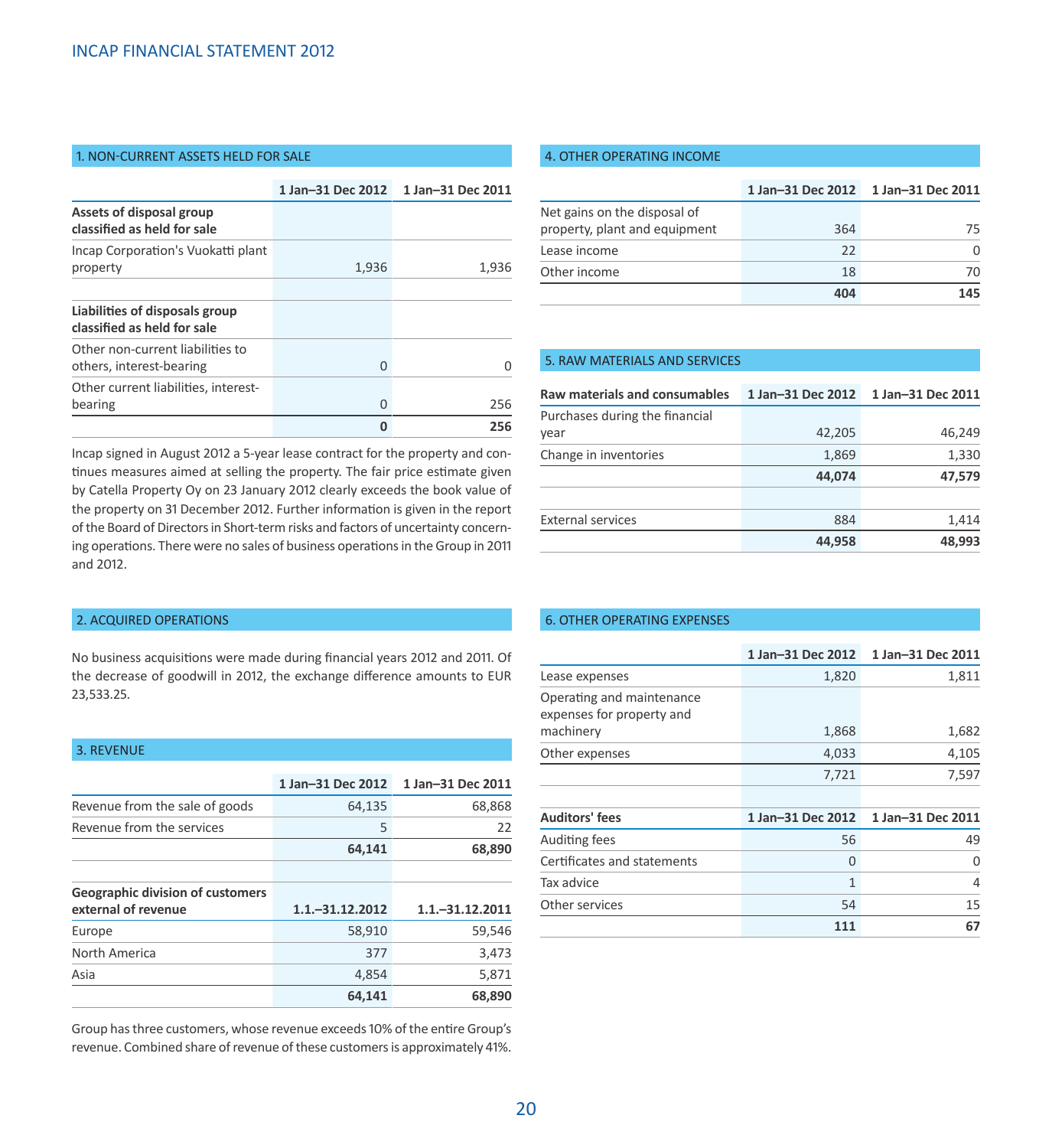# 7. Depreciation and amortisation

|                                                           | 1 Jan-31 Dec 2012 | 1 Jan-31 Dec 2011 |
|-----------------------------------------------------------|-------------------|-------------------|
| Depreciation and amortisation<br>by assets class          |                   |                   |
| Intangible assets                                         |                   |                   |
| Other capitalised expenditure                             | 162               | 323               |
|                                                           | 1                 | O                 |
| Tangible assets                                           | 163               | 323               |
| <b>Buildings</b>                                          |                   |                   |
| Machinery and equipment                                   | 58                | 59                |
| Other tangible assets                                     | 1,174             | 1,583             |
|                                                           | 65                | 81                |
|                                                           | 1,297             | 1,724             |
|                                                           |                   |                   |
| Total depreciation, amortisation<br>and impairment losses | 1,460             | 2,047             |

# 10. Financial income and expenses

| <b>Financial income</b>                                                       | 1 Jan-31 Dec 2012 | 1 Jan-31 Dec 2011 |
|-------------------------------------------------------------------------------|-------------------|-------------------|
| Dividend income from available-<br>for-sale financial assets                  | $\mathbf{1}$      | 2                 |
| Interest income from investments<br>held until due date                       | $\Omega$          | $\Omega$          |
| Interest income from other<br>deposits                                        | 5                 | 6                 |
| Interest income from trade<br>receivables                                     | 20                | 29                |
| Interest income from loan<br>receivables                                      | $\Omega$          | $\mathbf{0}$      |
| Foreign exchange gains on<br>liabilities                                      | 370               | 201               |
| Other financing income                                                        | 1,031             | 0                 |
|                                                                               | 1,429             | 238               |
|                                                                               |                   |                   |
| <b>Financial expenses</b>                                                     | 1 Jan-31 Dec 2012 | 1 Jan-31 Dec 2011 |
| Interest expenses from financial<br>liabilities measured at amortised<br>cost | $-418$            | $-292$            |
| Interest expenses from<br>convertible promissory notes                        | $-266$            | $-473$            |
| Other interest expenses                                                       | $-401$            | $-363$            |
| Exchange rate losses                                                          | $-552$            | $-899$            |
| Other financial expenses                                                      | $-542$            | $-591$            |
|                                                                               | $-2,180$          | $-2,616$          |

Interest expenses include variable lease payments of EUR 0.02 million (EUR 0.04 million in 2011) recorded as lease expenses from finance lease agreements. The reduction in the redemption value of the convertible loan by EUR 1 million is recorded in financing income in 2012.

# 8. Employee benefits expense

|                                                                 | 1 Jan-31 Dec 2012 | 1 Jan-31 Dec 2011 |
|-----------------------------------------------------------------|-------------------|-------------------|
| Wages and salaries                                              | 9,048             | 9,769             |
| Pension costs - defined<br>contribution plans                   | 962               | 1,218             |
| Pension costs - defined-benefit<br>plans                        | 46                | 22                |
| Expense of share-based payments                                 | 5                 | $\overline{2}$    |
| Other statutory employer<br>expenses                            | 1,026             | 1,005             |
|                                                                 | 11,087            | 12,016            |
| <b>Average number of Group's</b><br>personnel during the period | 697               | 749               |

Information on management's employee benefits is presented in Note 31 Related-party transactions. Information on share options granted is presented in Note 21 Share-based payment.

# 9. Research and development costs

A total of EUR 0.1 million of research and development costs has been recorded as an annual expense in the income statement in 2012 (EUR 0.1 million in 2011).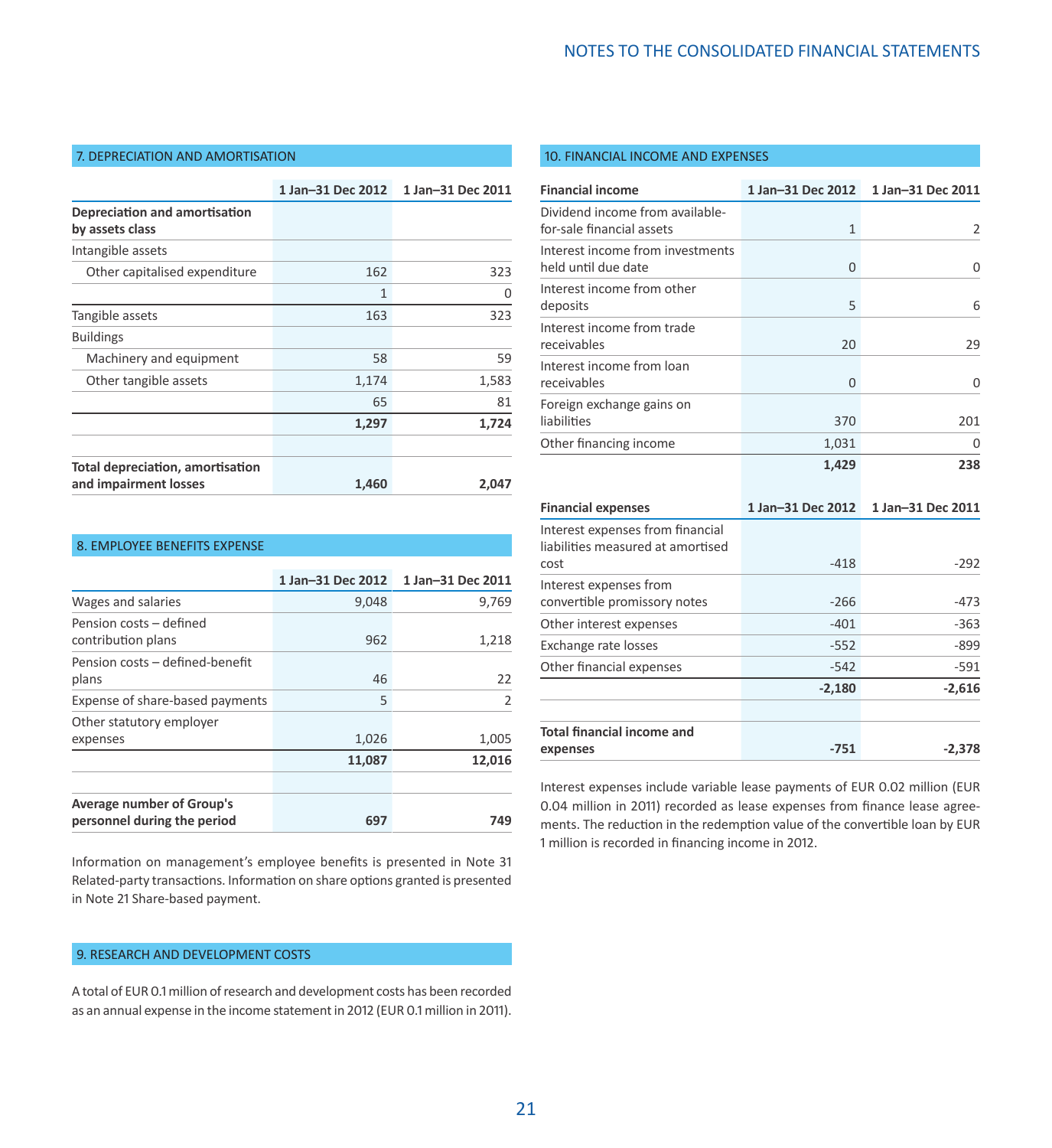# 11. Income tax

| Income tax in the income                                |                   |                   |
|---------------------------------------------------------|-------------------|-------------------|
| statement                                               | 1 Jan-31 Dec 2012 | 1 Jan-31 Dec 2011 |
| Current tax on profits for the year                     | $\left( \right)$  |                   |
| Tax for previous accounting<br>periods                  | 0                 |                   |
| Total current tax based on<br>income                    | 0                 | 0                 |
| Change in deferred tax assets on<br>previous years      | $-3,498$          | 0                 |
| Change in deferred tax liabilities<br>on previous years | 0                 | 0                 |
| <b>Total deferred tax</b>                               | $-3,498$          | 0                 |
| Income tax expense                                      | $-3,498$          | 0                 |
|                                                         |                   |                   |

#### **Reconciliation of tax expenses in**

**the income statement and taxes** 

**calculated on the basis of the 24.5% tax rate applicable in the** 

| Group's home country                              | 1 Jan-31 Dec 2012 | 1 Jan-31 Dec 2011 |
|---------------------------------------------------|-------------------|-------------------|
| Profit before taxes                               | $-1,432$          | $-3,997$          |
| Tax at the applicable rate in the<br>home country | 351               | 1,039             |
| Divergent tax rates of foreign<br>subsidiaries    | $-442$            | 117               |
| Tax-free income                                   | 122               | 87                |
| Expenses that are not deductible                  | $-128$            | $-191$            |
| Other temporary differences                       | 88                | 30                |
| Non-recorded deferred tax                         | 9                 | $-1,082$          |
| Tax charge                                        | $\mathbf{0}$      | 0                 |
| Deferred taxes in the balance<br>sheet            |                   |                   |
| Deferred tax assets                               | 560               | 4,085             |
| Deferred tax liabilities                          | $\Omega$          | $\Omega$          |
|                                                   | 560               | 4,085             |

Deferred tax assets and liabilities are presented in Note 16.

### 12. Earnings per share

Undiluted earnings per share are calculated by dividing the profit attributable to equity holders of the parent by the weighted average number of shares outstanding during the period.

|                                                                     | 2012       | 2011       |
|---------------------------------------------------------------------|------------|------------|
| Profit for the year attributable to<br>equity holders of the parent | $-4.930$   | $-3,997$   |
| Weighted average number of shares<br>during the period              | 20,067,042 | 18,680,880 |
| Undiluted earnings per share, EUR/<br>share,                        | $-0.25$    | $-0.21$    |

When calculating diluted earnings per share, share options and convertible promissory notes are taken into account in the weighted average number of shares. Share options have a dilutive effect when their subscription price is lower than the fair value of the share. The fair value of the share is based on the average price of the shares during the period. The convertible loan issued in 2012 includes a right to subscribe a maximum total of 7,112,195 new shares of the company. The subscription price for each new share is EUR 0.41. The subscription period commences when the option rights attached to the convertible loan have been entered into the trade register, and ends on 30 April 2017. Options for the subscription of new shares related to the convertible promissory notes do not have a dilutive effect, because the shares' trading price is higher than the fair value of the share. Convertible promissory notes are presented in Note 24 Interest-bearing liabilities.

|                                                                                               | 2012       | 2011       |
|-----------------------------------------------------------------------------------------------|------------|------------|
| Profit for the year attributable to<br>equity holders of the parent,<br>continuing operations | $-4,930$   | $-3,997$   |
| Weighted average number of shares<br>during the period                                        | 20.067.042 | 18,680,880 |
| Dilution effect of issued share<br>options                                                    | 0          | $\cap$     |
| Share-weighted diluted average price<br>used in calculating adjusted earnings<br>per share    | 20,067,042 | 18,680,880 |
| Diluted earnings per share, EUR/<br>share                                                     | $-0.25$    |            |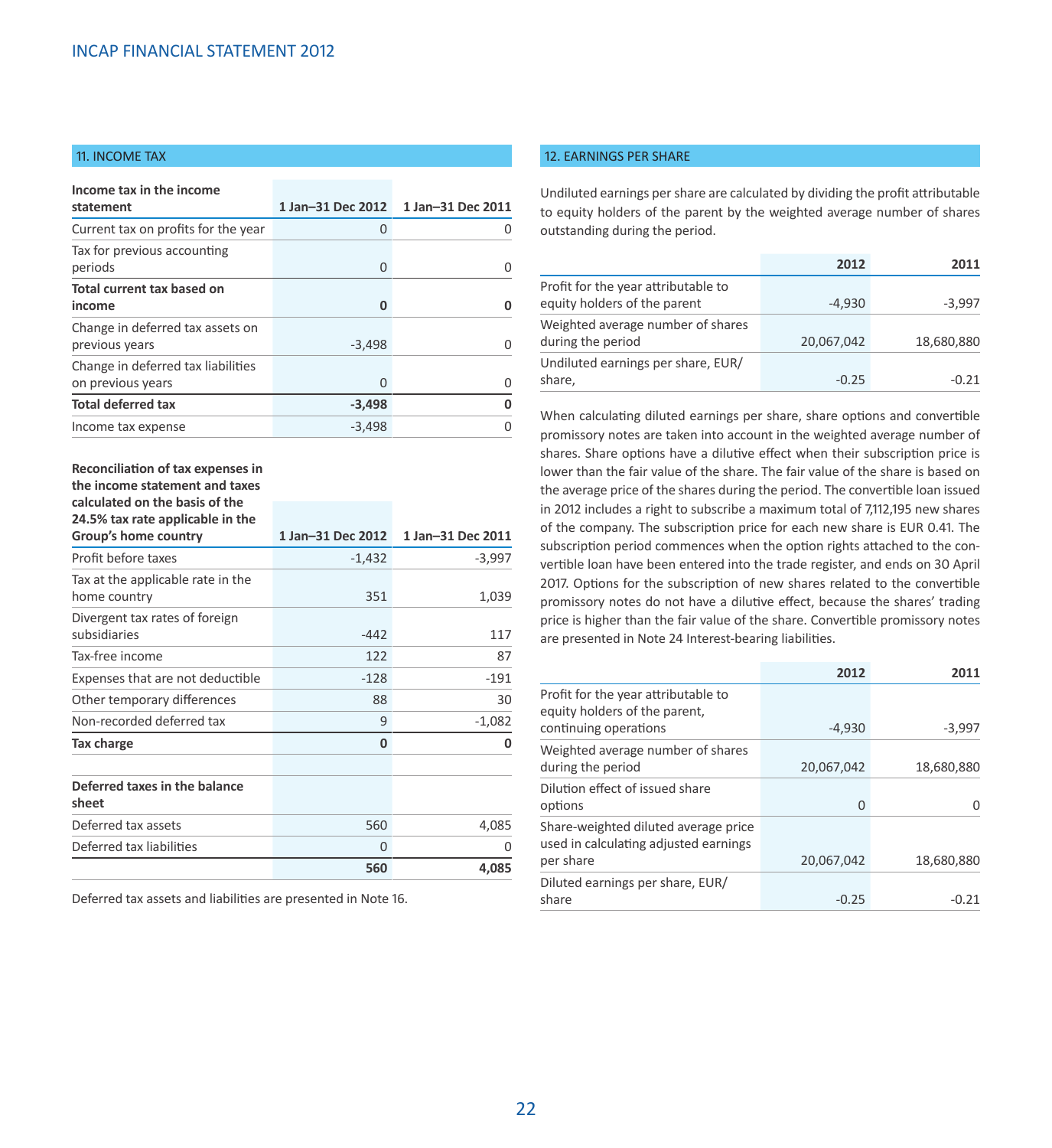# 13. Property, plant and equipment

|                                                              |              | <b>Buildings and</b><br>advances | <b>Machinery and</b> | Other tangible |           |
|--------------------------------------------------------------|--------------|----------------------------------|----------------------|----------------|-----------|
|                                                              | Land         |                                  | equipment            | assets         | Total     |
| Acquisition cost, 1 Jan 2012                                 | 435          | 1,159                            | 44,282               | 907            | 46,782    |
| Increase                                                     | $\Omega$     | 78                               | 35                   | $\mathbf{0}$   | 113       |
| Consolidation of operations                                  | $\Omega$     | $\Omega$                         | $\Omega$             | $\Omega$       | $\Omega$  |
| <b>Disposals</b>                                             | $\Omega$     | $-1$                             | $-270$               | $-5$           | $-276$    |
| Reclassifications between items                              | $\Omega$     | $-40$                            | $-108$               | 13             | $-136$    |
| Sale of assets in Group companies                            | $\Omega$     | $\Omega$                         | $\Omega$             | $\Omega$       | $\Omega$  |
| Exchange differences                                         | $-20$        | $-54$                            | $-97$                | $-17$          | $-188$    |
| Reclassification to non-current AFS assets                   | $\Omega$     | $\Omega$                         | $\Omega$             | $\Omega$       | $\Omega$  |
| Acquisition cost, 31 Dec 2012                                | 415          | 1,142                            | 43,841               | 899            | 46,296    |
|                                                              |              |                                  |                      |                |           |
| Accumulated depreciation and impairment losses, 1 Jan 2012   | $\mathbf{0}$ | $-168$                           | $-41,834$            | $-773$         | $-42,775$ |
| Depreciation                                                 | $\Omega$     | $-58$                            | $-1,174$             | $-65$          | $-1,297$  |
| Increase                                                     | $\Omega$     | $\Omega$                         | $\Omega$             | $\Omega$       | $\Omega$  |
| Decrease                                                     | $\mathbf{0}$ | $\mathbf{0}$                     | $\mathbf{0}$         | $\mathbf{0}$   | 0         |
| Reclassifications between items                              | $\Omega$     | $\Omega$                         | $\Omega$             | $\Omega$       | $\Omega$  |
| Cumulative depreciation on reclassifications and disposals   | $\Omega$     | $\Omega$                         | 254                  | 4              | 258       |
| Exchange differences                                         | $\Omega$     | 11                               | 72                   | 14             | 96        |
| Reclassification to non-current AFS assets cum, amortisation | $\Omega$     | $\Omega$                         | $\Omega$             | $\Omega$       | $\Omega$  |
| Accumulated depreciation and impairment losses, 31 Dec 2012  | 0            | $-216$                           | $-42,681$            | $-820$         | $-43,717$ |
| Carrying amount, 1 Jan 2012                                  | 435          | 990                              | 2,448                | 134            | 4,007     |
| Carrying amount, 31 Dec 2012                                 | 415          | 926                              | 1,160                | 78             | 2,578     |
|                                                              |              |                                  |                      |                |           |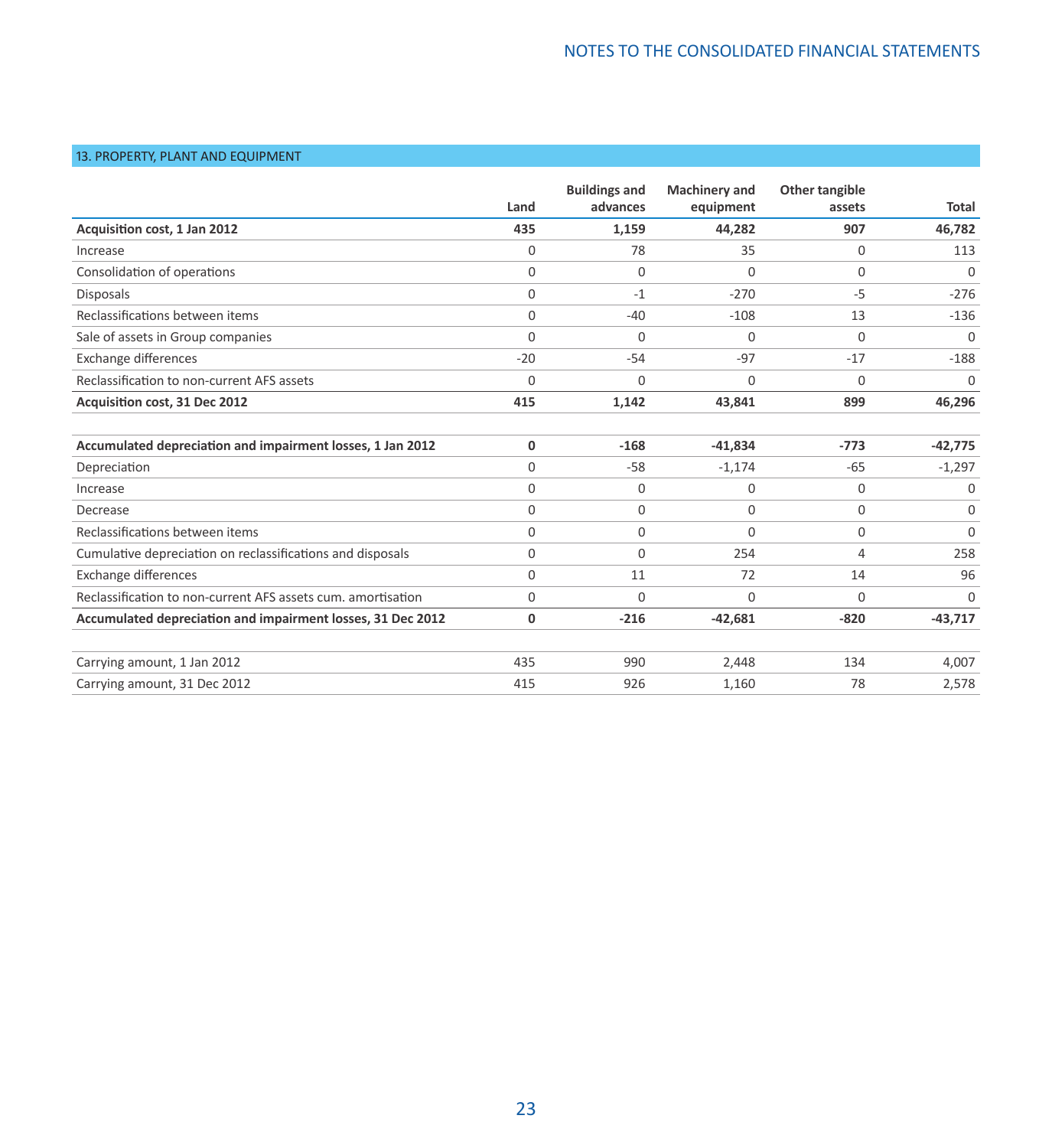|                                                              | Land         | <b>Buildings and</b><br>advances | <b>Machinery and</b><br>equipment | Other tangible<br>assets | Total        |
|--------------------------------------------------------------|--------------|----------------------------------|-----------------------------------|--------------------------|--------------|
| Acquisition cost, 1 Jan 2011                                 | 501          | 1,618                            | 44,331                            | 962                      | 47,412       |
| Increase                                                     | $\Omega$     | 181                              | 45                                | $\Omega$                 | 225          |
| Consolidation of operations                                  | $\Omega$     | $\Omega$                         | $\Omega$                          | $\Omega$                 | $\Omega$     |
| <b>Disposals</b>                                             | $\Omega$     | $-64$                            | $-61$                             | $-16$                    | $-141$       |
| Reclassifications between items                              | $\Omega$     | $-408$                           | 359                               | 17                       | $-32$        |
| Sale of assets in Group companies                            | $\Omega$     | $\Omega$                         | $\Omega$                          | $\Omega$                 | $\Omega$     |
| Exchange differences                                         | $-66$        | $-168$                           | $-392$                            | $-55$                    | $-682$       |
| Reclassification to non-current AFS assets                   | $\Omega$     | $\mathbf{0}$                     | $\mathbf 0$                       | 0                        | $\mathbf{0}$ |
| Acquisition cost, 31 Dec 2011                                | 435          | 1,159                            | 44,282                            | 907                      | 46,782       |
|                                                              |              |                                  |                                   |                          |              |
| Accumulated depreciation and impairment losses, 1 Jan 2011   | $\mathbf{0}$ | $-130$                           | $-40,528$                         | $-728$                   | $-41,386$    |
| Depreciation                                                 | $\Omega$     | $-59$                            | $-1,583$                          | $-81$                    | $-1,724$     |
| Increase                                                     | $\mathbf{0}$ | $\mathbf{0}$                     | 0                                 | $\mathbf{0}$             | $\Omega$     |
| Decrease                                                     | $\Omega$     | $\Omega$                         | $\Omega$                          | $\Omega$                 | $\Omega$     |
| Reclassifications between items                              | $\Omega$     | $\Omega$                         | $\Omega$                          | $\Omega$                 | 0            |
| Cumulative depreciation on reclassifications and disposals   | $\Omega$     | $\Omega$                         | 64                                | $\overline{7}$           | 71           |
| Exchange differences                                         | $\Omega$     | 21                               | 212                               | 30                       | 263          |
| Reclassification to non-current AFS assets cum, amortisation | $\Omega$     | $\Omega$                         | $\Omega$                          | $\Omega$                 | $\Omega$     |
| Accumulated depreciation and impairment losses, 31 Dec 2011  | 0            | $-168$                           | $-41,834$                         | $-773$                   | $-42,775$    |
|                                                              |              |                                  |                                   |                          |              |
| Carrying amount, 1 Jan 2011                                  | 501          | 1.488                            | 3.804                             | 233                      | 6,026        |
| Carrying amount, 31 Dec 2011                                 | 435          | 990                              | 2,448                             | 134                      | 4,007        |

#### **Finance leases**

Property, plant and equipment includes assets obtained on finance leases as follows:

Increases on the acquisition cost of property, plant and equipment include assets leased on finances leases totalling EUR 0 in 2012 (EUR 0 in 2011).

|                          | <b>Machinery and equipment</b> |
|--------------------------|--------------------------------|
| 31 Dec 2012              |                                |
| Acquisition cost         | 16,015                         |
| Accumulated depreciation | $-15,829$                      |
| <b>Carrying amount</b>   | 186                            |
| 31 Dec 2011              |                                |
| Acquisition cost         | 16,151                         |
| Accumulated depreciation | $-15,129$                      |
| Carrying amount          | 1,022                          |
|                          |                                |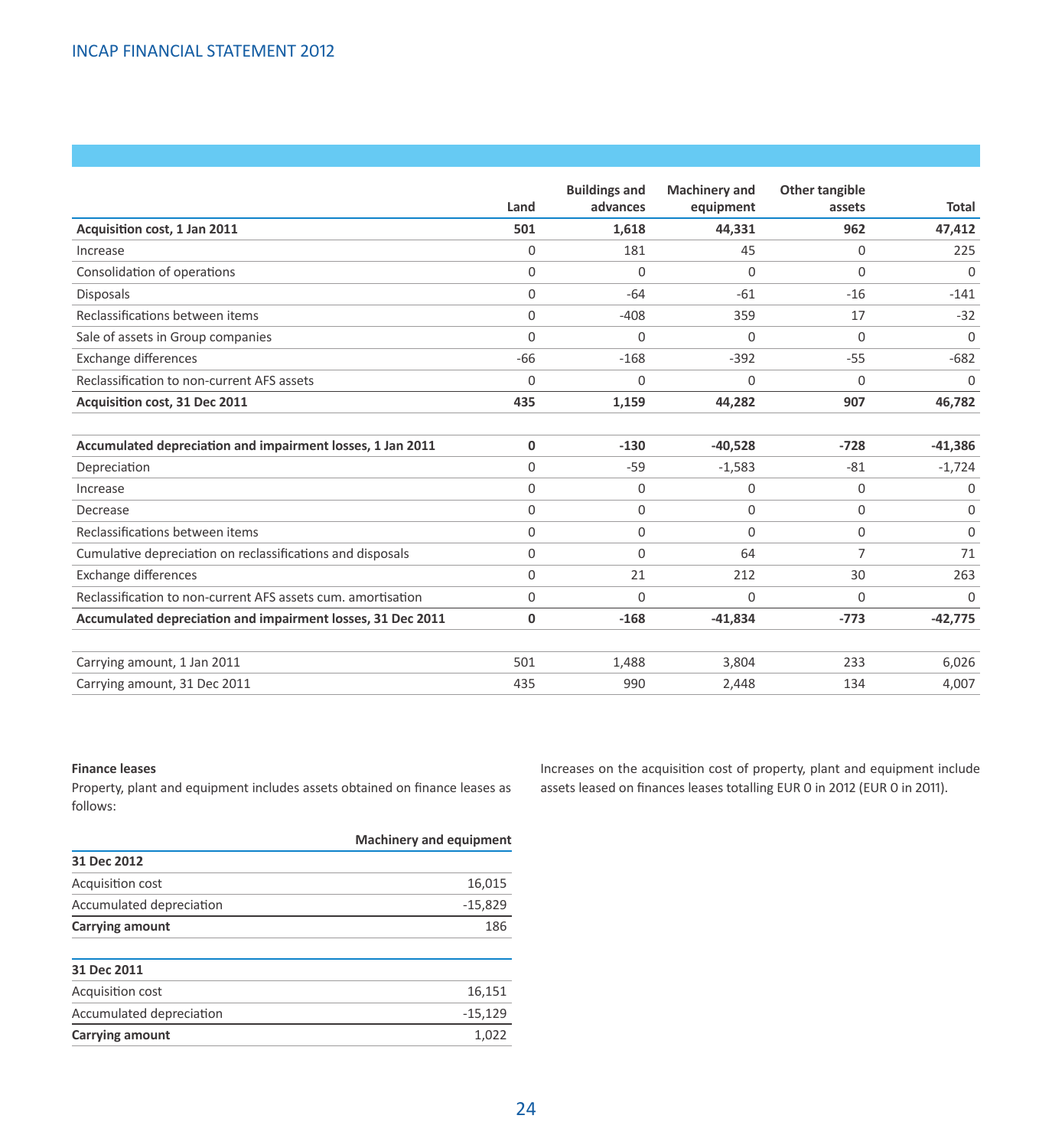|                                                               | Goodwill     | Other intangible assets | <b>Total</b>   |
|---------------------------------------------------------------|--------------|-------------------------|----------------|
| Acquisition cost, 1 Jan 2012                                  | 2,452        | 4,408                   | 6,861          |
| Increase                                                      | $\mathbf{0}$ | $\mathbf 0$             | $\mathbf 0$    |
| Decrease                                                      | $\Omega$     | $\Omega$                | $\mathbf 0$    |
| Reclassifications between items                               | $\mathbf 0$  | $\mathbf{0}$            | $\overline{0}$ |
| Exchange difference                                           | $-24$        | $-47$                   | $-71$          |
| Acquisition cost, 31 Dec 2012                                 | 2,429        | 4,361                   | 6,790          |
| Accumulated amortisation and impairment losses, 1 Jan 2012    | $-1,489$     | $-4,067$                | $-5,556$       |
| Amortisation                                                  | $\mathbf 0$  | $-163$                  | $-163$         |
| Cumulative depreciation on sales of assets in Group companies | $\Omega$     | $\Omega$                | $\Omega$       |
| Exchange difference                                           | $\mathbf 0$  | 47                      | 47             |
| Accumulated amortisation and impairment losses, 31 Dec 2012   | $-1,489$     | $-4,183$                | $-5,672$       |
| Carrying amount, 1 Jan 2012                                   | 964          | 341                     | 1,304          |
| Carrying amount, 31 Dec 2012                                  | 940          | 178                     | 1,118          |
| Acquisition cost, 1 Jan 2011                                  | 2,529        | 4,607                   | 7,136          |
| Increase                                                      | $\mathbf 0$  | 17                      | 17             |
| Decrease                                                      | $\mathbf 0$  | $-25$                   | $-25$          |
| Reclassifications between items                               | $\Omega$     | $\Omega$                | $\overline{0}$ |
| Exchange difference                                           | $-77$        | $-190$                  | $-267$         |
| Acquisition cost, 31 Dec 2011                                 | 2,452        | 4,408                   | 6,861          |
| Accumulated amortisation and impairment losses, 1 Jan 2011    | $-1,489$     | $-3,902$                | $-5,391$       |
| Amortisation                                                  | $\mathbf{0}$ | $-324$                  | $-324$         |
| Cumulative depreciation on sales of assets in Group companies | $\mathbf 0$  | 22                      | 22             |
| Exchange difference                                           | $\mathbf 0$  | 136                     | 136            |
| Accumulated amortisation and impairment losses, 31 Dec 2011   | $-1,489$     | $-4,067$                | $-5,556$       |
| Carrying amount, 1 Jan 2011                                   | 1,040        | 705                     | 1,745          |
| Carrying amount, 31 Dec 2011                                  | 964          | 341                     | 1,304          |

Testing for impairment is based on a cash flow estimate prepared based on the budget and four-year business plan ratified by the management. According to the company's estimate there are no external or internal indications of the impairment of goodwill and other intangible assets with an indefinite useful life. This has been verified in calculations concerning recoverable amount. In the cash flow estimate the growth of revenue in India varies between 8 and 9% and the operating profit before depreciation between 9 and 12% during 2013‒2016. In the calculations of the financial year 2012, a discount rate of 16.0% has been used in India (2011: 17.4%). The goodwill of approx. EUR 0.9 million in the consolidated balance sheet refers to the Indian subsidiary. According to the sensitivity analysis of goodwill calculations, the revenue in

14. Intangible assets

India can decrease by max. 18% and the average cost of capital can increase by max. 10% without any need for the impairment of goodwill.

In impairment testing of goodwill, the residual value of future cash flows is 54% of the cash flows in calculations for value in use. Recoverable amounts from cash generating units have been defined in calculations based on the value in use, and they involve use of estimates. Since the levels of revenue and operating profit before depreciation used in calculations do not reflect actual development during preceding years, there is an element of significant uncertainty associated with them. Testing of impairment is described also in the Notes to the Consolidated Financial Statements under Impairment of assets and Impairment testing.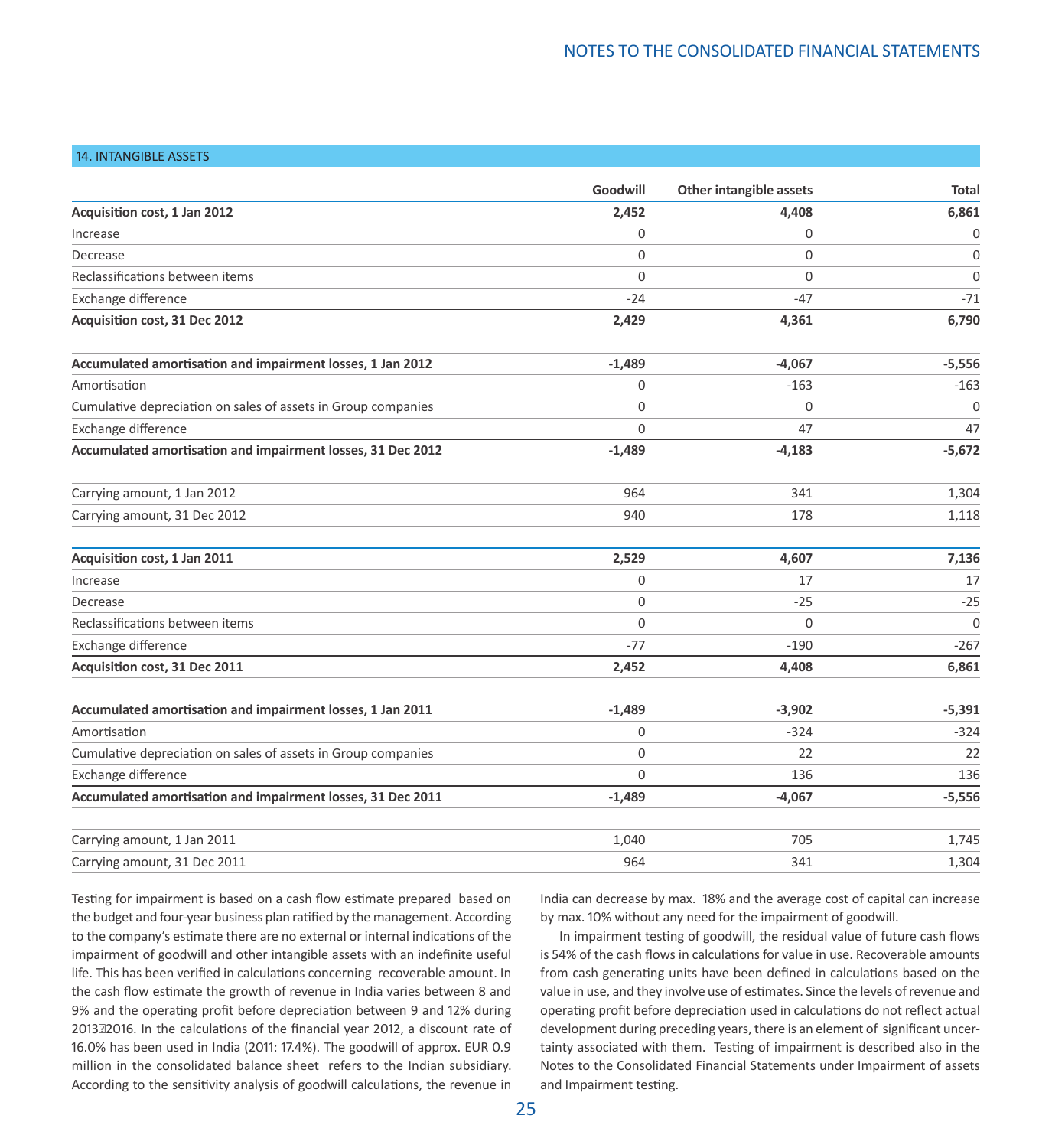# 15. Other financial assets

|                                                             | 2012 | 2011 |
|-------------------------------------------------------------|------|------|
| Publicly quoted shares                                      |      |      |
| Unquoted shares                                             |      | 10   |
| Capital investment fund                                     | 300  | 300  |
| Total available-for-sale investments at the end of the year | 311  | 314  |

The fair value of publicly quoted investments in shares does not differ materially from their carrying amount.

# 16. Deferred tax assets and liabilities

|                                     | 1 Jan 2012 | <b>Recorded in</b><br>income statement | <b>Exchange differences</b> | 31 Dec 2012 |
|-------------------------------------|------------|----------------------------------------|-----------------------------|-------------|
| Deferred tax assets                 |            |                                        |                             |             |
| Tax losses carried forward          | 4,085      | $-3,498$                               | $-27$                       | 560         |
| Deferred tax liabilities            |            |                                        |                             |             |
| Accumulated depreciation difference |            |                                        |                             |             |

|                                     | <b>Recorded in</b> |                  |                             |             |  |
|-------------------------------------|--------------------|------------------|-----------------------------|-------------|--|
|                                     | 1 Jan 2011         | income statement | <b>Exchange differences</b> | 31 Dec 2011 |  |
| Deferred tax assets                 |                    |                  |                             |             |  |
| Tax losses carried forward          | 4.209              |                  | $-124$                      | 4,085       |  |
| Deferred tax liabilities            |                    |                  |                             |             |  |
| Accumulated depreciation difference |                    |                  |                             | U           |  |

Parent company's deferred tax assets of EUR 3.3 million has been recorded as an expense in the financial statements for 2012. There are no longer prerequisites based on IAS 12 standard to keep deferred tax assets in the balance sheet, because the company has in the near past made losses and it has, besides the estimates for the future, no other convincing proof for the fact that the company will produce enough taxable income, against of which the tax losses could be utilised

A deferred tax asset has been recognised in the Indian company to the extent that is considered to be possible to utilise against future taxable income. Of the deferred tax assets recorded in the financial statement, EUR 0.6 million refers to the Indian subsidiary. The deferred tax asset is based on the Board of Directors' estimate of the company's future development during the next five years and the resulting imputed taxable profit.

The impairment testing of deferred tax assets has been made based on the situation at the end of financial year 2012. The estimated growth of revenue varies in the Indian subsidiary for an average of 8<sup>29%</sup> in the years 2013<sup>2016</sup>.

The level of operating profit before depreciation varies in the Indian subsidiary between 9 and 12%. Because the profitability of the Indian subsidiary has improved during 2012 and EUR 0.2 million of tax losses have been utilised, there will be no uncertainty as to the utilisation of the tax losses in the future. In 2013 the Indian subsidiary can fall short of the revenue objectives by a maximum of 7% without any need for write-down.

Loss from the taxation year 2002, i.e. EUR 1.0 million, expired in 2012. The non-recorded cumulative tax assets on tax losses carried forward totalled EUR 11.2 million on 31 December 2012. Tax losses expire in years 2013‒2022.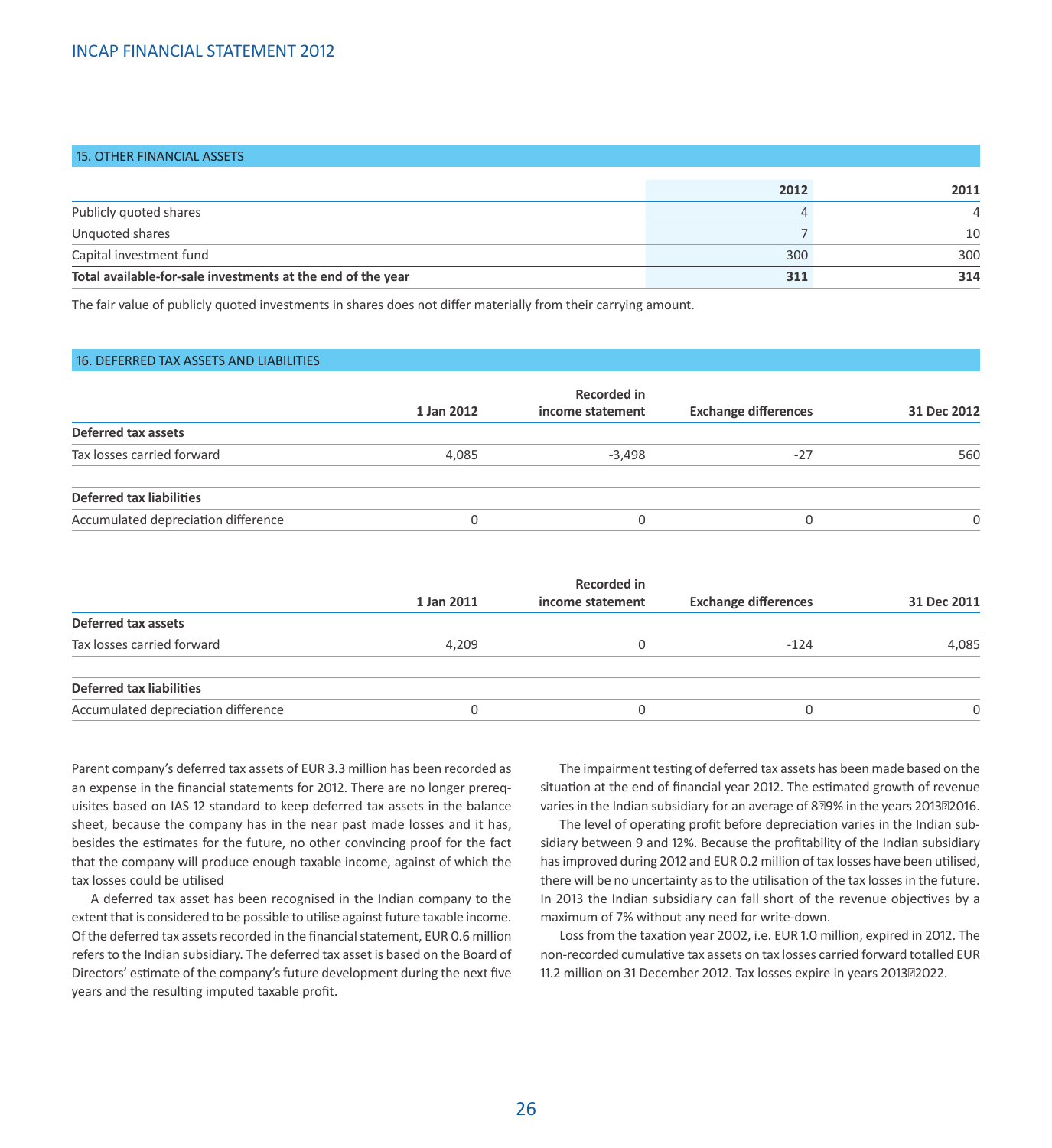# 17. Inventories

|                            | 2012  | 2011   |
|----------------------------|-------|--------|
| Raw materials and supplies | 6,602 | 8,372  |
| Work in progress           | 1.140 | 792    |
| Finished goods             | 1.426 | 2,038  |
| Advance payments           | 184   | 220    |
|                            | 9,352 | 11,423 |

EUR 0.5 million was recorded as an expense for the financial year, and the carrying amount of inventories was lowered by this amount to align it with the net realisable value (EUR 0.2 million in 2011).

| <b>18. TRADE AND OTHER RECEIVABLES</b> |        |        |
|----------------------------------------|--------|--------|
|                                        | 2012   | 2011   |
| Trade receivables                      | 10,853 | 14,197 |
| Loan receivables                       | 31     | 33     |
| Prepaid expenses and accrued<br>income | 1,438  | 1,190  |
| Other receivables                      | 492    | 414    |
|                                        | 12,815 | 15,834 |

Material items included in prepaid expenses and accrued income are related to local tax receivables in India. The fair values of receivables do not differ from their carrying amount. Receivables are not exposed to any significant credit risks.

#### **Aging structure of trade receivables**

| and items recorded as credit losses | 2012   | 2011   |
|-------------------------------------|--------|--------|
| Not past due                        | 9,108  | 11,576 |
| Past due                            |        |        |
| Less than 30 days                   | 1,119  | 1,831  |
| $30 - 60$ days                      | 217    | 471    |
| $61 - 90$ days                      | 32     | 148    |
| More than 90 days                   | 376    | 171    |
|                                     | 10,853 | 14,197 |
|                                     |        |        |
| Items recorded as credit losses     | 6      | O      |

# **Distribution of current receivables**

| by currency, EUR | 2012   | 2011     |
|------------------|--------|----------|
| <b>USD</b>       | 1,669  | 1,903    |
| <b>HKD</b>       | 10     | 7        |
| GBP              | 0      | 0        |
| <b>EEK</b>       | 0      | $\Omega$ |
| <b>INR</b>       | 2,511  | 1,774    |
| <b>EUR</b>       | 8,624  | 12,150   |
|                  | 12,815 | 15,834   |

# 19. Cash and cash equivalents

|                        | 2012 | 2011 |
|------------------------|------|------|
| Cash and bank accounts | 570  | 325  |
| Short-term investments | 43   | 44   |
|                        | 613  | 369  |

The cash and cash equivalents according to the cash flow statement comprise same items.

# 20. Notes to the statement of changes in equity

|                  | Number of<br>shares | <b>Share</b><br>capital | Share<br>premium<br>account | Total  |
|------------------|---------------------|-------------------------|-----------------------------|--------|
| 31 December 2012 | 20,848,980          | 20,487                  | 44                          | 20,531 |
| 31 December 2011 | 18,680,880          | 20,487                  | 44                          | 20,531 |

The maximum amount of the Incap Group's shares at the balance sheet date is 40 million shares, the same as in 2011. The share's accounting countervalue is EUR 1.68 and the Group's maximum share capital is EUR 67.2 million (EUR 67.2 million in 2011). The shares are fully paid in.

After the balance sheet date, the Board of Directors has proposed that no dividend be paid out.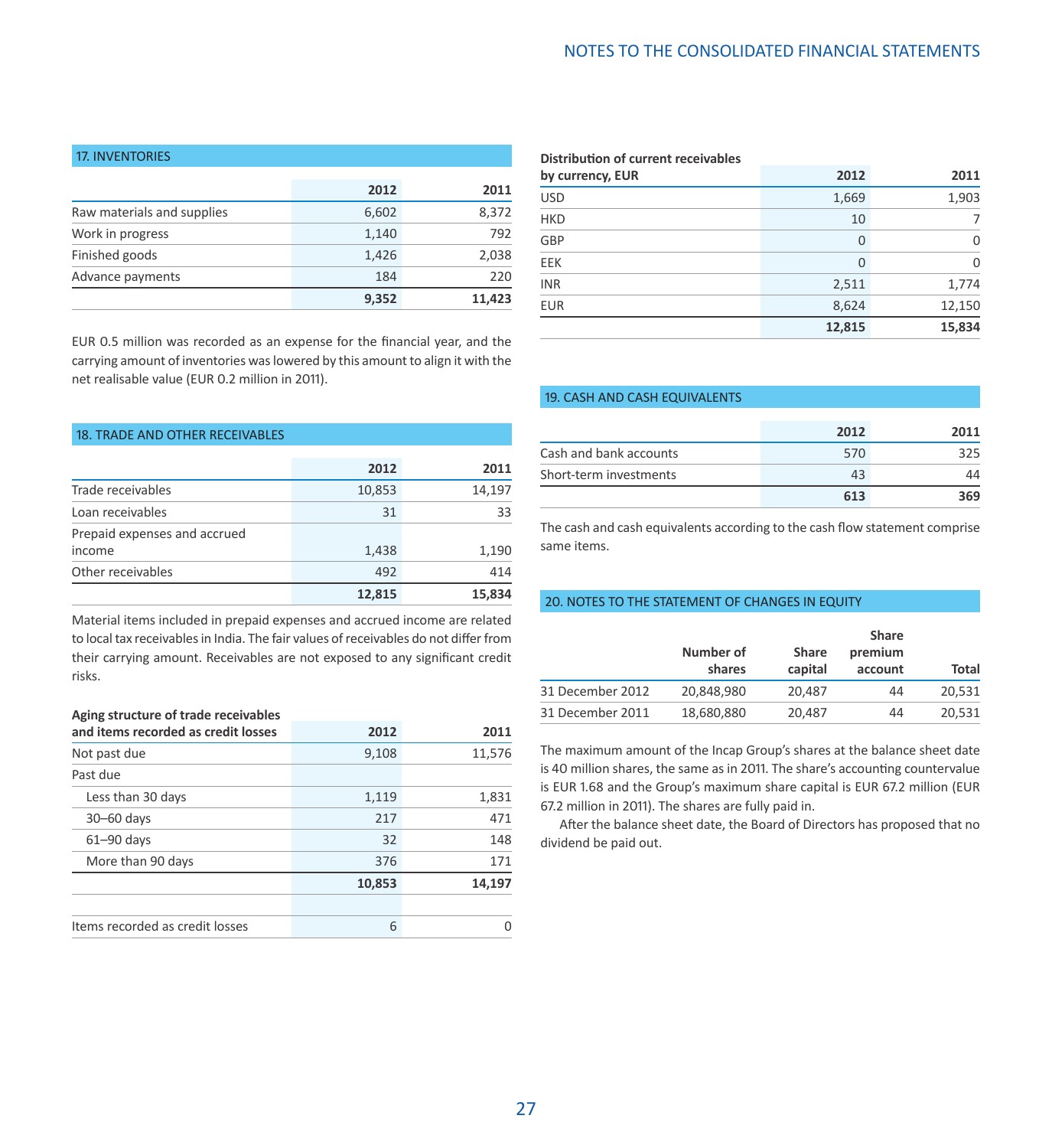# 21. SHARE-BASED PAYMENT

At the balance sheet date, the Group had one share option plan.

The option scheme implemented in February 2009 includes a total of 600,000 stock options entitling their holders to subscribe for an equal number of Incap shares. The stock options are broken into three categories: 2009A, 2009B and 2009C. There are 100,000 A options, 100,000 B options and 400,000 C options. The subscription price for all stock options is EUR 1. The subscription period is from 1 April 2010 to 31 January 2014 for 2009A stock options and from 1 April 2011 to 31 January 2014 for 2009B and 2009C stock options. The CEO has received 100,000 A stock options and 100,000 B stock options. The company's key employees have received a total of 129,000 C stock options. The proportion of shares to be subscribed on the basis of stock options is up to 1.6% of the company's shares and votes after a possible increase in share capital. Undistributed and returned stock options will be given to Euroketju Oy, a subsidiary fully owned by Incap, and the Board of Directors will make a separate decision on distributing these.

# **The main terms governing the determination of the fair value of equity**

| instruments that were granted and accepted earlier | 2012          | 2011    | 2010    | All share options |
|----------------------------------------------------|---------------|---------|---------|-------------------|
| Number of instruments granted, pcs                 | 201.000       | 125.000 | 100.000 | 426,000           |
| Average (weighted) subscription price, euros       | 1.00          | 1.00    | 1.00    | 1.00              |
| Average (weighted) maturity, years                 | 4.0           | 4.4     | 5.1     | 4.4               |
| Expected average (weighted) volatility, %          | 48.0          | 48.0    | 48.0    | 48.0              |
| Average (weighted) risk-free interest rate, %      | 2.4           | 2.4     | 2.4     | 2.4               |
| Expected personnel reductions (at grant date), %   | 23.0          | 23.0    | 23.0    | 23.0              |
| Total fair value, euros                            | 34,307        | 20,375  | 16,344  | 71,026            |
|                                                    |               |         |         |                   |
| Valuation model                                    | Black-Scholes |         |         |                   |
| Actual                                             | In shares     |         |         |                   |

Because dividend payouts were not expected, dividends were not taken into account in calculating the fair value of share options.

|                                                                              | 2012                                             |                      | 2011                                             |                      |
|------------------------------------------------------------------------------|--------------------------------------------------|----------------------|--------------------------------------------------|----------------------|
| Changes during the share option period and<br>weighted average strike prices | Average weighted<br>strike price,<br>euros/share | Number of<br>options | Average weighted<br>strike price,<br>euros/share | Number of<br>options |
| Beginning of year                                                            | 1.00                                             | 369,000              | 1.11                                             | 251,100              |
| New options granted                                                          | 0                                                |                      | 1.00                                             | 201,000              |
| Share options forfeited                                                      | 1.00                                             | $-40.000$            |                                                  | $-57,000$            |
| Expired options                                                              | $\Omega$                                         |                      | 2.05                                             | $-26,100$            |
| Share options outstanding at end of year                                     | 1.00                                             | 329,000              | 1.00                                             | 369,000              |

#### **Strike prices and expiry times of share options outstanding at end of period**

|                |                     |         | Number of shares Number of shares Number of shares Number of shares |         |         |
|----------------|---------------------|---------|---------------------------------------------------------------------|---------|---------|
| Year of expiry | Strike price, euros | 2012    | 2011                                                                | 2010    | 2009    |
| 2014           | L.OC                | 329,000 | 369,000                                                             | 225.000 | 100,000 |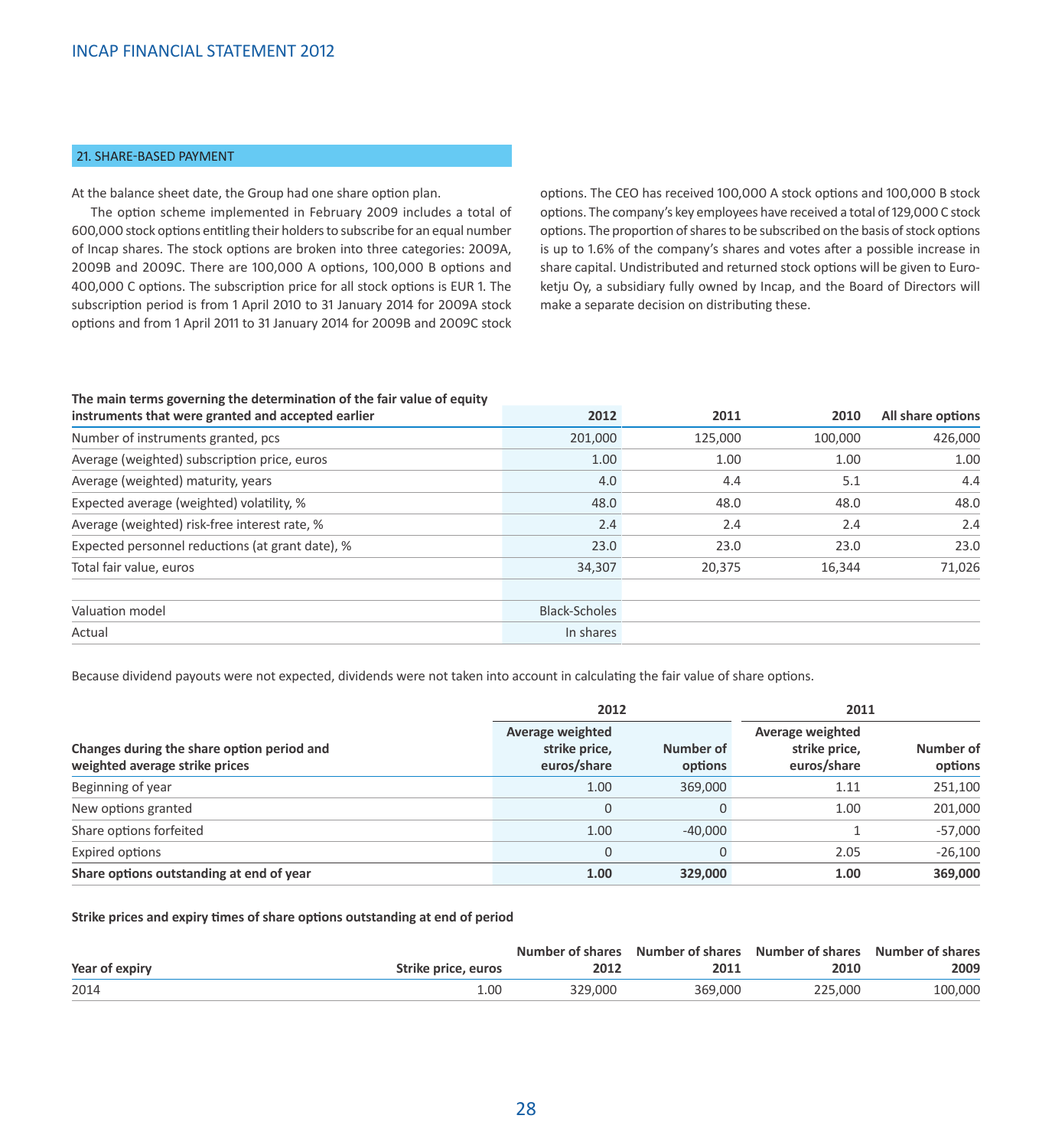# 22. Pension obligations

The Group has both defined-contribution and defined-benefit pension plans. Defined-benefit pension plans are only employed in the subsidiary in India. In defined-benefit pension plans, the amount of the pension benefit at the time of retirement is determined on the basis of certain factors, such as salary and years of employment.

| the balance sheet are determined as                         |          |                  |
|-------------------------------------------------------------|----------|------------------|
| follows:                                                    | 2012     | 2011             |
| Present value of unfunded obligations                       | 0        | Ω                |
| Present value of funded obligations                         | 213      | 194              |
| Fair value of plan assets                                   | $-94$    | $-99$            |
| Underfunding/overfunding                                    | 119      | 95               |
| Unrecognised acturial gains (+) and<br>$losses(\mathbb{Z})$ | 0        | $\Omega$         |
| Unrecognised past service expenses                          | 0        | $\left( \right)$ |
| <b>Net liability</b>                                        | 119      | 95               |
| Amounts in the balance sheet:                               |          |                  |
| Liability                                                   | 119      | 95               |
| Receivable                                                  | $\Omega$ | O                |
| <b>Net liability</b>                                        | 119      | 95               |

| Defined-benefit pension expenses                   |      |          |
|----------------------------------------------------|------|----------|
| recognised in the income statement                 | 2012 | 2011     |
| Pension costs based on current<br>period's service | 13   | 14       |
| Benefit-related interest expense                   | 16   | 17       |
| Expected return on plan assets                     | -6   | $-9$     |
| Actuarial gains $(+)$ and losses $(2)$             | 24   | 1        |
| Pension costs based on prior periods'<br>service   | 0    | U        |
| Gains/losses on plan curtailment                   | 0    | $\Omega$ |
| <b>Total</b>                                       | 46   | 22       |

Actual return on plan assets was EUR 9,271 in 2012 (EUR 8,120 in 2011)

| Changes in the present value of<br>the defined benefit obligation | 2012     | 2011     |
|-------------------------------------------------------------------|----------|----------|
| Defined benefit obligation at                                     |          |          |
| 1 January                                                         | 185      | 184      |
| Current service cost                                              | 12       | 13       |
| Interest cost                                                     | 15       | 16       |
| Actuarial losses/(gains) on obligation                            | 25       | 0        |
| Gains (+) and losses (2) based on<br>curtailment                  | 0        | 0        |
| <b>Business combination</b>                                       | $\Omega$ | 0        |
| Exchange difference                                               | $\Omega$ | $\Omega$ |
| Benefits paid                                                     | $-24$    | $-19$    |
| Defined benefit obligation at<br>31 December                      | 213      | 194      |
| Changes in the fair value of plan<br>assets                       | 2012     | 2011     |
| Fair value of plan assets at 1 January                            | 94       | 110      |
| Expected return on plan assets                                    | 6        | 9        |
| Actuarial gains $(+)$ and losses $(2)$                            | 3        | $-1$     |
| Contributions by employer                                         | 15       | 0        |
| Contributions by plan participants                                | 0        | 0        |
| <b>Business combination</b>                                       | 0        | 0        |
| Exchange difference                                               | 0        | 0        |
| Benefits paid                                                     | $-24$    | $-19$    |
| Fair value of plan assets at<br>31 December                       | 94       | 99       |
| Plan assets are comprised as<br>follows:                          | 2012     | 2011     |
| Funds managed by insurer                                          | 94       | 99       |
| The principal actuarial assumptions<br>used on 31 December        | 2012     | 2011     |
| Asia                                                              |          |          |
| Discount rate                                                     | 8.15%    | 8.50%    |
| Expected return on plan assets                                    | 7.50%    | 7.50%    |
| Future salary increases                                           | 7.00%    | 7.00%    |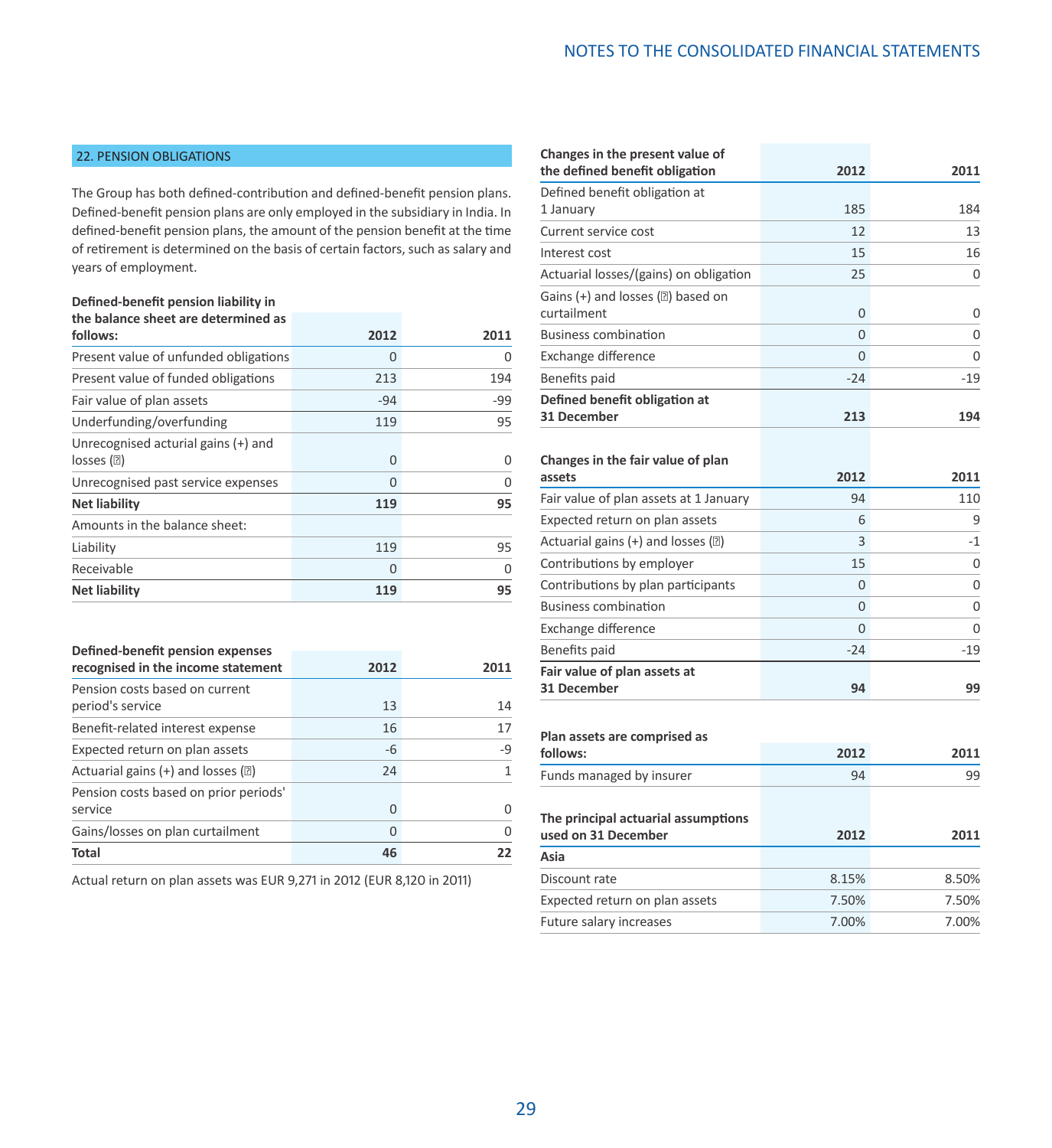| Amounts for the current and                    |      |      |      |
|------------------------------------------------|------|------|------|
| previous two periods                           | 2012 | 2011 | 2010 |
| Present value of defined benefit<br>obligation | 213  | 194  | 211  |
| Fair value of plan assets                      | 94   | 99   | 126  |
| Surplus $(+)$ / deficit $(\mathbb{Z})$         | 119  | 95   | 85   |
| Experience adjustments on plan<br>liabilities  | 18   | 7    | 43   |
| Experience adjustments on plan<br>assets       | ξ    |      |      |

The Group expects to contribute EUR 0.01 million to its defined benefit pension plans in year 2013.

# 23. Restructuring provision and other provisions

#### **Expense reserve**

| 31 December 2011                    | 677    |
|-------------------------------------|--------|
| Increase in restructuring provision |        |
| Used provisions                     | $-574$ |
| 31 December 2012                    | 103    |
| 31 December 2010                    | 285    |
| Increase in restructuring provision | 622    |
| Used provisions                     | $-230$ |
| 31 December 2011                    | 677    |

As a part of its structural change Incap centralised its production, closing down the factory in Vuokatti, Finland in 2010 and the factory in Helsink, Finland in 2012. A provision of EUR 2.6 million of non-recurring expenses was recognised for the financial year 2009 for the closing down of the Vuokatti factory. The provision was used mainly during the year 2010, and at the end of the financial period, the remaining provision amounted to EUR 55 thousands. For the closure of the Helsinki factory, a provision of a total of EUR 0.6 million was recognised for the financial year 2011. At the end of the financial period, the remaining provision amounted to EUR 48 thousands.

### 24. Interest-bearing liabilities

#### **Non-current financial liabilities measured at amortised cost**

|                            | 2012  | 2011 |
|----------------------------|-------|------|
| Capital loan               | 600   |      |
| Convertible bond           | 1,886 | U    |
| Pension loans              | 0     | U    |
| Other loans, held-for-sale | 0     | U    |
| Finance lease liabilities  | 6     | 259  |
|                            | 2.492 | 259  |

#### **Current financial liabilities measured at amortised cost**

|                            | 2012     | 2011     |
|----------------------------|----------|----------|
| <b>Bank loans</b>          | 12,558   | 15,129   |
| Other loans                | 1,899    | 1,899    |
| Convertible bond           | 3,405    | 6,735    |
| Pension loans              | 0        | $\Omega$ |
| Other loans, held-for-sale | $\Omega$ | 256      |
| Finance lease liabilities  | 97       | 574      |
|                            | 17,959   | 24,592   |

The fair values of liabilities are presented in Note 27.

The non-current bank loans amounting to EUR 3.5 million have been transferred to current financial liabilities due to the breach of covenants (EUR 3.9 million in 2011). Further information is given in the report of the Board of Directors in chapter Short-term risks and factors of uncertainty concerning operations as well as in Note 26 Management of financial risks, liquidity risk.

Of non-current financial liabilities, EUR 0 million are due to be paid off in more than five years (EUR 0 million in 2011). The Group's bank loans have both variable and fixed interest rates. The Group's average interest rate is 6.34% (5.22% in 2011).

#### **Forthcoming payable interest and instalments of loans**

|                    | 2012   | 2011   |
|--------------------|--------|--------|
| Less than 6 months | 18,430 | 18,533 |
| 6-12 months        | 54     | 3,173  |
| 1-5 years          | 3,263  | 4,546  |
| More than 5 years  | 0      | 0      |
|                    | 21,747 | 26,252 |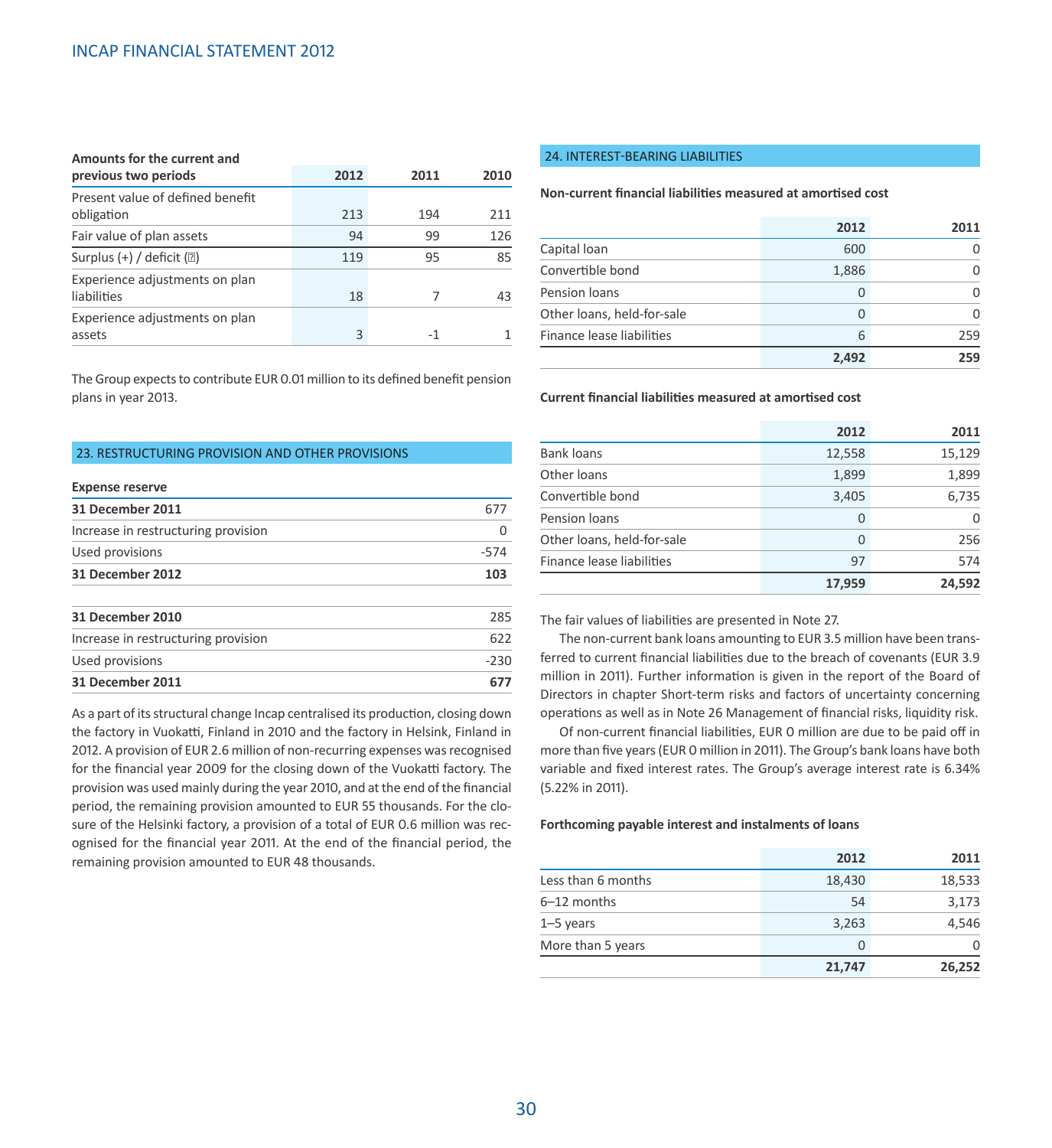The forthcoming instalments and interests have been calculated based on the present effective loan agreements. Because of the covenants, the non-current bank loan has in the balance sheet been described under current loans. The presentation of the instalments and the interest of the loans has been changed in line with the IFRS 7 standard in order to give a more relevant conception, and accordingly the interest and the instalments cover also the finance lease liabilities, factoring limits and credit lines. The data from previous year has been adjusted accordingly.

#### **Distribution of interest-bearing liabilities by currency, EUR**

| <b>Non-current liabilities</b> | 2012         | 2011         |
|--------------------------------|--------------|--------------|
| <b>USD</b>                     | $\mathbf{0}$ | $\mathbf{0}$ |
| EEK                            | $\mathbf{0}$ | $\mathbf{0}$ |
| <b>INR</b>                     | $\mathbf{0}$ | $\mathbf{0}$ |
| <b>EUR</b>                     | 2,492        | 259          |
|                                | 2,492        | 259          |
|                                |              |              |
| <b>Current liabilities</b>     | 2012         | 2011         |
| <b>USD</b>                     | 1,555        | 1,604        |
| EEK                            | $\mathbf{0}$ | $\mathbf{0}$ |
| <b>INR</b>                     | 668          | 727          |
| <b>EUR</b>                     | 15,736       | 22,261       |
|                                | 17,959       | 24,592       |

#### **Convertible bond 2007**

The convertible loan of EUR 6.75 million, issued by Incap in 2007, matured on 25 May 2012. The company agreed in May 2012 upon re-financing for the convertible loan so that the company redeems the loan units to some of the convertible loan's holders while a portion of the holders convert their loan units to a new convertible loan. Some of the redemptions were carried out in May-June 2012, and the amount to be redeemed by 31 December 2012 was EUR 2,405,950.27.

After the end of the financial period in January 2013 Incap negotiated the final redemption of the convertible loan. In January 2013, the company redeemed out of the remaining loan units a total of EUR 1.0 million. Furthermore, a part of the loan with respective interest, i.e. a total of EUR 0.4 million, was converted to Incap's shares by means of a private placement to one holder of the convertible loan. The final redemption of the 2007 convertible loan, EUR 1.0 million including interest, will be settled by the end of June 2013.

# **Convertible loan 2012**

A part of the holders of the convertible loan 2007 converted their loan units to a new convertible loan. The Board of Directors approved subscriptions for this new loan on 25 May 2012. The issue rate of the convertible loan is 100% and an annual fixed interest of 7% will be paid on the loan after each 12-month period. The subscription price of the new loan was formed in the following way: one loan unit in the 2007 convertible loan can be converted into one loan unit in the 2012 convertible loan. The loan amount is EUR 2,916,000 and a total of 540 loan units with the nominal value of EUR 5,400 were granted out of the loan. The convertible loan will expire on 25 May 2017. The convertible loan includes a right to subscribe a maximum total of 7,112,195 new shares of the company. The subscription price for each new share is EUR 0.41. The subscription period commences when the option rights attached to the convertible loan have been entered into the trade register, and ends on 30 April 2017.

#### **Capital loan**

In connection with the negotiations concerning the redemption of the convertible loan 2007, three of Incap Corporation's major shareholders granted the company a capital loan of EUR 1.05 million, with a loan period of three years and at an interest rate of 10%. Of the capital loan, EUR 0.6 million was drawn on 28 December 2012 and recorded in the financial statements for 2012. According to the loan conditions, upon the liquidation or the bankruptcy of the parent company, the capital and the interest may only be paid at a lower priviledge in comparison to all other debts. Otherwise the capital or the interest may be returned only for the part that the unrestricted equity and capital loans of the parent company at the time of the payment exceed balance sheet losses confirmed for the parent company's latest financial period or included in more recent financial statements. No security has been provided for interest on the capital or for the loan. The loan interest is recognised as an expense on a time apportionment basis. In the consolidated IFRS financial statements, the accumulated interest of the capital loan is recognised as an expense for the financial period. The loan is due for repayment at the latest on 31 December 2015.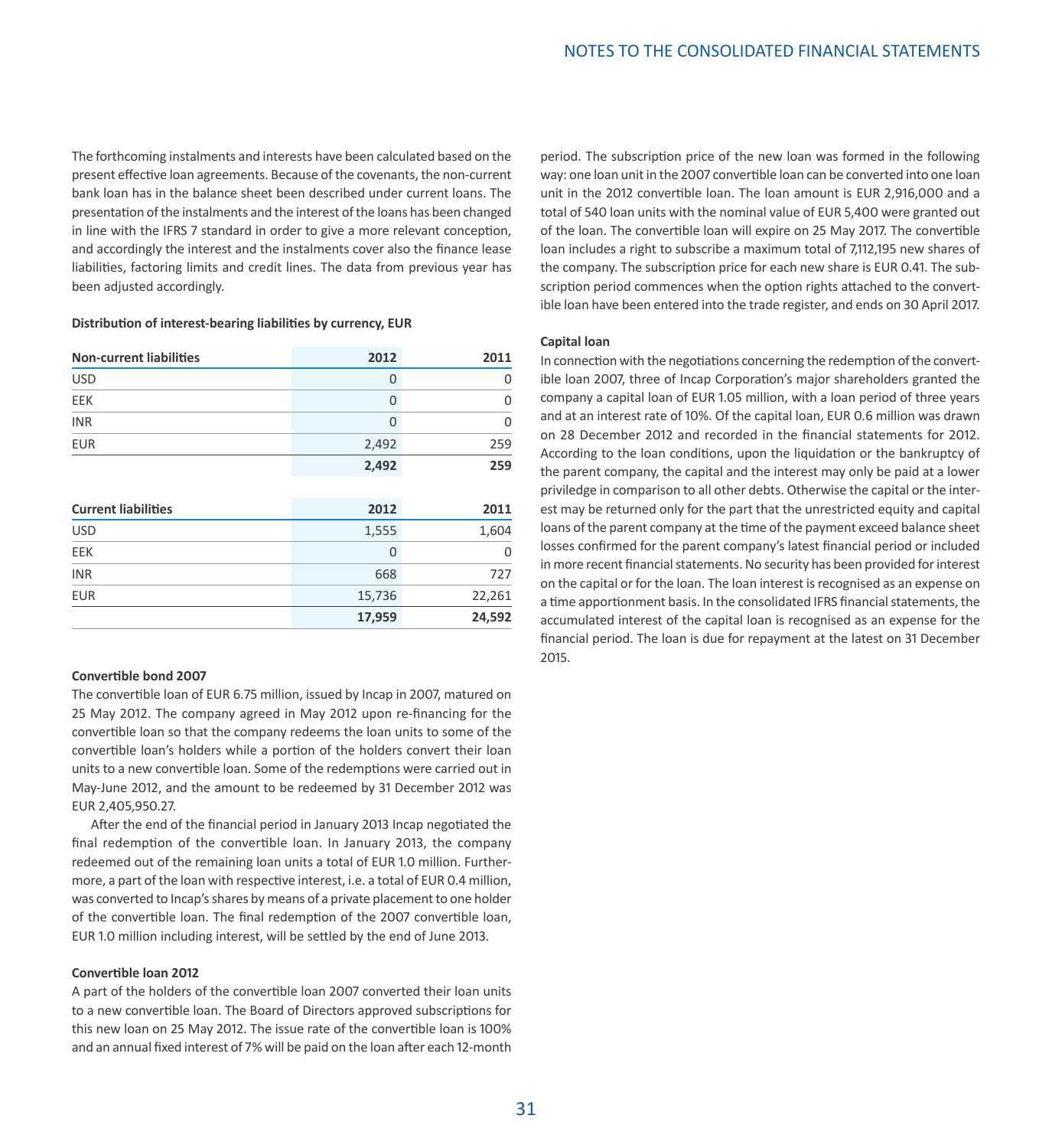| Due dates of finance lease liabilities                                 | 2012           | 2011     |
|------------------------------------------------------------------------|----------------|----------|
| Finance lease liabilities - Minimum<br>lease payments                  |                |          |
| Less than 1 year                                                       | 100            | 598      |
| $1-5$ years                                                            | 6              | 266      |
| Later than 5 years                                                     | $\Omega$       | $\Omega$ |
|                                                                        | 105            | 864      |
| Finance lease liabilities - Present<br>value of minimum lease payments |                |          |
| Less than 1 year                                                       | 97             | 574      |
| $1-5$ years                                                            | 6              | 259      |
| Later than 5 years                                                     | $\Omega$       | O        |
|                                                                        | 103            | 833      |
| Future finance charges                                                 | $\overline{2}$ | 31       |
| <b>Total finance lease liabilities</b>                                 | 105            | 864      |

#### 25. Trade and other payables

| Current                    | 2012   | 2011     |
|----------------------------|--------|----------|
| Trade payables             | 8,006  | 8,693    |
| Cash proceeds              | 0      | $\Omega$ |
| <b>Accrued liabilities</b> | 1,529  | 2,106    |
| Other liabilities          | 2,305  | 2,310    |
|                            | 11,841 | 13,109   |

Material items in accrued liabilities and deferred income are related to salary expenses.

# **Distribution of non-interest-bearing**

| liabilities by currency, EUR | 2012           | 2011           |
|------------------------------|----------------|----------------|
| <b>USD</b>                   | 850            | 1,110          |
| <b>SEK</b>                   | 16             | 5              |
| <b>CHF</b>                   | 133            | 117            |
| GBP                          | $\overline{1}$ | 32             |
| SGD                          | 5              | $\mathbf{0}$   |
| <b>NOK</b>                   | $\overline{1}$ | 5              |
| JPY                          | 4              | 8              |
| <b>HKD</b>                   | 149            | $\overline{2}$ |
| EEK                          | $\mathbf{0}$   | $\mathbf{0}$   |
| <b>INR</b>                   | 1,847          | 2,298          |
| <b>EUR</b>                   | 8,834          | 9,533          |
|                              | 11,841         | 13,109         |

Incap has reached an agreement with the Finnish Tax Administration on the payment arrangement related to overdue value-added taxes, withholding taxes and social security contributions. The total amount of the tax liabilities within the scope of this arrangement is approximately EUR 1.2 million. Each instalment amounts to EUR 57,700.00 and is paid monthly. The last payment will take place on 22 August 2014. Eventual sanction for delay (penalty interest and additional tax) is a reference rate for the preceding 6 months in accordance with the Tax Law 12 § plus seven (7) percentage unit. In 2013 the interest percentage is 8. According to the provisions of the agreement, if an instalment is late, the Finnish Tax Administration has the right to terminate the agreement with immediate effect.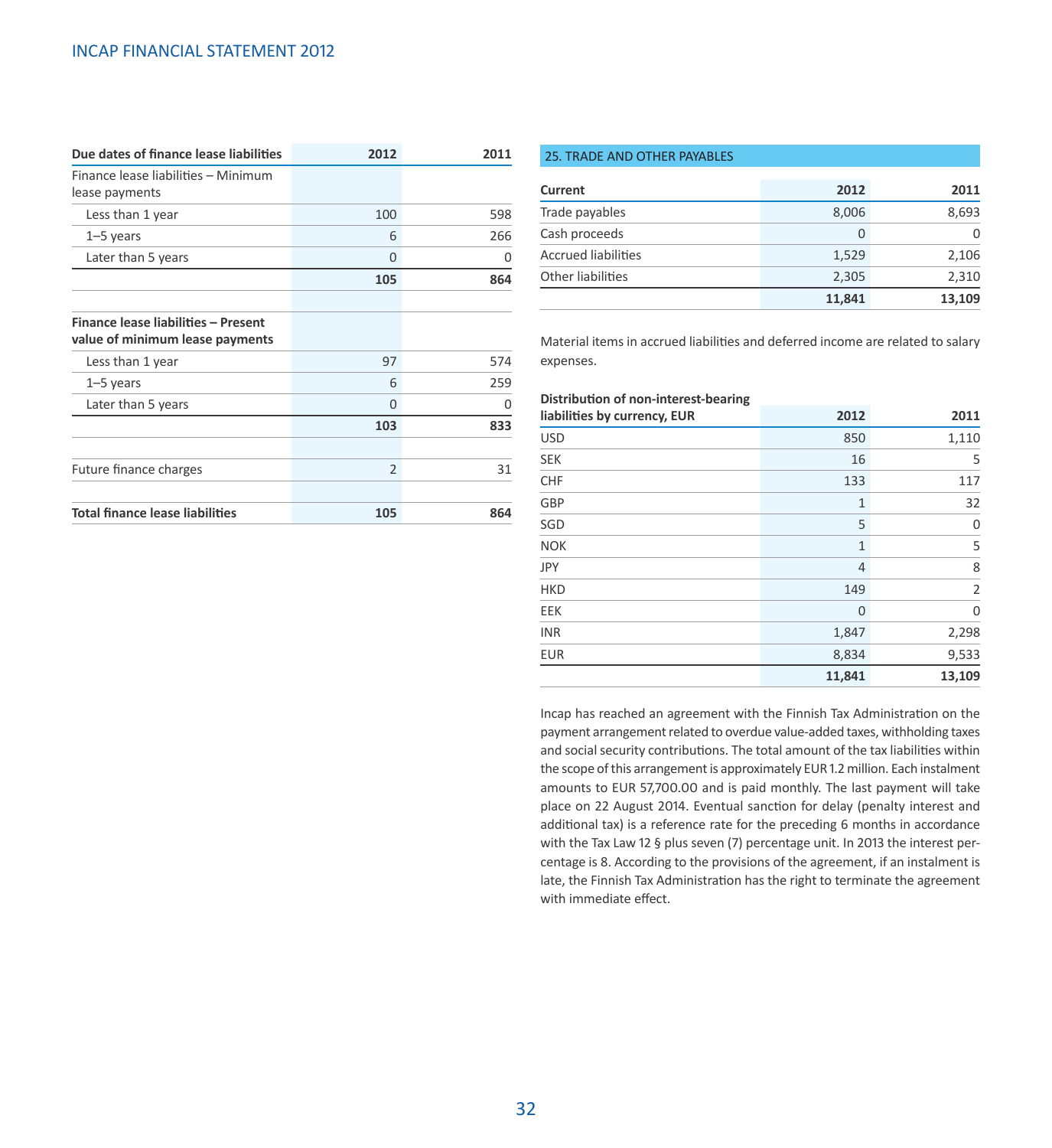### 26. Management of financial risks

The nature of the Incap Group's business exposes the company to currency, interest rate, credit and liquidity risks. The objective of the Group's financial risk management policy is to minimise the adverse effects of changes in financial markets on its result and cash flow.

The company's financial department identifies and assesses the risks, obtains the necessary instruments for hedging the risks and reports to the President and CEO and the Board of Directors on these risks and any changes in them. Hedging transactions are carried out in accordance with the principles approved by the Group's Board of Directors. Currency forward contracts, currency loans and interest rate swaps are used in risk management, whenever necessary. The financial structure of subsidiaries is planned, assessed and controlled with a view to the management of financial risks.

#### **Currency risks**

Because the Incap Group operates in the euro zone and Asia, the company's business involves currency risk. In accordance with its risk management policy, the company aims to hedge itself from currency risks with currency options and currency forward contracts. In the Finnish and Estonian companies, a part of material purchases is made in USD. The respective transaction position is taken into consideration when calculating the company-specific position and is hedged in accordance with the currency risk policy. The company does not apply hedge accounting in accordance with IAS 39.

The short-term working capital financing liabilities of the Indian subsidiary are mainly USD-denominated, and the company additionally has an overdraft facility denominated in the Indian rupee. The operations of the Indian company are also financed with a euro-denominated loan for which Incap Corporation has made a non-current investment in the Indian subsidiary at the same amount.

Incap uses the subsidiary's home currency (INR) in invoicing between the parent company and the subsidiary. Therefore, exposure to transaction risk concerns almost completely the Group's parent company and the foreign subsidiary is not exposed to substantial transaction risk. The risk exposure of the parent company's balance sheet is hedged with forward exchange agreements and options.

In line with the Group's currency risk policy the euro-denominated investment made in the subsidiary in India was not hedged during the financial year. The currency exchange differences arising from the investment are presented under exchange differences in the Group's non-restricted equity. A change of +15%/-15% in the EUR/INR exchange rate results in a decrease of EUR 115,141.95 or an increase of EUR 155,780.29 compared with the exchange difference at 31 December 2012.

# **Interest rate risk**

At the balance sheet date, interest-bearing liabilities in the consolidated balance sheet totalled EUR 20.5 million. Less than half of the interest-bearing liabilities have a fixed rate. The weighted average duration of the interestbearing loan at the balance sheet date is 2.8 years. The calculation includes all loans, for which it is possible to define the payback period. The Group has not carried out special hedging measures against interest rate risks during the financial year.

The Group analyses its interest rate exposure by preparing calculations of the defined interest rate change on the company's result, when needed. Calculations are made only for the loans that have the largest impact on the overall interest rate exposure. A change of +1%/-1% in the market interest rates of variable rate loans would change the Group's annual interest rate expenses by EUR +/- 119,161.37 at 31 December 2012.

# **Credit risk**

The principles and responsibilities of credit control are defined in the Group's documented operating methods. The Group has significant receivables from several large Finnish and global customers. These customers are well-established, long-standing and creditworthy. When a new customer relationship is established, the company assesses the annual volume generated by the new business, its share in revenue and the customer's creditworthiness.

A total of EUR 5,526.80 of credit losses were recorded during the financial year 2012. During 2012 the Group renegotiated payment terms for receivables that would otherwise have been due or that would have decreased in value. No credit insurance has been used to hedge trade receivables.

The aging structure of trade receivables is presented in Note 18.

# **Liquidity risk**

The Group continuously evaluates and monitors the amount of financing required by business operations, so that it has sufficient liquid funds to finance operations and repay due loans. The company strives to ensure the availability and flexibility of financing by using credit facilities and other forms of financing.

Incap's main sources of financing are cash flow from operations, loans raised from financial institutions and share issues. Cash flow from operations has not been sufficient to loan repayments and investments. In order to secure the financing, the company has during 201022012 organised three private placements, in which equity financing of EUR 4.9 million has been collected from investors and major shareholders.

On 31 December 2012, Incap Group's current interest-bearing loans and borrowings stood at EUR 18.0 million. Of this amount, EUR 14.5 million is a loan from credit institutions, of which EUR 4.1 million is directed towards the Indian subsidiary. In Finland and Estonia, the parent company uses factoring financing which is part of current liabilities.Unused credit facilities and cash equivalents were EUR 4.8 million on 31 December 2012.

Of the Group's bank loans both the account with credit facility and the factoring limit were maturing on 31 May 2012. The company negotiated in spring 2012 over a financing arrangement with the target to renew the maturing bank loans and the convertible loan, and to ensure the additional funding needed for operations. The negotiations were concluded successfully on 22 May 2012 when the company's Finnish financing banks renewed the maturing loans and granted altogether EUR 2.5 million in a new loan. Of this new loan, EUR 1 million was drawn down in July 2012 and EUR 0.75 million after the end of the financial period in January 2013. The remaining part of the loan can be drawn by 29 July 2013 after a separate confirmation of the bank.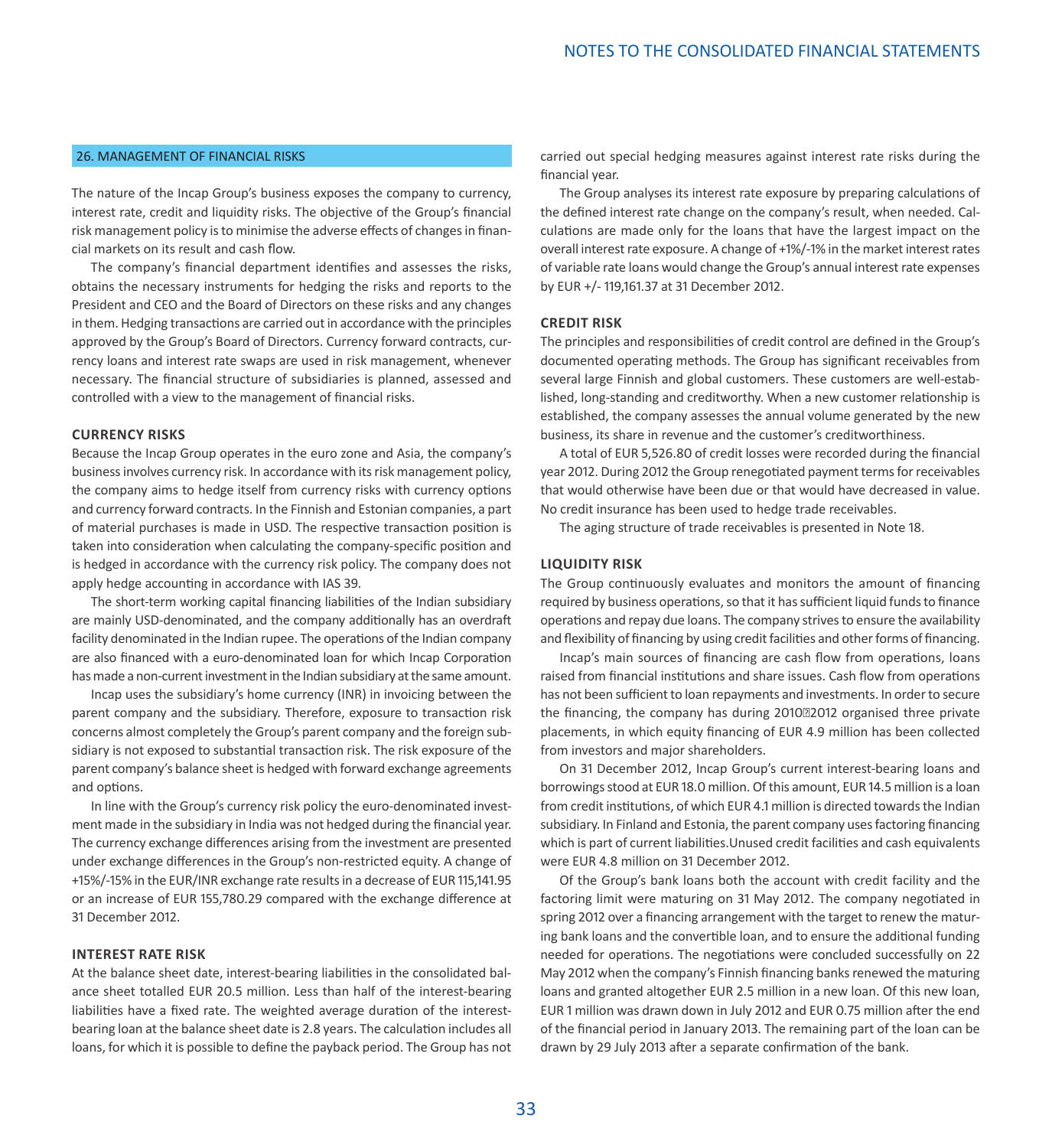# Incap financial statement 2012

| Loans from credit institutions                    | Balance on 31 Dec 2012 (EUR) | <b>Review of covenants</b> | <b>Expiry date</b> |
|---------------------------------------------------|------------------------------|----------------------------|--------------------|
| 1. Bank loan in Finland                           | 180,000                      | 30 Jun 2013                | 29 Oct 2013        |
| 2. Bank loan in Finland                           | 2,196,364                    | 30 Jun 2013                | 29 Oct 2013        |
| 3. Account with credit facility (< EUR 1 million) | 24,883                       | 30 Jun 2013                | for the present    |
| 4. Factoring limit (< EUR 8.5 million)            | 5,265,009                    | 30 Jun 2013                | for the present    |
| 5. Bank loan in Finland                           | 1,666,667                    | 30 Jun 2013                | 3 May 2016         |
| 6. Bank loan in Finland                           | 1,000,000                    | 30 Jun 2013                | 12 Jul 2017        |
| 7. Account with credit facility in India          | 668,261                      |                            | 13 Apr 2013        |
| 8. Bank loan in India                             | 1,554,675                    |                            | 31 May 2013        |
| 9. Finnfund's investment in Indian operations     | 1,898,615                    |                            | 1 Apr 2014         |
| 10. Bank loan in Estonia                          | 1,975                        |                            | 20 Jan 2013        |
| Total                                             | 14,456,448                   |                            |                    |

#### **Other loans**

| Total                    | 20,450,418 |             |
|--------------------------|------------|-------------|
| Total                    | 5,993,970  |             |
| Finance lease in Estonia | 14,168     | 15 Oct 2013 |
| Finance lease in Estonia | 3,029      | 31 Dec 2013 |
| Finance lease in Finland | 10,000     | 1 Jan 2014  |
| Finance lease in Finland | 5,535      | 1 Mar 2013  |
| Finance lease in Finland | 9,401      | 1 Mar 2013  |
| Finance lease in Finland | 5,567      | 1 Mar 2013  |
| Finance lease in Finland | 16,135     | 1 Jan 2014  |
| Finance lease in Finland | 39,183     | 28 Sep 2013 |
| Capital loan             | 600,000    | 31 Dec 2015 |
| Convertible Ioan 2012    | 2,885,002  | 25 May 2017 |
| Convertible Ioan 2007    | 2,405,950  | 30 Jun 2013 |

Of the company's loans, a part of finance leases and a part of the 2012 convertible loan and the capital loan are classified as non-current. Other bank loans are included in current financial liabilities on the basis of the loan period or due to the breach of covenants.

Loans, credit line and factoring credit line granted by a Finnish bank totalled EUR 10.3 million on 31 December 2012. These loans (Nos. 126 in the above table) involve the following covenants:

|                          | Equity ratio | net IBD/EBITDA |
|--------------------------|--------------|----------------|
| 31 December 2012         | at least 10% | up to 7        |
| 30 June 2013 and onwards | at least 15% | up to $5$      |

Net IBD equals interest-bearing liabilities without factoring lease according to IFRS principles less cash and cash equivalents. EBITDA is calculated for rolling 12 months.

The covenants were not met on 31 December 2012. On this date, the company's equity ratio was -10.3% and net IBD/EBITDA was 18.7. The bank has the right to terminate the agreements to expire after 60 days if any covenant is not met on the testing date. On 28 January 2013, the company received a written confirmation from the bank that the bank will not exercise its right to terminate the loans, even though the covenants were not met on 31 December 2013. The covenants will be tested next on 30 June 2013 and after that every six months.

The first instalment of EUR 1 million of the additional loan which was negotiated in connection with the financing arrangement in May 2012 was drawn down in July 2012. This loan of EUR 1 million includes the same covenants as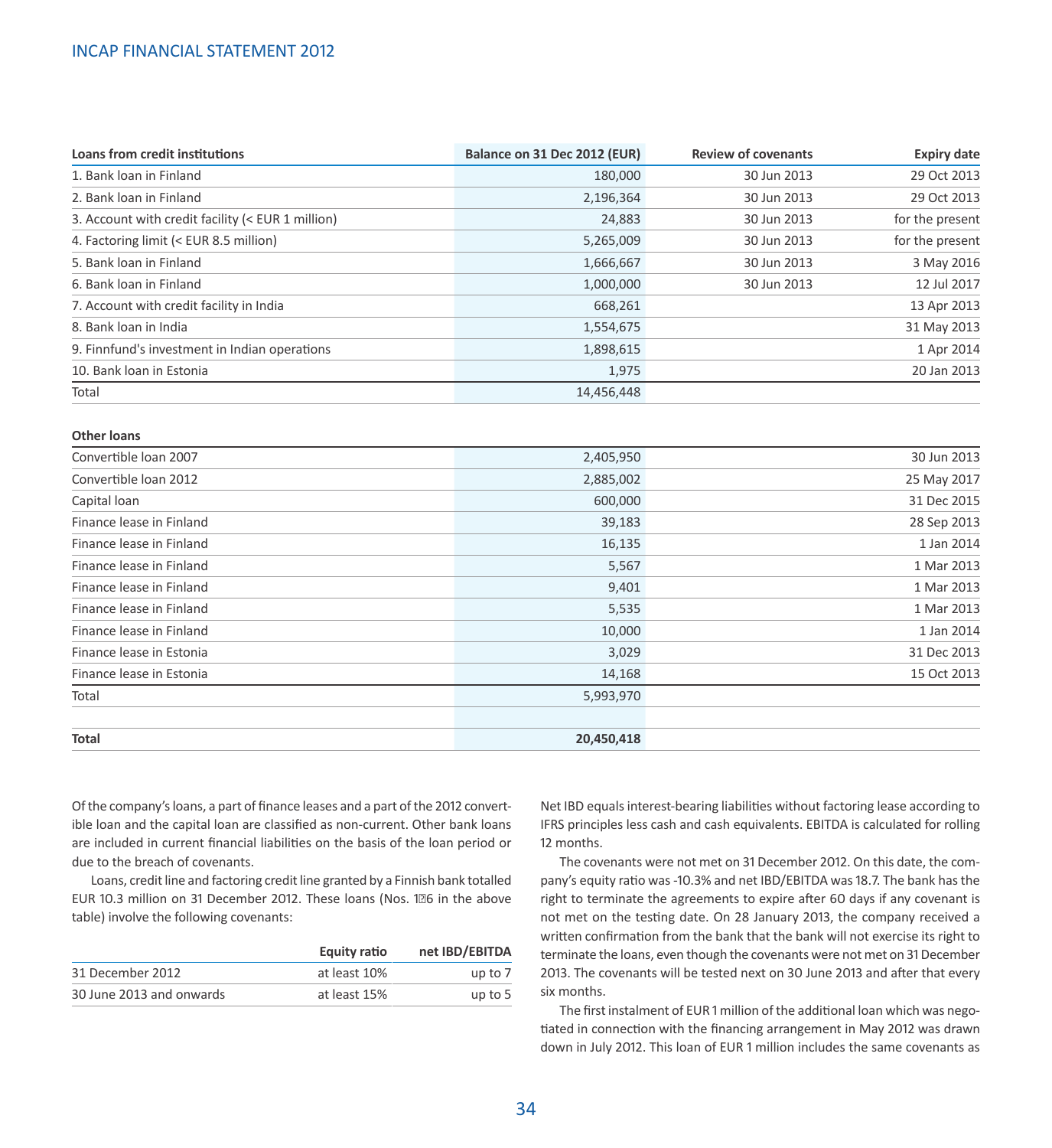mentioned above. In addition, the bank has the right to terminate the loan if the redemption of the convertible loan issues in 2007 does not take place by the end of June 2013 as agreed.

On the basis of the forecast prepared by Incap on 25 February 2013, the covenants mentioned above will not be met on the next testing date, 30 June 2013. The company is continuing the negotiations with the bank in order to mitigate the covenants and to rearrange the financing.

Finnfund's investment made in 2009 or any other foreign loans do not include any covenants. However, a standby letter of credit which serves as a security of a foreign bank's loan is including covenants.

The convertible loan of EUR 6.75 million, issued by Incap in 2007, matured on 25 May 2012. In May 2012, the company agreed upon re-financing for the convertible loan so that the company redeems the loan units of some of the convertible loan's holders while a portion of the holders convert their loan units to a new convertible loan. The new convertible loan was issued on 25 May 2012. The company was committed to redeem or purchases a portion of the loan shares to a total amount of EUR 2,805,550, which is in average 27% lower than the nominal value of the loan. The loan shares to be redeemed represented a total of EUR 3,834,000 of the capital of the convertible loan issued in 2007.

The redemption of the loan shares was due to take place during the year 2012 according to an individual schedule agreed with the loan holders. Some of the redemptions were carried out in May-June 2012, and the amount to be redeemed by 31 December 2012 was EUR 2,405,950.27.

According to the provisions of the agreement, one subscriber of the 2012 convertible loan has the right to terminate the financing agreement in case the redemption of the 2007 convertible loan is not taken place by the end of the year 2012. This subscriber, whose loan units in the convertible loan amount to EUR 999,000, has confirmed after the end of the financial period 2012 that it will not use the right to terminate the agreement now but has prolonged its termination right until 30 June 2013.

In January 2013, after the end of the financial period, Incap concluded its negotiations concerning the final redemption of the convertible loan. The company redeemed out of the remaining loan units a total of EUR 1.0 million in January 2013. Furthermore, a part of the loan with respective interest, i.e. a total of EUR 0.4 million, was converted to Incap's shares by means of a private placement issued on 30 January 2013 to one holder of the convertible loan. The final redemption of the 2007 convertible loan, EUR 1.0 million including interest, was agreed to be settled by the end of June 2013.

The arrangement of the convertible loan 2007 has been described in the Note 24, as are the forthcoming instalments and interests.

To assess its liquidity, Incap has prepared a 12-month cash flow projection for the Group covering a period that includes the financial statements for 2013. The cash flow projection is based on the performance forecast than has been prepared in connection with the financial statements and will be updated monthly, as well as on the actual turnover of sales receivables, accounts payable and inventories. Since the profit levels used in calculations do not reflect the actual past development, there is an element of remarkable uncertainty associated with them.

When evaluated on the basis of the present situation, Incap's working capital will not cover the requirement for the next 12 months. However, the company's working capital will be sufficient for the next 12 months if the following criteria are met:

- the company's potential share issue and financing arrangements succeed as planned, so that the company obtains funds for working capital funding and the final redemption of the 2007 convertible loan in June 2013; and
- the bank accepts the terms and conditions for the drawing down of the additional loan; and
- the goals for the company's result and inventory turnover rate are achieved; and
- the covenants for the company's loans from credit institutions are met, or, should the covenants not be met, the bank decides not to exercise its right to terminate the loan agreements.

Incap's management is confident that the share issue planned by the company will succeed and the company will be able to redeem the convertible loan as agreed. The strategic restructuring has been carried out as planned; the company closed down the Helsinki plant in the summer 2012 and transferred its production to other units. In addition, in January 2013 the company started co-operative negotiations with the Group Services personnel, with the aim of reorganising the company's administration and improving the efficiency of operations significantly. These measures and other development projects are expected to improve profitability. In addition, the company will continue to take measures to ensure that the goals for the company's result and inventory turnover are achieved.

Thus, the company estimates that it will be able to cover any possible working capital deficit and ensure that the covenants related to the financing agreements are met. Should the covenants not be met and the financiers inform the company that they will make use of the covenants to terminate the agreements, the company would need to initiate negotiations on the rearrangement of funding and on gaining new equity or debt financing.

#### **Capital management**

The aim of the Group's capital management activities is to support business operations with an optimal capital structure by ensuring normal resources for operations and increasing shareholder value with the goal of generating the best possible return. An optimal capital structure also guarantees smaller capital expenses.

The trend in the Group's capital structure is constantly tracked with gearing. On 31 December 2012, the Group's interest-bearing net liabilities totalled EUR 19.8 million (EUR 24.5 at 31 Dec 2011) and its gearing was -659% (1,868% at 31 Dec 2011). Gearing is calculated by dividing interest-bearing net liabilities by equity. Net liabilities equal interest-bearing liabilities less interest-bearing receivables and cash and cash equivalents. On 31 December 2012, the equity ratio was -10.3% (3.3% at 31 Dec 2011).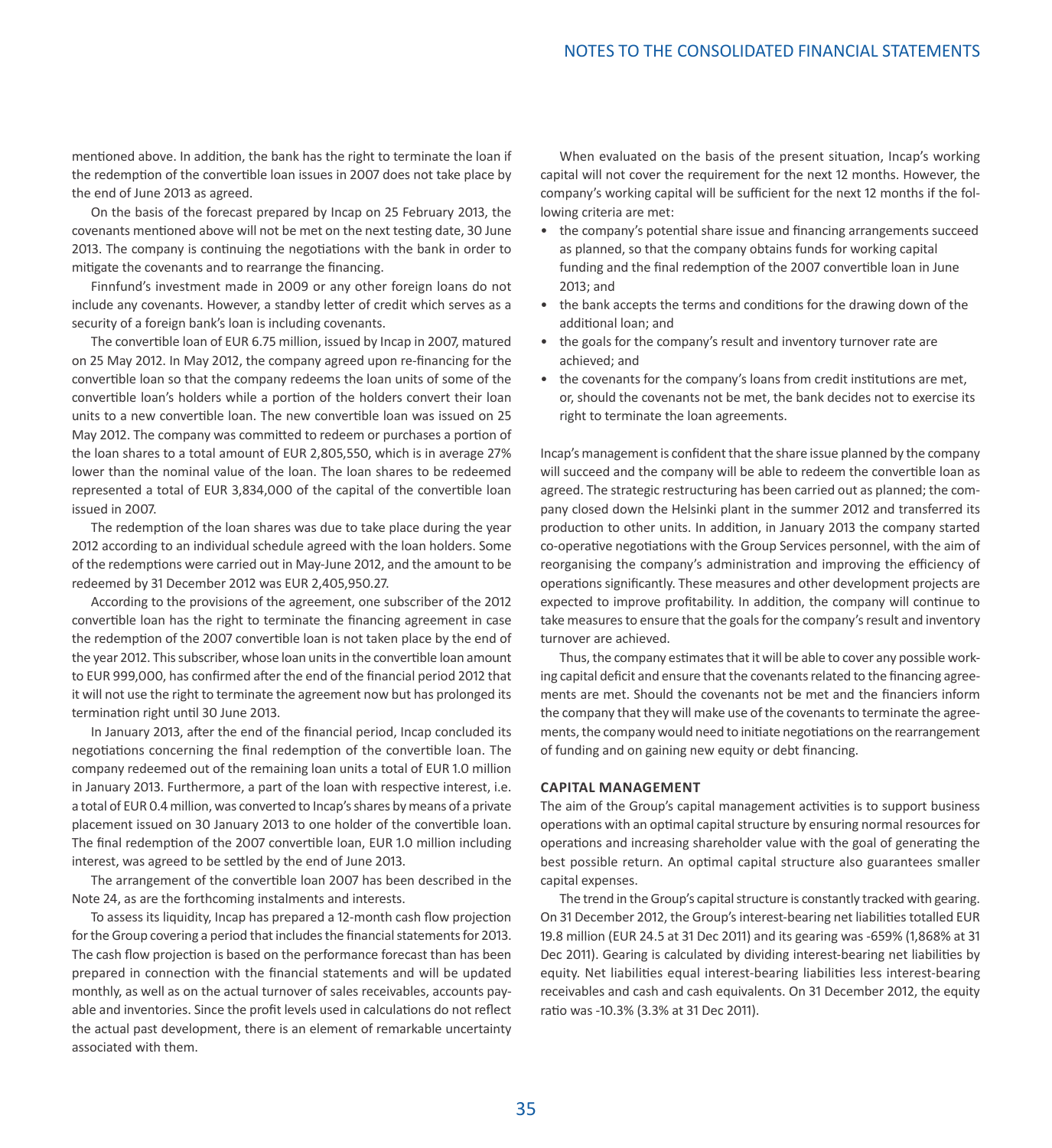# 27. Fair values of financial assets and liabilities

The fair values of financial assets do not differ from their carrying amount.

| <b>Financial liabilities</b> | Carrying amount 2012 | Fair value 2012 | Carrying amount 2011 | Fair value 2011 |
|------------------------------|----------------------|-----------------|----------------------|-----------------|
| Bank loans                   | 12,558               | 12,558          | 15,129               | 15,131          |
| Pension loans                | $\mathbf{0}$         |                 |                      | $\Omega$        |
| Convertible bond             | 5,291                | 5,926           | 6,735                | 6,709           |
| Capital loan                 | 600                  | 600             |                      | $\Omega$        |
| Other interest-bearing loans | 1,899                | 1,899           | 2,155                | 2,155           |
| Finance lease liabilities    | 103                  | 103             | 833                  | 833             |
| Trade and other payables     | 11,841               | 11,841          | 13,109               | 13,109          |

The fair value of current liabilities do not differ materially from their carrying amount.

| Discount rates applied in determining fair value | 2012        | 2011       |
|--------------------------------------------------|-------------|------------|
| Bank and other loans                             | 1.84210.00% | .86-10.00% |

On the date of the financial statements, the company has no financial assets and liabilities at fair value through profit and loss.

# 28. Adjustments to cash flows from operations

|                                                                                             | 2012   | 2011             |
|---------------------------------------------------------------------------------------------|--------|------------------|
| Non-cash transactions                                                                       | $-574$ | 187              |
| Depreciation and impairment losses                                                          | 1,460  | 2,040            |
| Change in finance lease agreements<br>due to IFRS adjustments                               |        | $\left( \right)$ |
| Lease payments in cash flow from<br>financing activities                                    |        | 0                |
| Employee benefits expense                                                                   | $-5$   | $\mathcal{P}$    |
| Transfer of capital gains on tangible<br>assets to cash flow from investments               |        | O                |
| Gains $(\mathbb{Z})$ and losses $(+)$ of disposals<br>of fixed assets and other non-current |        |                  |
| assets                                                                                      | $-153$ | $-72$            |
|                                                                                             | 728    | 2.157            |

# 29. Operating leases

The Group has leased the production and office space it uses, except for the premises of the Vuokatti factory. Part of these agreements are in force until further notice, whereas the length of others is up to a maximum of five years. The termination periods of lease agreements in force until further notice vary from one to eighteen months. Lease agreements ending on a fixed date include an option of continuing the agreement after the original expiry date. The index, renewal and other terms of the agreements differ from each other.

Non-cancellable operating leases also include equipment leases, which are not classified as finance leases under IFRS.

# **The Group as lessee**

Minimum lease payments under non-cancellable operating leases, excluding value added tax

|                  | 2012  | 2011  |
|------------------|-------|-------|
| Less than 1 year | 1,233 | 1,396 |
| 1-5 years        | 566   | 445   |
|                  | 1,798 | 1,841 |

The income statement for 2012 includes EUR 1.8 million of lease expenses paid for operating leases (EUR 1.8 million in 2011).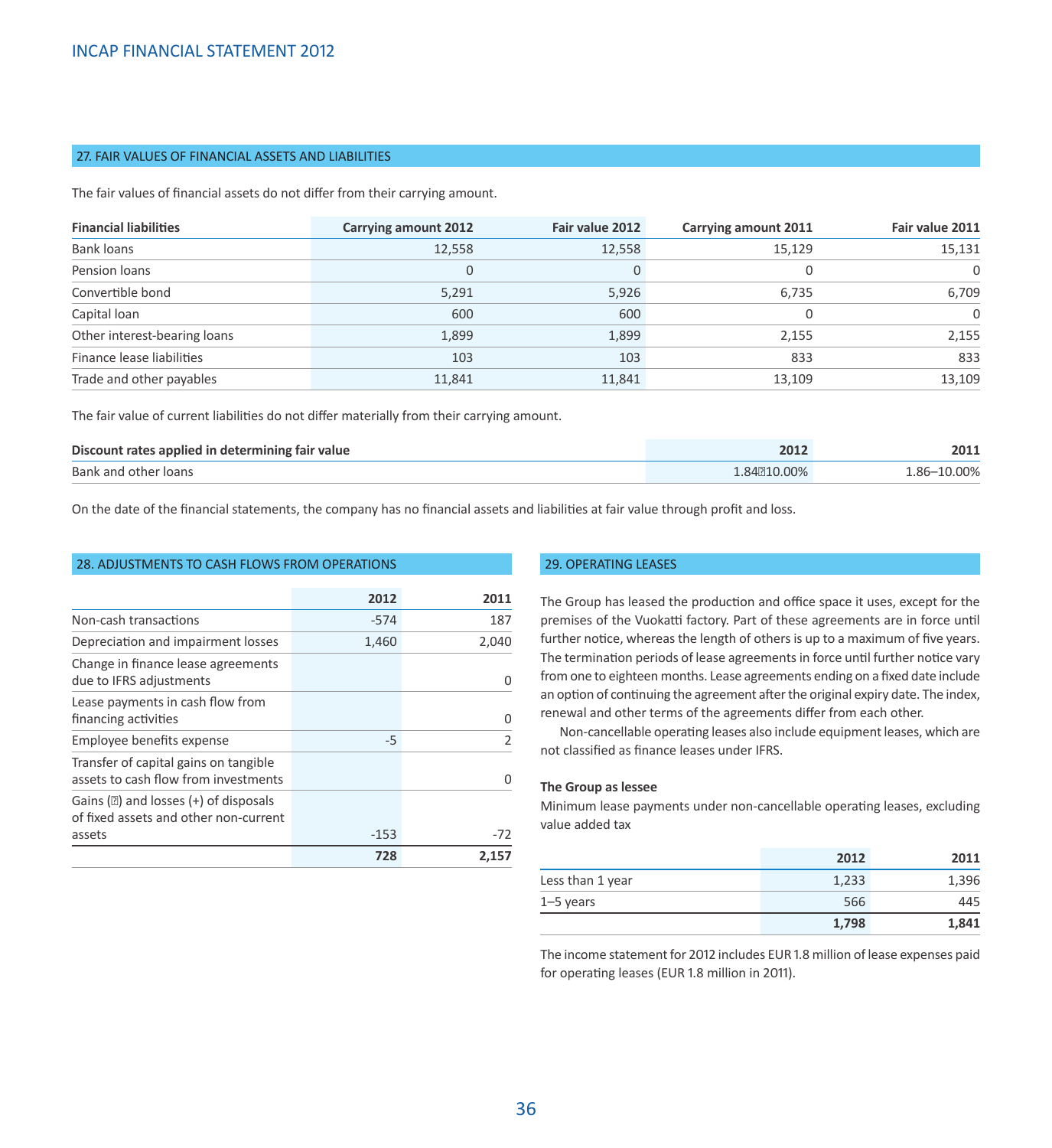# 30. Collateral and contingent and related liabilities

| Collateral given on behalf of own                                          |        |        |
|----------------------------------------------------------------------------|--------|--------|
| commitments                                                                | 2012   | 2011   |
| Mortgages                                                                  | 2,196  | 2,230  |
| <b>Business mortgages</b>                                                  | 12,113 | 10,113 |
| Repurchase liability for trade<br>receivables sold to finance<br>companies | 5.265  | 7.452  |

| Management's employee benefits                           | 2012 | 2011 |
|----------------------------------------------------------|------|------|
| Salaries and other current employee<br>benefits          | 912  | 796  |
| Benefits in connection with<br>termination of employment | 39   |      |
| Benefits after end of employment                         | 0    | O    |
| Other long-term employee benefits                        | 0    | O    |
| Share-based payment                                      | 0    | O    |
|                                                          | 951  | 796  |

The President and CEO's period of notice is six months, and if his contract is terminated by the company, he will be paid the salary during the period of notice. The pension benefits of the President and CEO and the other members of the Group Management Team are determined in accordance with the Employment Pensions Act (TEL).

| <b>Wages and salaries</b> | 2012     | 2011     |
|---------------------------|----------|----------|
| President and CEO         | 267      | 258      |
|                           |          |          |
| Board members             |          |          |
| Kalevi Laurila            | 48       | 48       |
| Susanna Miekk-oja         | 24       | 36       |
| Kari Häyrinen             | $\Omega$ | 24       |
| Lassi Noponen             | 36       | 24       |
| Raimo Helasmäki           | 24       | 24       |
| Matti Jaakola             | 24       | $\Omega$ |

The wages and salaries for the Board of Directors cover the full term of office for Board members from 11 April 2012 until 10 April 2013. The members of the company's Board of Directors and the President and CEO and their interest parties and controlled corporations owned a total of 4,512,174 shares, or 21.6% of the company's shares outstanding and voting rights.

Incap has made an investment of EUR 0.3 million in the venture capital fund Cleantech Future Fund, which is investing in cleantech business and technologies. A member of the Board, Lassi Noponen, is a partner at Cleantech invest Ltd., which is managing the fund.

#### 32. Events occurring after the balance sheet date

In January 2013, Incap started two co-operative negotiations in accordance with the Act on Co-operation with the personnel of its Vaasa plant and with the personnel working in its Corporate services in Finland. The outcome of the negotiations in Vaasa is that, if necessary, the personnel of the Vaasa plant will be laid off temporarily for a maximum of 90 days. Eventual temporary lay-offs will take place by the end of June, and their need will be evaluated weekly based on the order book.

On 17 January 2013, Incap published a release about a financing arrangement that was related to the redemption of the convertible loan issued in 2007. Incap redeemed out of the remaining loan units a total of EUR 1.0 million in cash payment in January 2013. Furthermore, a part of the loan with respective interest, i.e. a total of EUR 0.4 million, was converted to Incap's shares by means of a private placement to one holder of the convertible loan. The final redemption of the 2007 convertible loan including interest, EUR 1.0 million, will be settled by the end of June 2013.

On 30 January, the Board of Directors of Incap Corporation arranged a private placement with which the company redeemed a part of the convertible loan issued in 2007. One holder of the convertible loan was given, as compensation for the holder's loan units, altogether 1,697,286 new shares in the company. The imputed subscription price of the shares was EUR 0.22 per share. The new shares equal approximately 8.1% of the total number of shares of the company before the share issue. After the registration of the new shares, the total number of Incap Corporation's shares is 22,546,266.

In connection with the negotiations concerning the redemption of the convertible loan, three of Incap Corporation's major shareholders granted the company a capital loan of EUR 1.05 million, with a loan period of three years and at an interest rate of 10%. The loan conditions include the right to set off eventual subscription price of shares in a share issue arranged by the company.

On 30 January 2013, Incap finalised the financing negotiations with a Finnish bank and drew down one half of the loan of EUR 1.5 million granted to the company. The remaining loan instalment can be drawn down by 29 July 2013 after a separate confirmation given by the bank.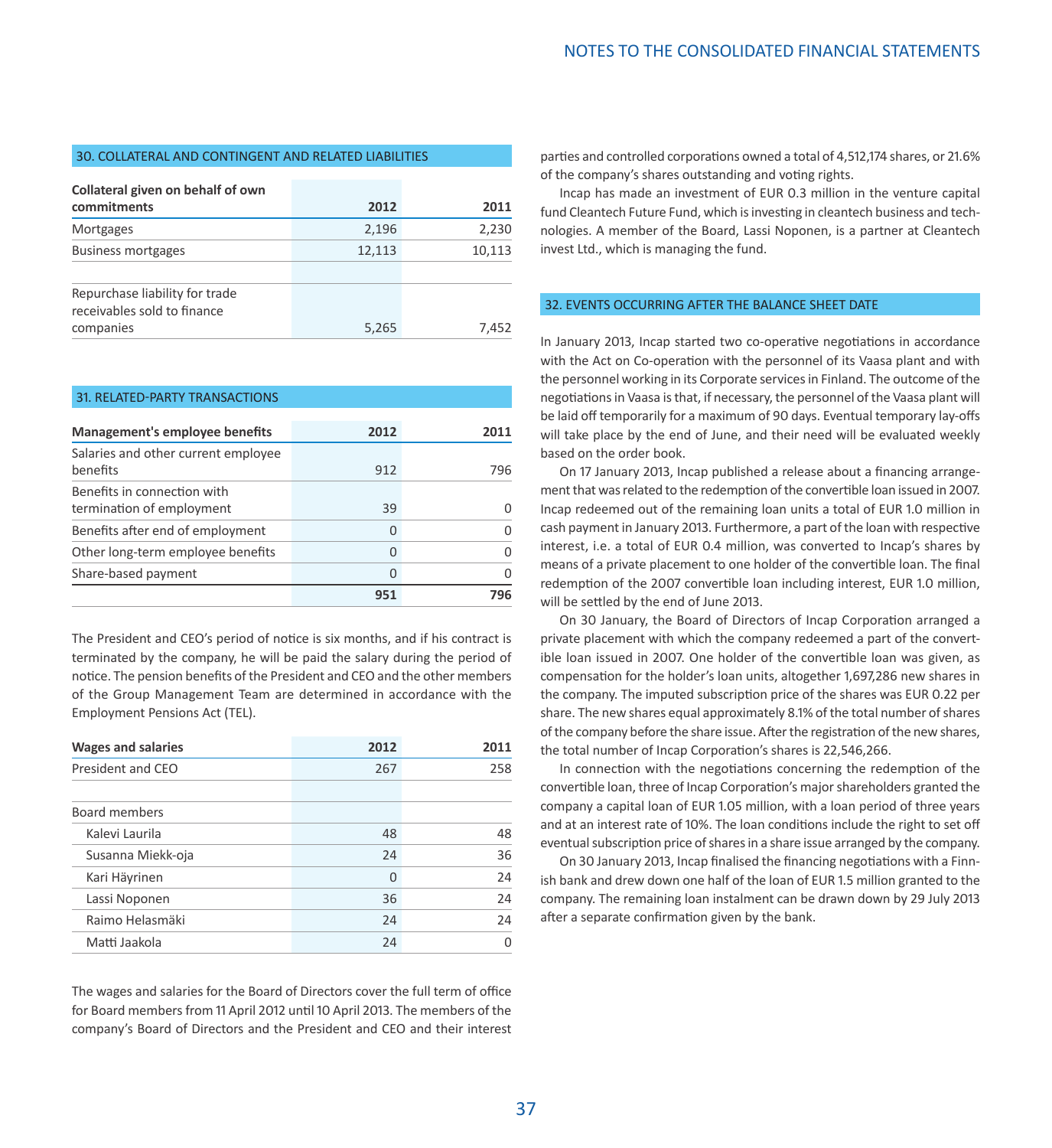# Parent Company Income Statement

| 1,000 euros                                                   | <b>Note</b>    | 1 Jan-31 Dec 2012 | 1 Jan-31 Dec 2011 |
|---------------------------------------------------------------|----------------|-------------------|-------------------|
|                                                               |                |                   |                   |
| Revenue                                                       | $\mathbf{1}$   | 44,746            | 54,311            |
| Changes in inventories of finished goods and work in progress | 3              | $-359$            | $-166$            |
| Other operating income                                        | $\overline{2}$ | 386               | 246               |
|                                                               |                |                   |                   |
| Raw materials and services                                    | 3              | 35,328            | 43,321            |
| Personnel expenses                                            | 4              | 6,549             | 8,068             |
| Depreciaton, amortisation and impairment losses               | 5              | 431               | 549               |
| Other operating expenses                                      | 6              | 4,273             | 3,842             |
|                                                               |                |                   |                   |
| <b>Operating profit/loss</b>                                  |                | $-1,808$          | $-1,389$          |
|                                                               |                |                   |                   |
| Financial income and expenses                                 | 7              | $-456$            | $-1,108$          |
|                                                               |                |                   |                   |
| Profit/loss before extraordinary items                        |                | $-2,264$          | $-2,497$          |
|                                                               |                |                   |                   |
| <b>Extraordinary items</b>                                    |                | $\mathbf{0}$      | $\mathbf 0$       |
|                                                               |                |                   |                   |
| Profit/loss before appropriations and taxes                   |                | $-2,264$          | $-2,497$          |
|                                                               |                |                   |                   |
| Appropriations                                                | 8              | 25                | 124               |
| Income taxes                                                  | 9              | $-3,267$          | $\mathbf 0$       |
|                                                               |                |                   |                   |
| Profit/loss for the financial year                            |                | $-5,506$          | $-2,373$          |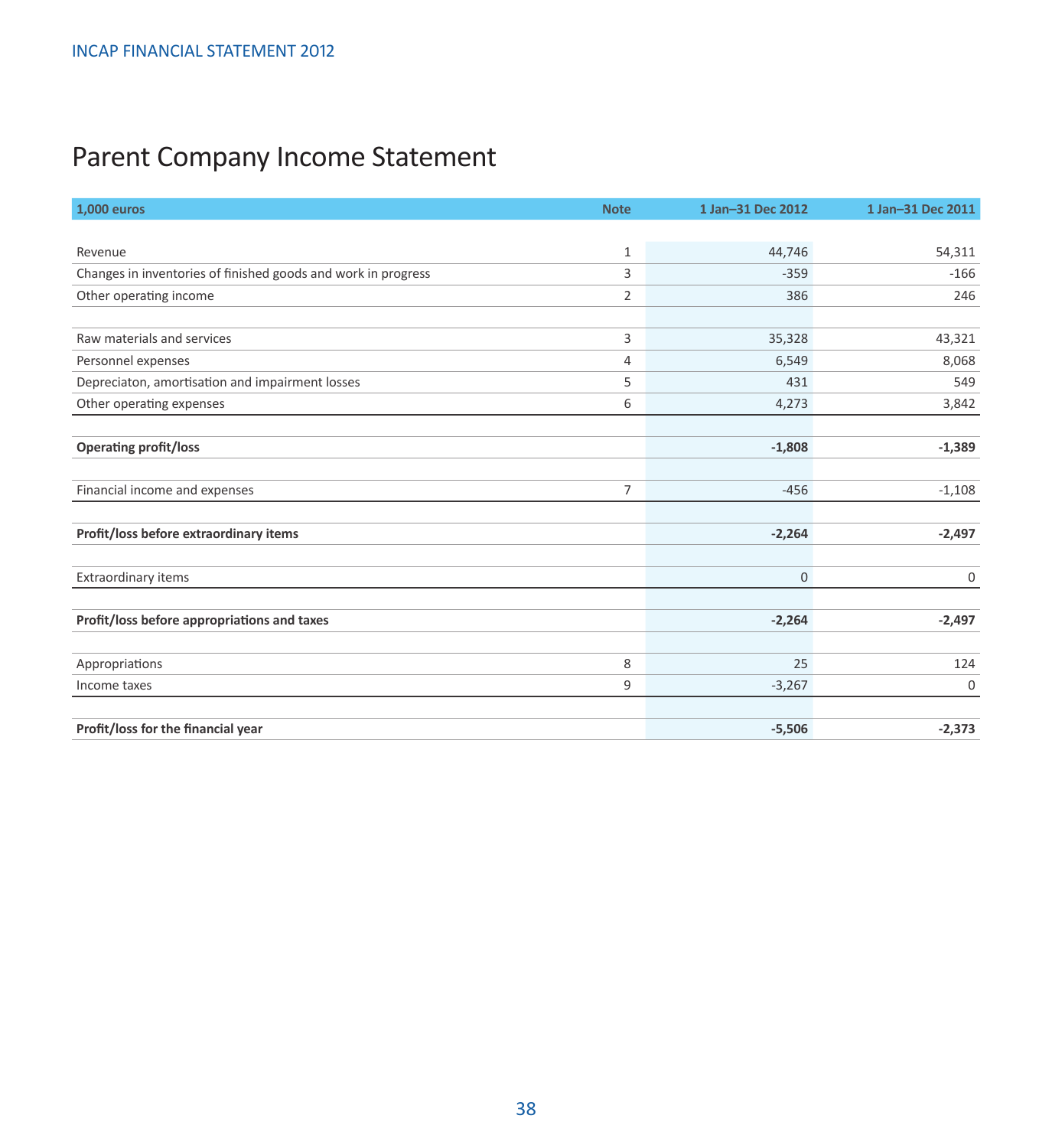# Parent Company Balance Sheet

| 1,000 euros                              | <b>Note</b> | 31 Dec 2012      | 31 Dec 2011 |
|------------------------------------------|-------------|------------------|-------------|
|                                          |             |                  |             |
| <b>ASSETS</b>                            |             |                  |             |
| <b>Non-current assets</b>                |             |                  |             |
| Intangible assets                        | 10          | 208              | 263         |
| Tangible assets                          | 10          | 1,796            | 2,136       |
| Investments                              | 11          |                  |             |
| Holdings in Group companies              |             | 13,940           | 13,940      |
| Other investments                        |             | 311              | 311         |
| <b>Total non-current assets</b>          |             | 16,255           | 16,651      |
| <b>Current assets</b>                    |             |                  |             |
| Inventories                              | 12          | 1,963            | 3,088       |
| Deferred tax assets                      | 13          | $\mathbf{0}$     | 3,267       |
| Non-current receivables                  | 13          | 9,846            | 9,118       |
| Current receivables                      | 13          | 7,772            | 11,324      |
| Cash in hand and at bank                 |             | 47               | 16          |
| <b>Total current assets</b>              |             | 19,628           | 26,813      |
| <b>Total assets</b>                      |             | 35,884           | 43,464      |
|                                          |             |                  |             |
| <b>LIABILITIES</b>                       |             |                  |             |
| Equity                                   | 14          |                  |             |
| Share capital                            |             | 20,487           | 20,487      |
| Share premium account                    |             | 44               | 44          |
| Reserve for invested unrestricted equity |             | 4,919            | 4,160       |
| Retained earnings                        |             | $-11,880$        | $-9,507$    |
| Profit for the financial year            |             | $-5,506$         | $-2,373$    |
| <b>Total equity</b>                      |             | 8,064            | 12,811      |
| Appropriations                           |             | $\boldsymbol{0}$ | 25          |
|                                          |             |                  |             |
| <b>Liabilities</b>                       |             |                  |             |
| Non-current liabilities                  | 15          | 2,517            | $\mathbf 0$ |
| <b>Current liabilities</b>               | 16          | 25,303           | 30,628      |
| <b>Total liabilities</b>                 |             | 27,820           | 30,628      |
| <b>Total equity and liabilities</b>      |             | 35,884           | 43,464      |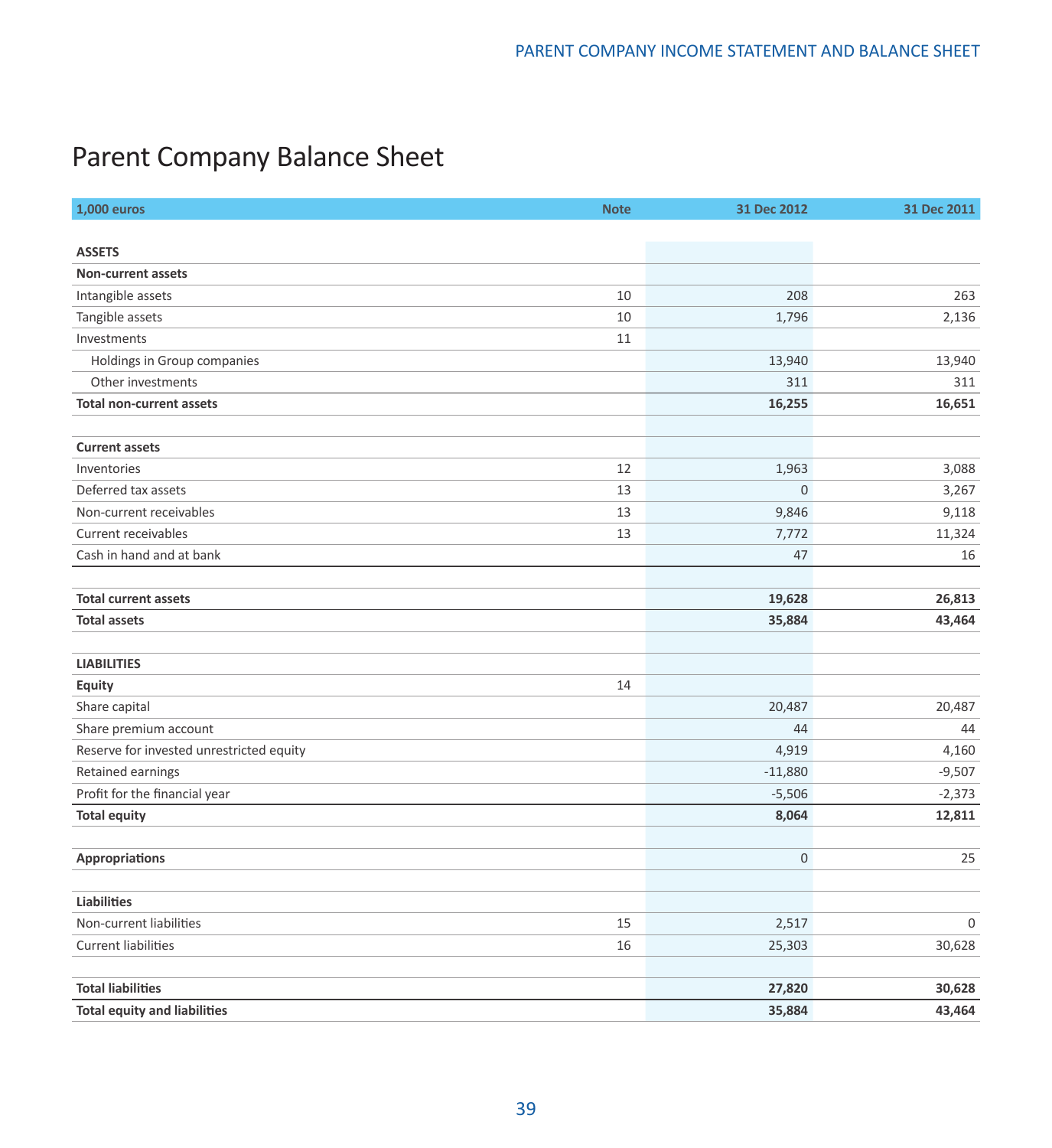# Parent Company's Cash Flow Statement

| 1,000 euros                                                      | 1 Jan-31 Dec 2012 | 1 Jan-31 Dec 2011 |
|------------------------------------------------------------------|-------------------|-------------------|
|                                                                  |                   |                   |
| Cash flow from operating activities                              |                   |                   |
| Operating profit/loss                                            | $-1,808$          | $-1,389$          |
| Adjustments to operating profit/loss                             | $-227$            | 434               |
| Change in working capital                                        | 5,315             | $-1,348$          |
| Interest paid                                                    | $-1,567$          | $-1,309$          |
| Interest received                                                | 132               | 226               |
| Cash flow from operating activities                              | 1,845             | $-3,386$          |
|                                                                  |                   |                   |
| Cash flows from investing activities                             |                   |                   |
| Investments in tangible and intangible assets                    | $-44$             | -66               |
| Investment in subsidiary                                         | $-58$             | $-30$             |
| Capital investment fund                                          | $-61$             | $-80$             |
| Proceeds from sales of tangible and intangible assets            | 110               | 71                |
| Repayments of loan receivables                                   | $\mathbf{0}$      | $\mathbf 0$       |
| Cash flow from investing activities                              | $-53$             | $-105$            |
| Cash flows from financing activities                             |                   |                   |
| Proceeds from share issue                                        | 759               | $\mathbf{0}$      |
| Drawdown of loans                                                | 1,600             | 4,173             |
|                                                                  |                   |                   |
| Loan repayments                                                  | $-4,120$          | $-796$            |
| Cash flow from financing activities                              | $-1,761$          | 3,377             |
| Change in cash and cash equivalents                              | 31                | $-115$            |
| Cash and cash equivalents at the beginning of the financial year | 16                | 131               |
| Cash and cash equivalents at the end of the financial year       | 47                | 16                |
|                                                                  |                   |                   |
| Change in working capital                                        |                   |                   |
| Increase in current trade receivables                            | 2,795             | $-3,413$          |
| Increase in inventories                                          | 1,325             | 473               |
| Increase in current liabilities                                  | 1,195             | 1,592             |
|                                                                  | 5,315             | $-1,348$          |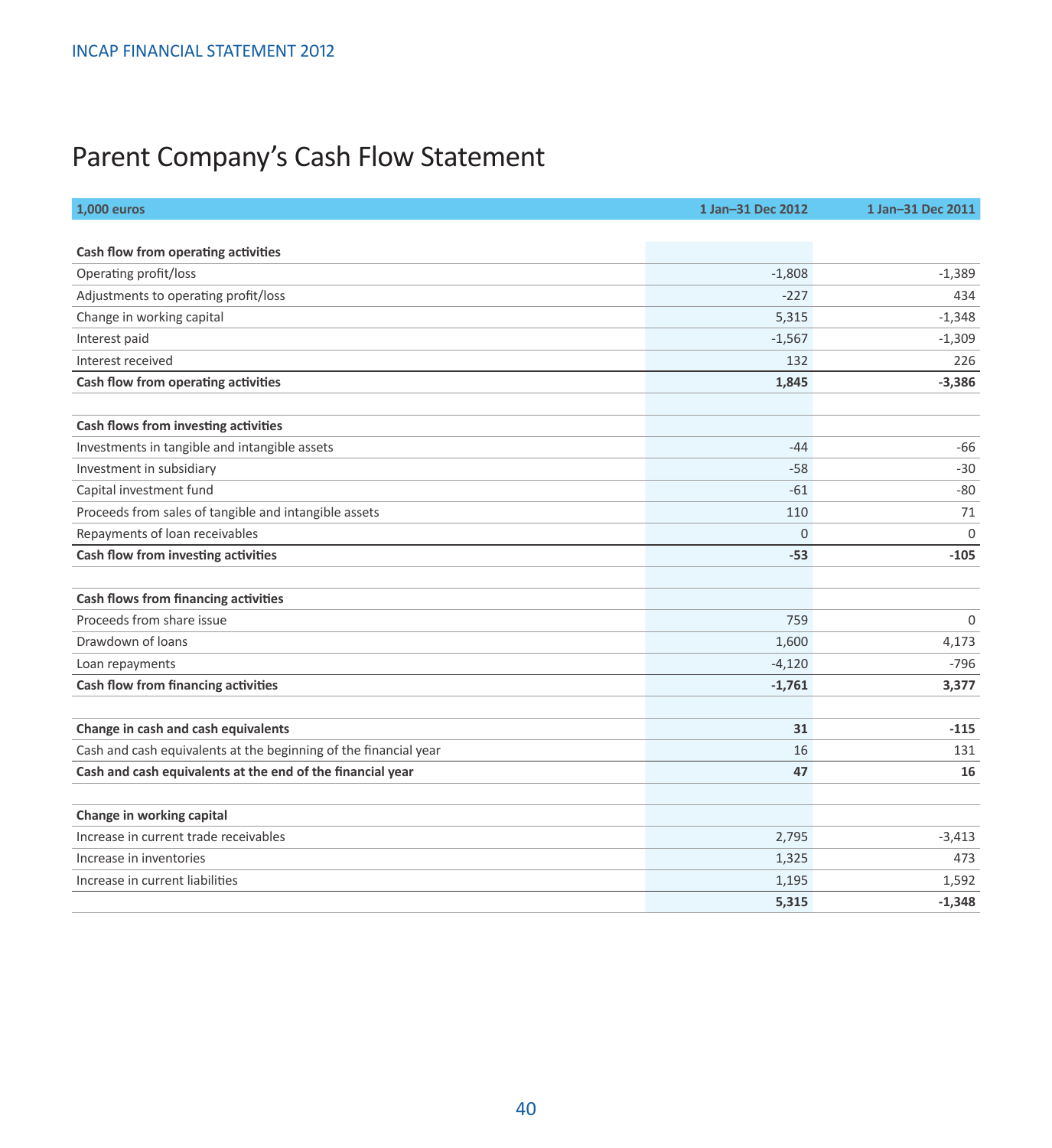# Notes to the Parent Company Financial Statements

# ACCOUNTING POLICIES

# **Principles of measurement and periodisation**

# **Non-current assets**

Non-current tangible and intangible assets are recorded in the balance sheet at historical cost less depreciation according to plan and amortisation. Investment grants received have been entered as a credit to the corresponding asset item. Depreciation according to plan has been calculated according to the straight-line method on the basis of the useful life of the property, plant and equipment.

# **Intangible assets**

|           | Goodwill                        | 5-6 years       |  |
|-----------|---------------------------------|-----------------|--|
|           | Goodwill on consolidation       | 5 years         |  |
|           | Other intangible rights         | 3-5 years       |  |
|           |                                 |                 |  |
|           | <b>TANGIBLE ASSETS</b>          |                 |  |
|           | <b>Buildings and structures</b> | $18 - 24$ years |  |
| $\bullet$ | Machinery and equipment         | 3-10 years      |  |
|           | • Vehicle fleet                 | 3-5 years       |  |

#### **Inventories**

Inventories are measured at the lower of historical cost under FIFO or the repurchase value or selling price. The value of inventories includes variable expenses and their share in the fixed expenses of procurements and manufacturing.

### **Financial assets and management of financial risks**

Trade receivables and payables are not exposed to significant interest rate or foreign currency risks. The company has however carried out hedging measures against exchange rate fluctuations during the financial year according to the company's protection policy.

### **Foreign currency transactions**

Items denominated in foreign currency have been translated at the average rate stated by the European Central Bank at the balance sheet date. Exchange differences between sales and purchases have been allocated as a credit or debit to said items.

### **Leases**

In the parent company's financial statements, lease payments for property, plant and equipment obtained on a finance lease are included as lease expenses in other operating expenses.

#### **Research and development expenditure**

Research and development expenditure in 2012 has been treated as annual expenses within other operating expenses.

# **Periodisation of pension expenses**

Employees' pension security including supplementary benefits has been insured with pension insurance companies. Pension expenses are recognised as an expense during their year of accrual.

### **Income taxes**

Incap Corporation has, for taxation purposes, unused losses which have been approved and can be utilised in the years 2013–2022. Parent company's deferred tax assets of EUR 3.3 million have been recorded as an expense in the financial statements for 2012. There are no longer prerequisites based on IAS 12 standard to keep deferred tax assets in the balance sheet, because the company has in the near past made losses and it has, besides the estimates for the future, no other convincing proof for the fact that the company will produce enough taxable income, against of which the tax losses could be utilised

Deferred tax assets are described in more detail in Note 16, Deferred tax assets and liabilities, to the consolidated financial statements.

# **Impairment testing of shares in subsidiaries**

The value of shares in subsidiaries in the parent group is the acquisition cost plus subsequent investments to strengthen the equity of the subsidiaries. The value of the shares has a significant impact on the parent company's equity ratio and therefore on, for example, shareholders' equity. The impairment testing of shares in subsidiaries has been carried out on the basis of the situation at the end of December 2012.

The recoverable amounts used in the impairment test calculations are determined on the basis of value in use. The cash flow forecasts are based on the budget for the next financial period and four-year business plan prepared by the management and ratified by the Board of Directors.

Based on the calculations, there are no indications of impairment of the shares in the subsidiaries. Since the levels of revenue and operating profit before depreciation used in the calculations do not reflect the actual development during the preceding years, there is an element of remarkable uncertainty associated with them.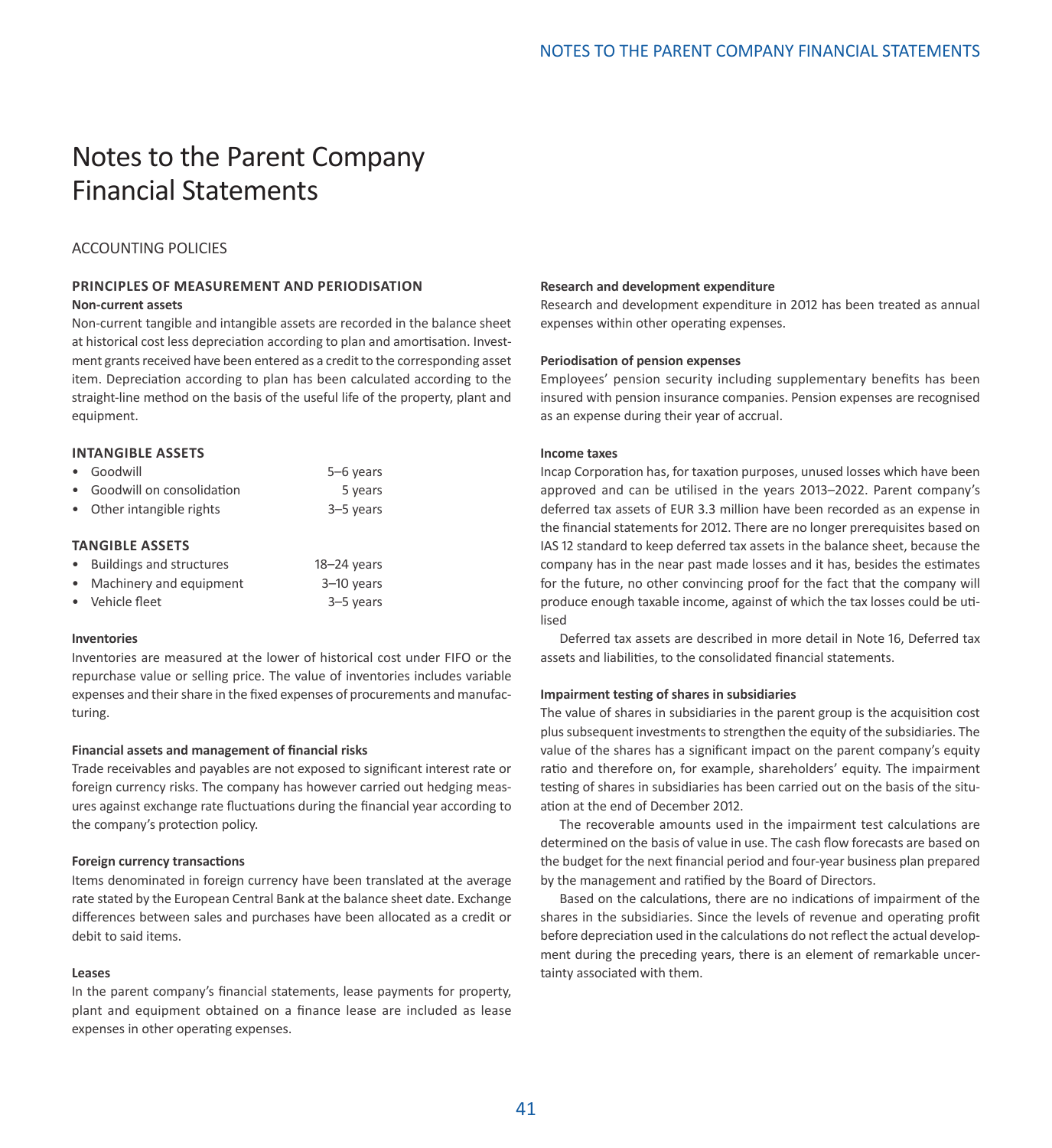# 1. Revenue

| Revenue by market area | $1.1 - 31.12.2012$ | $1.1 - 31.12.2011$ |
|------------------------|--------------------|--------------------|
| Finland                | 36.649             | 43.784             |
| Europe                 | 7.770              | 8.402              |
| Other                  | 327                | 2,125              |
|                        | 44.746             | 54.311             |

# 2. Other operating income

3. Raw materials and services

|                                                               | 2012 | 2011 |
|---------------------------------------------------------------|------|------|
| Capital gains on the sale of property,<br>plant and equipment | 365  | フフフ  |
| Other income                                                  | 22   | 19   |
|                                                               | 386  | 246  |

# 4. Personnel expenses and number of personnel

|                                         | 2012  | 2011  |
|-----------------------------------------|-------|-------|
| Average number of employees             |       |       |
| White-collar                            | 44    | 60    |
| Blue-collar                             | 91    | 111   |
|                                         | 135   | 171   |
| <b>Personnel expenses</b>               |       |       |
| Wages and salaries                      | 5,363 | 6,586 |
| Pension expenses                        | 894   | 1,150 |
| Other social security expenses          | 291   | 331   |
|                                         | 6,549 | 8,068 |
| Salaries and bonus of<br>the management |       |       |
| President and the Board                 | 423   | 414   |
|                                         | 423   | 414   |

|                                     | 2012   | 2011   |
|-------------------------------------|--------|--------|
| Raw materials and consumables       |        |        |
| Purchases during the financial year | 14,287 | 17,518 |
| Change in inventories               | 1,127  | 463    |
|                                     | 15,413 | 17,980 |
|                                     |        |        |
| <b>External services</b>            | 20.274 | 25,507 |
|                                     | 35,687 | 43.487 |

# 5. Depreciation and amortisation

Depreciation according to plan in 2012 totalled EUR 0.4 million (EUR 0.5 million in 2011). The specification of depreciation and amortisation for individual balance sheet items is included in the item 10 Property, plant and equipment. The depreciation and amortisation periods are presented in the accounting policies.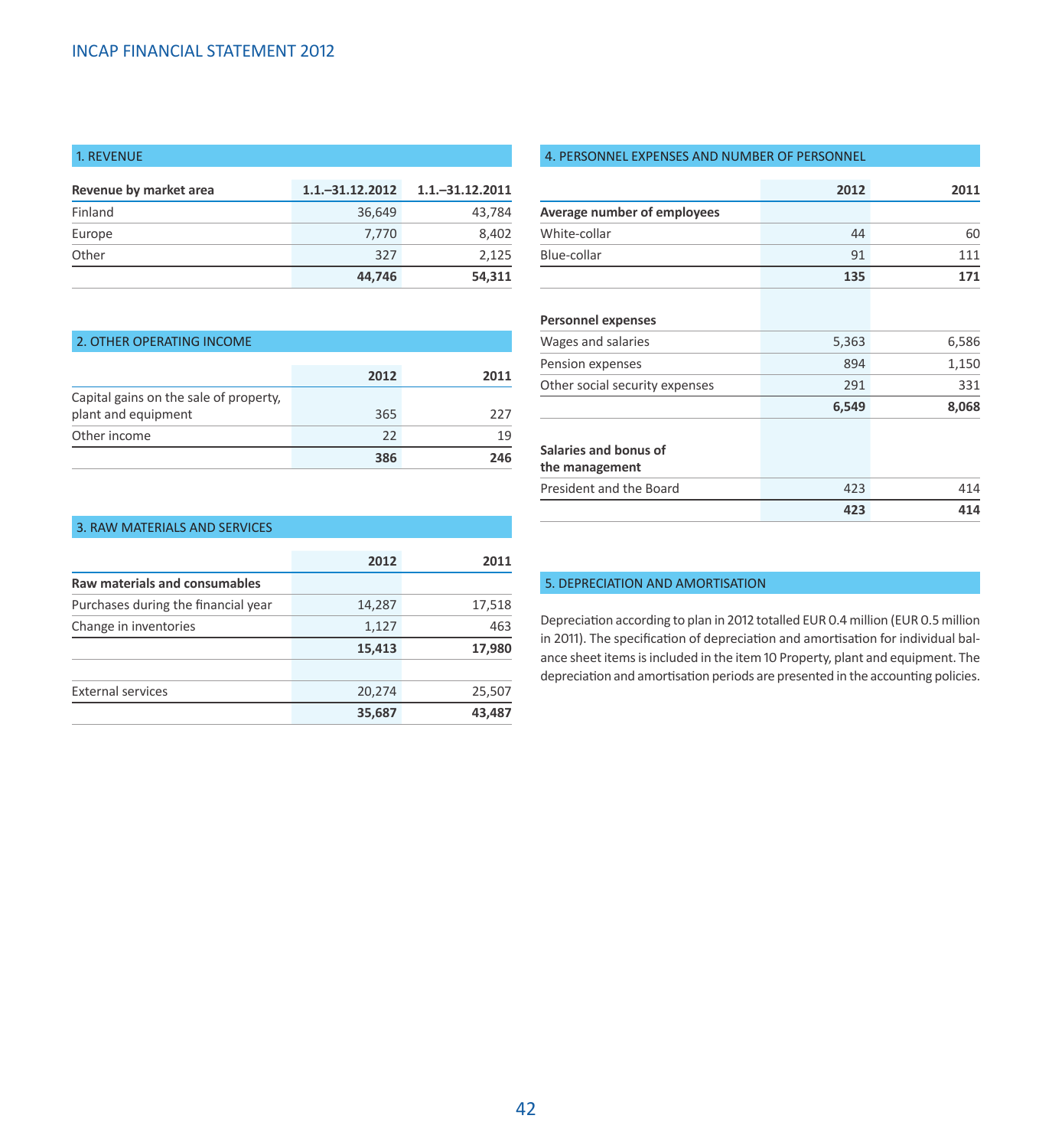# 6. Other operating expense

|                                                      | 2012           | 2011           |
|------------------------------------------------------|----------------|----------------|
| Lease payments                                       | 1,227          | 1,642          |
| Maintenance expenses for<br>machinery and properties | 1,200          | 1,017          |
| Other expenses                                       | 1,846          | 1,183          |
|                                                      | 4,273          | 3,842          |
|                                                      |                |                |
| <b>Auditors fees</b>                                 |                |                |
| KHT-Group Ernst & Young Oy<br>Auditing fees          | 23             | 17             |
| Certificates and statements                          | 0              | $\Omega$       |
| Tax advice                                           | $\overline{0}$ | $\overline{2}$ |
| Other services                                       | 54             | 10             |
|                                                      | 77             | 29             |

# 8. APPROPRIATIONS **2012 2011** Difference between depreciation according to plan and depreciation for taxation purposes. 25 224

| 9. INCOME TAXES              |          |      |
|------------------------------|----------|------|
|                              | 2012     | 2011 |
| Change in deferred tax asset | $-3,267$ |      |

The change in deferred tax asset has been described more in detail in the Consolidated Financial Statements' Note 16 Deferred tax asset.

# 7. Financial income and expenses

|                                               | 2012     | 2011          |
|-----------------------------------------------|----------|---------------|
| Dividend income                               |          |               |
| From other companies                          | 1        | $\mathcal{L}$ |
| Other interest and financial income           |          |               |
| From Group companies                          | 0        | U             |
| From other companies                          | 1,141    | 241           |
| Interest paid and other financial<br>expenses |          |               |
| To other companies                            | $-1,599$ | $-1,350$      |
|                                               | -456     | $-1.108$      |

Reduction in the redemption value of the convertible loan (accord) by EUR 1 million is recorded in financing income in 2012.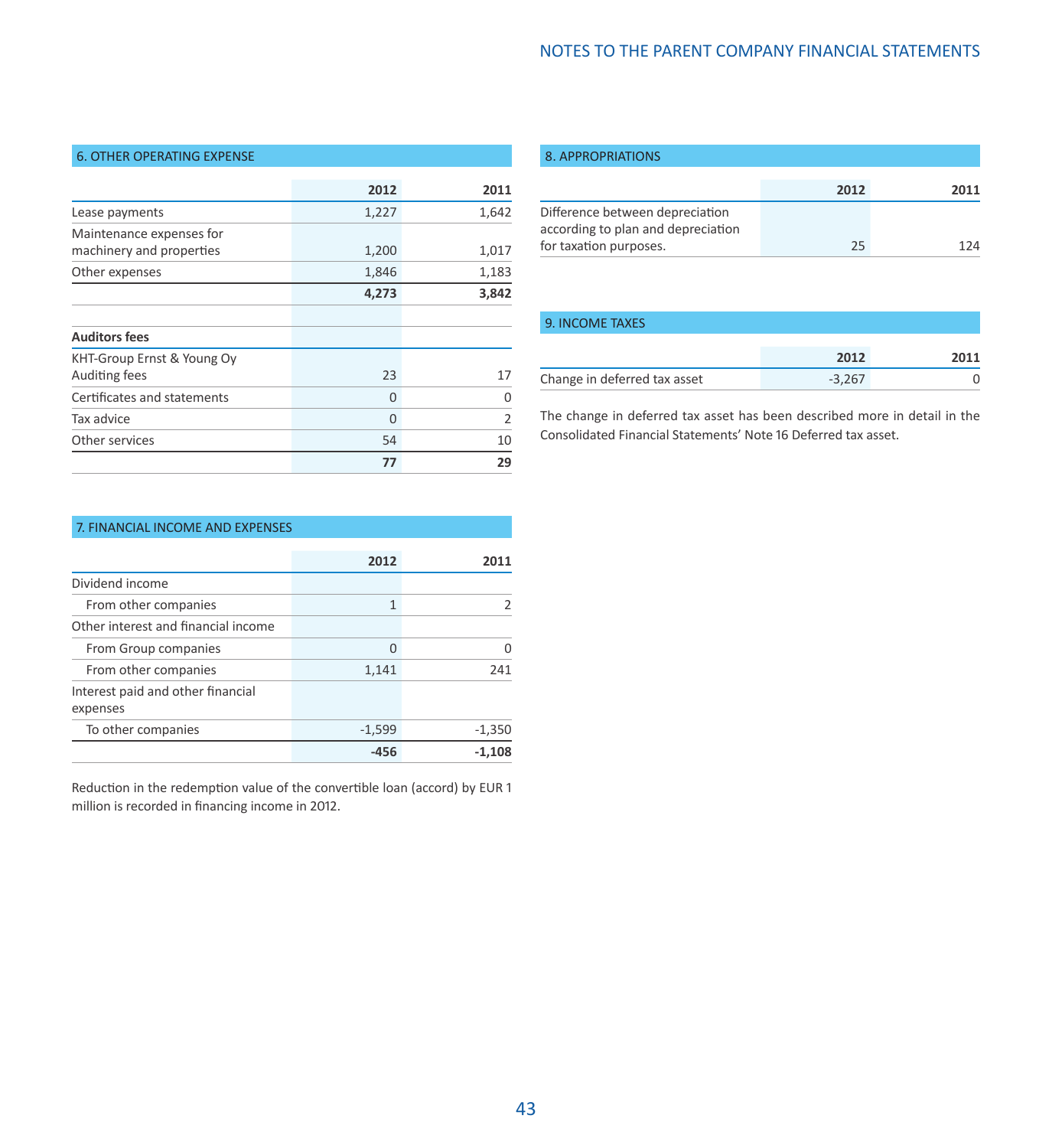# 10. Property, plant and equipment

# **Intangible assets**

| Other long-term   |              |             |           |
|-------------------|--------------|-------------|-----------|
| Intangible rights | Goodwill     | expenditure | Total     |
| 1,721             | 16,337       | 1,689       | 19,747    |
| 0                 | $\mathbf{0}$ | 35          | 35        |
| $\Omega$          | $\mathbf{0}$ | $\mathbf 0$ | $\Omega$  |
| 1,721             | 16,337       | 1,724       | 19,782    |
| $-1,480$          | $-16,337$    | $-1,667$    | $-19,484$ |
| $\Omega$          | $\mathbf{0}$ | $\mathbf 0$ | $\Omega$  |
| $-70$             | $\Omega$     | $-21$       | $-91$     |
| $-1,550$          | $-16,337$    | $-1,688$    | $-19,575$ |
| 172               | $\Omega$     | 36          | 208       |
| 242               | $\mathbf{0}$ | 22          | 263       |
|                   |              |             |           |

Part of the issuing expenses resulting from the issue of convertible loan 2012 was recognised as other long-term expenditure. Of this amount, EUR 30,997.80 remained at the close of the financial year.

**Advance payments** 

# **Tangible assets**

|              |                  | <b>Machinery and</b> | Other tangible | and work in  |                  |
|--------------|------------------|----------------------|----------------|--------------|------------------|
| Land         | <b>Buildings</b> | equipment            | assets         | progress     | <b>Total</b>     |
| 56           | 4,633            | 24,723               | 544            | $\mathbf 0$  | 29,956           |
| $\mathbf 0$  | 0                | 16                   | $\mathbf{0}$   | $\mathbf 0$  | 16               |
| $\mathbf{0}$ | 0                | $-270$               | $\mathbf{0}$   | $\mathbf{0}$ | $-270$           |
| $\Omega$     | 0                | $\Omega$             | 0              | $\mathbf 0$  | $\mathbf 0$      |
| 56           | 4,633            | 24,469               | 544            | $\mathbf 0$  | 29,702           |
| 0            | $-2,996$         | $-24,285$            | $-539$         | $\mathbf 0$  | $-27,820$        |
| $\mathbf{0}$ | 0                | 254                  | $\mathbf{0}$   | 0            | 254              |
| $\Omega$     | $-243$           | -94                  | $-3$           | $\mathbf{0}$ | $-340$           |
|              |                  |                      |                |              |                  |
| 0            | $-3,240$         | $-24,124$            | $-542$         | 0            | $-27,905$        |
| 56           | 1,393            | 345                  | $\overline{2}$ | $\mathbf{0}$ | 1,796            |
| 56           | 1,636            | 439                  | 5              | $\mathbf 0$  | 2,136            |
|              |                  |                      |                |              | Advance payments |

The fair price estimate given by Catella Property Oy on 23 January 2012 clearly exceeds the book value of the property on 31 December 2012.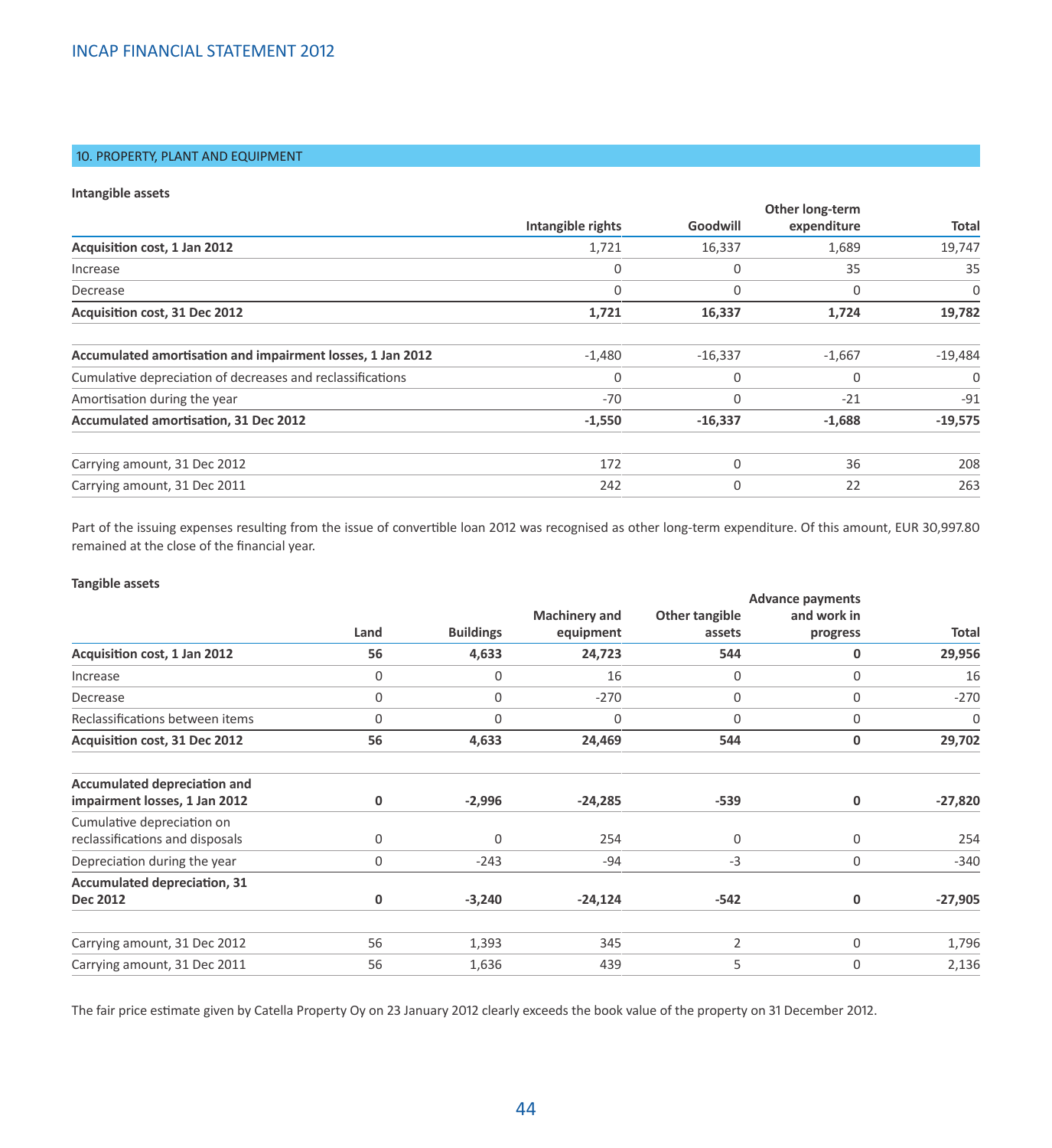### 11. Investments

| 311<br>3,776 |                         |
|--------------|-------------------------|
|              | 14,251                  |
| $\Omega$     | $\Omega$                |
| 311          | 14,251                  |
| 311          | 14,251                  |
| 311          | 14,251                  |
|              | 3,776<br>3,776<br>3,776 |

The Group's equity at the close of the financial period was EUR -3.0 million (EUR 1.3 million in 2011) while the parent company's equity was EUR 8.1 million (EUR 12.8 million in 2011). The equity of the Group is weakened by the loss of the parent company.

The value of shares in subsidiaries in the parent group is the acquisition cost plus subsequent investments to strengthen the equity of the subsidiaries. In the financial statements of the parent company, the value of the Indian subsidiary's shares in the balance sheet is approx. EUR 8.8 million and the value of the Estonian subsidiary approx. EUR 5.1 million. The value of the shares in subsidiaries has a significant impact on the parent company's equity and therefore on, for example, equity ratio. The impairment testing of shares in subsidiaries has been carried out based on the situation at the end of December 2012. The recoverable amounts used in the impairment test calculations are determined on the basis of use value.

The cash flow forecasts are based on the budget for the next financial period and the four-year business plan prepared by the management and ratified by the Board of Directors. In cash flow estimates, the growth of revenue during the years 201322016 is 829% in India and 5215% in Estonia. In the calculations, the operating profit before depreciation is 9<sup>21</sup>2% in India and 1<sup>25%</sup> in Estonia. The discount rate is comprised of industry risk, interest on liabilities and country-specific risk. The discount rate factors are updated annually in connection with the testing using information received from the market. In the calculations for the financial period 2012, the discount rate of 16.0% has been used in India and 11.5% in Estonia.

Should the revenue used in the testing decrease by 7% in India or by 13% in Estonia, or should the discount rate increase by a maximum of 1,5% in Estonia and a maximum of 3% in India, there would be no need for write-down of shares.

Since the levels of revenue and operating profit before depreciation used in the impairment test calculations do not reflect the actual development during preceding years, there is an element of significant uncertainty associated with them.

#### **Group companies**

Incap Electronics Estonia OÜ, Kuressaare, Estonia Incap Contract Manufacturing Services Pvt. Ltd., Bangalore, India Euro-ketju Oy, Helsinki, Finland Incap Hong Kong Limited, Hong Kong

Incap Corporation owns 100% of Incap Electronics Estonia OÜ and Incap Hong Kong Ltd and 77,5% of Incap Contract Manufacturing Services Pvt. Ltd. Share capital investment of Finnfund is 22,5% of the share capital of Incap Contract Manufacturing Services Pvt. Ltd. All companies are combined in the parent company consolidated financial statements.

### 12. Inventories

| 3,088 |
|-------|
|       |
| 1.033 |
| 275   |
| 1,777 |
| 2011  |
|       |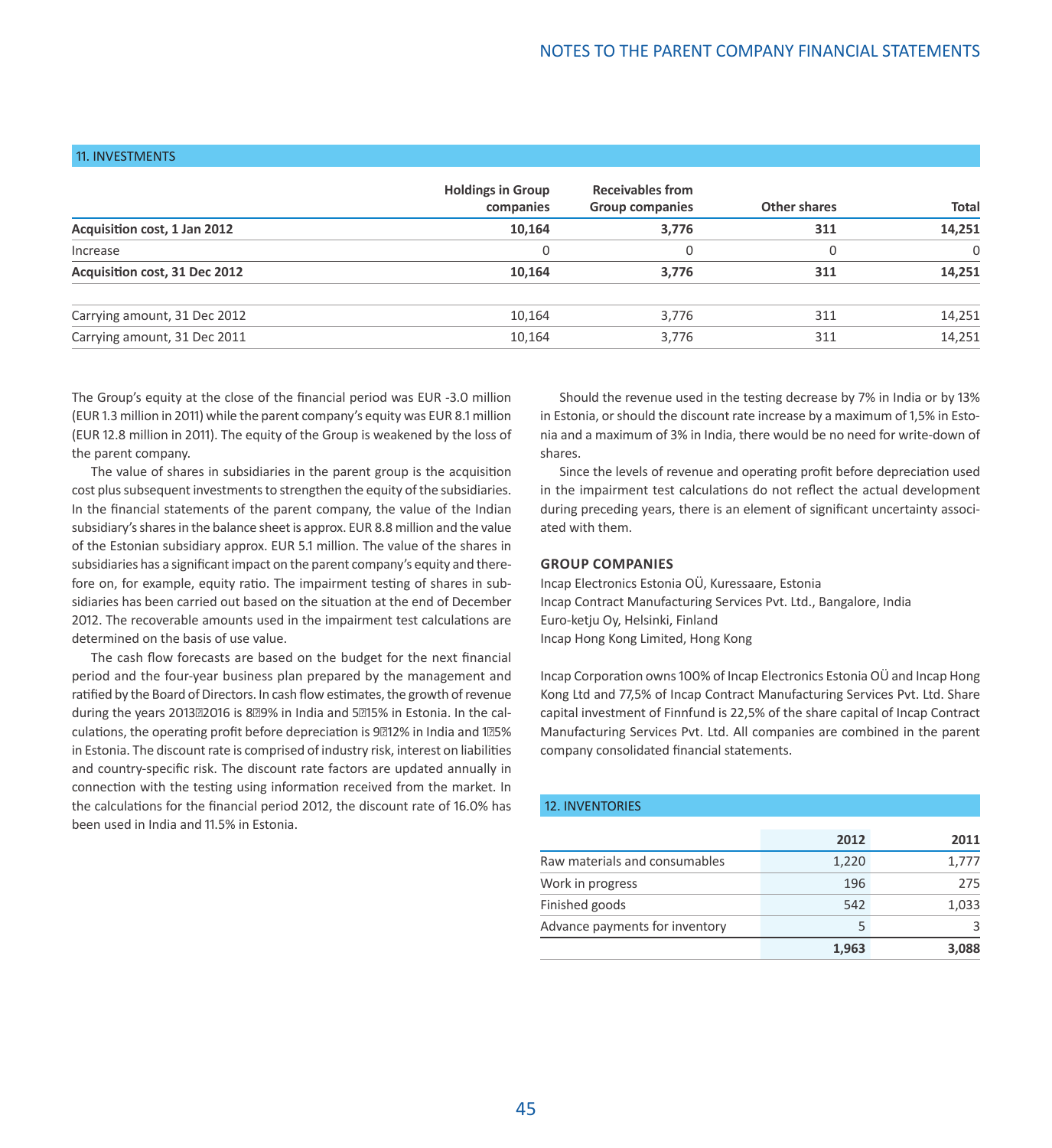| 13. ASSETS                     |       |       |
|--------------------------------|-------|-------|
|                                | 2012  | 2011  |
| Non-current                    |       |       |
| Amount owed by Group companies |       |       |
| Trade receivables              | 9.846 | 9.118 |

Trade receivables from other Group companies, which are not supposed to be realised during the next 12 months after the end of the financial period, have been transferred from current to non-current receivables. The subsidiaries Incap Electronics Estonia OÜ and Incap Hong Kong Ltd have not been able to settle the trade payables to the parent company during the year 2012 due to their weak profitability. The parent company has non-current trade receivables amounting to EUR 7.1 milion from its subsidiary Incap Electronics Estonia OÜ and current trade payables amounting to EUR 5.0 million to Incap Electronics Estonia OÜ.

The corporate services which are today produced by the parent company will be transferred to the subsidiaries, whereby their liquidity improves and they are able to settle their trade payables. However, there is an element of uncertainty associated with the liquidity.

| Deferred tax asset                      | $\Omega$ | 3,267    |
|-----------------------------------------|----------|----------|
|                                         |          |          |
| Current                                 |          |          |
| Trade receivables                       | 7,107    | 10,978   |
|                                         |          |          |
| Amount owed by Group companies          |          |          |
| Trade receivables                       | 235      | 59       |
| Interest receivables                    | $\Omega$ | $\Omega$ |
| Other receivables                       | $\Omega$ | $\Omega$ |
|                                         | 235      | 59       |
|                                         |          |          |
| Other receivables                       | 5        | $\Omega$ |
| Prepaid expenses and accrued income     | 425      | 287      |
| <b>Total receivables</b>                | 17,619   | 23,709   |
| <b>Material items in accrued income</b> |          |          |
| Personnel expenses                      | 203      | 0        |
| Salaries for the Board of Directors     | 39       | 33       |
| Expenses of the share issue in 2013     | 45       | $\Omega$ |
| Rents                                   | 37       | 159      |
| Other                                   | 101      | 95       |
| <b>Total</b>                            | 425      | 287      |

# 14. Equity

|                                                          | 2012      | 2011     |
|----------------------------------------------------------|-----------|----------|
| Subscribed capital, 1 Jan                                | 20,487    | 20,487   |
| Subscribed capital, 31 Dec                               | 20,487    | 20,487   |
|                                                          |           |          |
| Share premium account, 1 Jan                             | 44        | 44       |
| Share premium account, 31 Dec                            | 44        | 44       |
| <b>Total restricted equity</b>                           | 20,531    | 20,531   |
|                                                          |           |          |
| Reserve for invested unrestricted<br>equity 1.1.         | 4,160     | 4,160    |
| Share issue                                              | 759       | 0        |
| Reserve for invested unrestricted<br>equity 31.12.       | 4,919     | 4,160    |
| Retained earnings, 1 Jan                                 | $-11,880$ | $-9,507$ |
| Recording of previous years'<br>depreciation differences | $\Omega$  | $\Omega$ |
| Retained earnings, 31 Dec                                | $-11,880$ | $-9,507$ |
| Profit for the financial year                            | $-5,506$  | $-2,373$ |
| <b>Total non-restricted equity</b>                       | $-12,467$ | $-7,720$ |
| <b>Total equity</b>                                      | 8,064     | 12,811   |
| <b>Distributable funds</b>                               |           |          |
| Reserve for invested unrestricted<br>equity              | 4,919     | 4,160    |
| Retained earnings                                        | $-11,880$ | $-9,507$ |
| Profit for the financial year                            | $-5,506$  | $-2,373$ |
|                                                          | $-12,467$ | $-7,720$ |

The parent company's equity is less than half of the share capital.

| Equity capital on 31 December 2012                         | 8.064    |  |
|------------------------------------------------------------|----------|--|
| Capital Ioan                                               | 600      |  |
| Equity according to the Companies<br>Act, Chapter 20, § 23 | 8.664    |  |
| Half of the share capital                                  | 10.243   |  |
| Deficit                                                    | $-1.579$ |  |

Due to the equity of Incap Group's parent company decreasing to less than a half of the share capital the Board of Directors of Incap Corporation has taken steps to convene the Annual General Meeting to decide on measures to con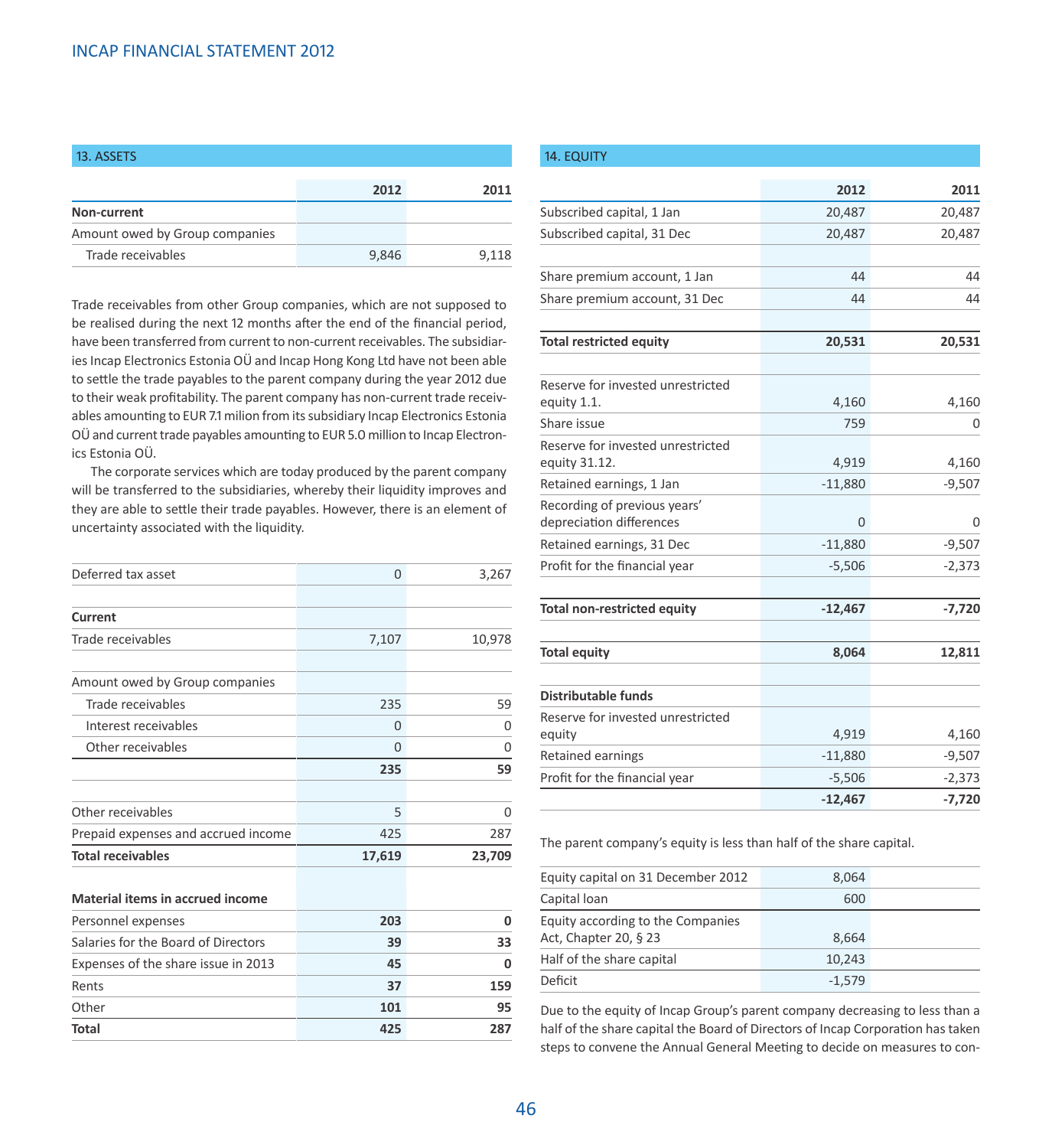solidate the company's operations. The Board of Directors together with the management is preparing an action plan to ensure the company's profitability in 2013.

#### 15. Non-current liabilities

|                                | 2012             | 2011             |
|--------------------------------|------------------|------------------|
| Capital loan                   | 600              |                  |
| Loans from credit institutions | 0                |                  |
| Pension loans                  | 0                |                  |
| Convertible loan               | 1,917            | $\left( \right)$ |
| Other liabilities              | $\left( \right)$ | $\left( \right)$ |
|                                | 2,517            |                  |

All liabilities are falling due after five years. Non-current bank loans amounting to EUR 3.5 million have been transferred to current financing liabilities due to the breach of covenants.

#### **Capital loan**

In connection with the negotiations concerning the redemption of the convertible loan 2007, three of Incap Corporation's major shareholders granted the company a capital loan of EUR 1.05 million, with a loan period of three years and at an interest rate of 10%. Of the capital loan, EUR 0.6 million was drawn on 28 December 2012 and recorded in the financial statements for 2012. According to the loan conditions, upon the liquidation or the bankruptcy of the parent company, the capital and the interest may only be paid at a lower privilege in comparison to all other debts. Otherwise the capital or the interest may be returned only for the part that the unrestricted equity and capital loans of the parent company at the time of the payment exceed balance sheet losses confirmed for the parent company's latest financial period or included in more recent financial statements. No security has been provided for interest on the capital or for the loan. The loan interest is recognised as an expense on a time apportionment basis. Unless the prerequisites set in the Finnish Limited Liability Companies Act for payment of interest are fulfilled, the interest may not encumber the result for the financial period. The interest is presented as interest liability in the notes for the parent company.

#### 16. Current liabilities

|                                                   | 2012           | 2011   |
|---------------------------------------------------|----------------|--------|
| Loans from credit institutions                    | 10,333         | 12,797 |
| Pension loans                                     | $\overline{0}$ | 0      |
| Convertible bond                                  | 3,405          | 6,750  |
| Trade payables                                    | 3,272          | 3,275  |
| Amount owed to Group companies:                   |                |        |
| Trade payables                                    | 5,051          | 3,651  |
| <b>Other liabilities</b>                          | 0              | 66     |
| Advances received                                 | $\Omega$       | 0      |
| <b>Other liabilities</b>                          | 1,887          | 2,118  |
| Accruals and deferred income                      | 1,355          | 1,972  |
|                                                   | 25,303         | 30,628 |
| Total interest-bearing liabilities                | 13,738         | 19,804 |
| Material items in accruals and<br>deferred income |                |        |
| Wages and salaries, incl. social costs            | 800            | 1,258  |
| Lease payment liabilities                         | $\Omega$       | 51     |
| Interest                                          | 403            | 364    |
| Expense reserve                                   | 55             | 55     |
| Other                                             | 97             | 243    |
|                                                   | 1,355          | 1,972  |
| Other current liabilities                         |                |        |
| Reserves                                          | 48             | 422    |
| Tax account                                       | 1,192          | 1      |
| Others                                            | 647            | 1,695  |
|                                                   | 1,887          | 2,118  |

Incap has reached an agreement with the Finnish Tax Administration on the payment arrangement related to overdue value-added taxes, withholding taxes and social security contributions. The total amount of the tax liabilities within the scope of this arrangement is approximately EUR 1.2 million. Each instalment amounts to EUR 57,700.00 and it is paid monthly. The last payment will take place on 22 August 2014. Eventual sanction of a delay (penalty interest and additional tax) is a reference rate for the preceding 6 months in accordance with the tax law 12 § plus seven (7) percentage unit. In 2013 the interest percentage is 8. According to the provisions of the agreement, if an instalment is late, the Finnish Tax Administration has the right to terminate the agreement with immediate effect.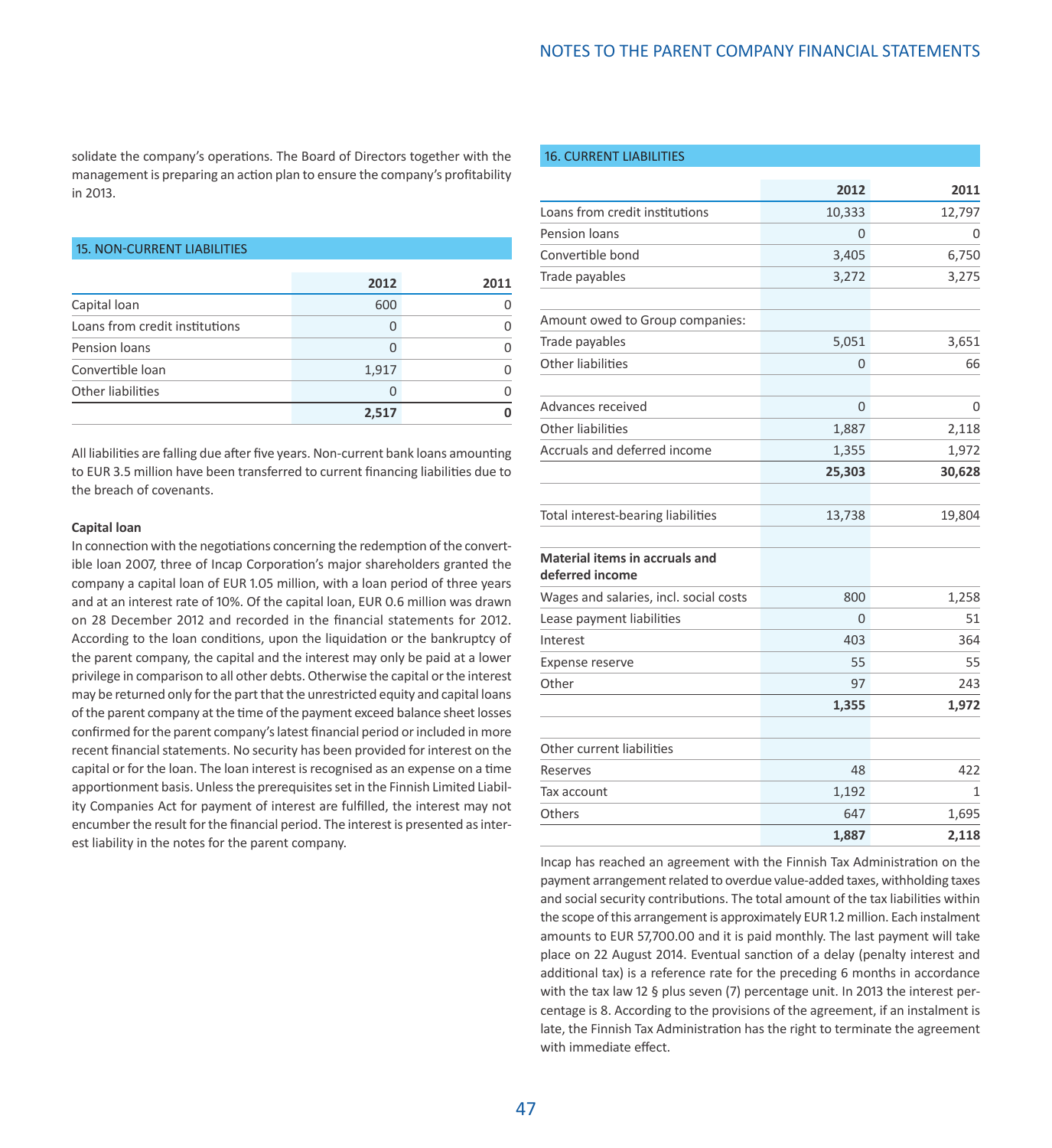# 17. OTHER NOTES TO THE ACCOUNTS

| Collateral                                                          | 2012   | 2011   |
|---------------------------------------------------------------------|--------|--------|
| Loans for which real-estate has been<br>mortgaged as collateral     |        |        |
| Loans from credit institutions:                                     |        |        |
| <b>Mortgages</b>                                                    | 1,504  | 1,504  |
| Loans for which business mortgages<br>have been given as collateral |        |        |
| Loans from credit institutions                                      |        |        |
| <b>Mortgages</b>                                                    | 12,113 | 10,113 |
| Collateral given on behalf of the<br>Group companies                |        |        |
| <b>Mortgages</b>                                                    | 13,617 | 11,617 |
| Guarantees on behalf of Group<br>companies                          |        |        |
|                                                                     |        |        |
| <b>Contingent and other liabilities</b>                             |        |        |
| Lease liabilities, net of VAT                                       |        |        |
| Liabilities falling due next year                                   | 142    | 555    |
| Liabilities falling due after one year                              | 102    | 157    |

Finance leases include the option to buy acquired fixed assets at fair value at the end of the lease period.

| Repurchase liability for trade<br>receivables sold to finance<br>companies | 5.265 | 7.452 |
|----------------------------------------------------------------------------|-------|-------|
| Lease liabilities for the Group's<br>premises                              | 251   | 806   |

# 18. Expenses not recognised as costs

Because the prerequisites for the payment of interest for the capital loan of EUR 0.6 million are not fullfilled as set by the Finnish Limited Liability Companies Act 12:1.2, the cumulative interest has not been recorded in the financial statements of the parent company.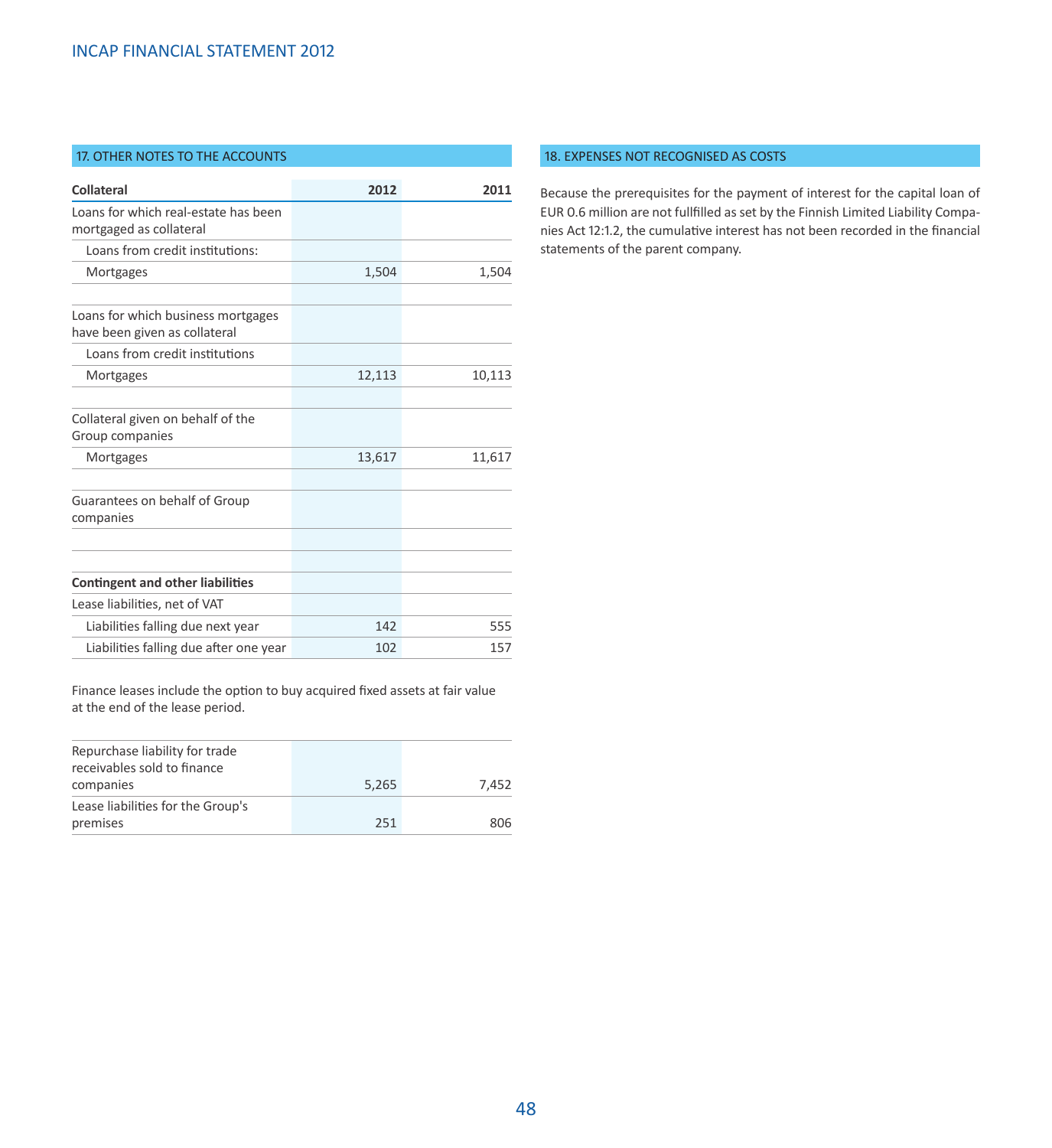# Board of Directors' proposal on measures related to the operating result

The parent company's loss for the financial period totalled EUR 5,505,693.92. The Board will propose to the Annual General Meeting on 10 April 2013 that no dividend be paid and the loss for the financial period be recognised in equity.

Helsinki, 25 February 2013

Kalevi Laurila **Lassi Noponen** 

Chairman of the Board Deputy Chairman of the Board

Raimo Helasmäki Susanna Miekk-oja

Matti Jaakola

Sami Mykkänen President and CEO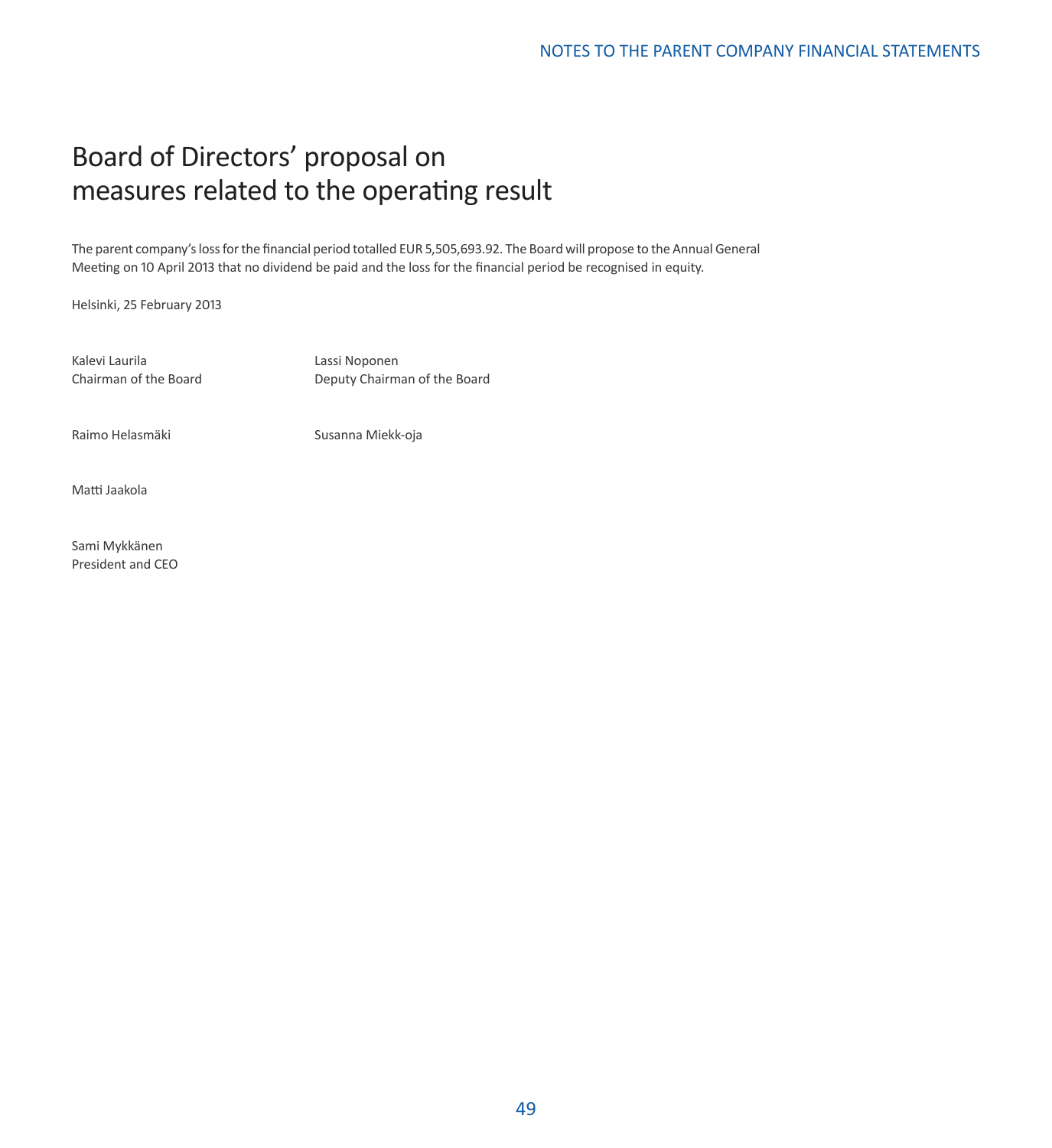# Auditor's report

#### To the Annual General Meeting of Incap Oyj

We have audited the accounting records, the financial statements, the report of the Board of Directors, and the administration of Incap Oyj for the year ended 31 December, 2012. The financial statements comprise the consolidated statement of financial position, income statement, statement of changes in equity and statement of cash flows, and notes to the consolidated financial statements, as well as the parent company's balance sheet, income statement, cash flow statement and notes to the financial statements.

# **Responsibility of the Board of Directors and the Managing Director**

The Board of Directors and the Managing Director are responsible for the preparation of consolidated financial statements that give a true and fair view in accordance with International Financial Reporting Standards (IFRS) as adopted by the EU, as well as for the preparation of financial statements and the report of the Board of Directors that give a true and fair view in accordance with the laws and regulations governing the preparation of the financial statements and the report of the Board of Directors in Finland. The Board of Directors is responsible for the appropriate arrangement of the control of the company's accounts and finances, and the Managing Director shall see to it that the accounts of the company are in compliance with the law and that its financial affairs have been arranged in a reliable manner.

### **Auditor's Responsibility**

Our responsibility is to express an opinion on the financial statements, on the consolidated financial statements and on the report of the Board of Directors based on our audit. The Auditing Act requires that we comply with the requirements of professional ethics. We conducted our audit in accordance with good auditing practice in Finland. Good auditing practice requires that we plan and perform the audit to obtain reasonable assurance about whether the financial statements and the report of the Board of Directors are free from material misstatement, and whether the members of the Board of Directors of the parent company and the Managing Director are guilty of an act or negligence which may result in liability in damages towards the company or have violated the Limited Liability Companies Act or the articles of association of the company.

An audit involves performing procedures to obtain audit evidence about the amounts and disclosures in the financial statements and the report of the Board of Directors. The procedures selected depend on the auditor's judgment, including the assessment of the risks of material misstatement, whether due to fraud or error. In making those risk assessments, the auditor considers internal control relevant to the entity's preparation of financial statements and report of the Board of Directors that give a true and fair view in order to design audit procedures that are appropriate in the circumstances, but not for the purpose of expressing an opinion on the effectiveness of the company's internal control. An audit also includes evaluating the appropriateness of accounting policies used and the reasonableness of accounting estimates made by management, as well as evaluating the overall presentation of the financial statements and the report of the Board of Directors.

We believe that the audit evidence we have obtained is sufficient and appropriate to provide a basis for our audit opinion.

# **Opinion on the consolidated financial statements**

In our opinion, the consolidated financial statements give a true and fair view of the financial position, financial performance, and cash flows of the group in accordance with International Financial Reporting Standards (IFRS) as adopted by the EU.

# **Opinion on the company's financial statements and the report of the Board of Directors**

In our opinion, the financial statements and the report of the Board of Directors give a true and fair view of both the consolidated and the parent company's financial performance and financial position in accordance with the laws and regulations governing the preparation of the financial statements and the report of the Board of Directors in Finland. The information in the report of the Board of Directors is consistent with the information in the financial statements.

#### **Emphasis of matters**

Without qualifying our opinion, we want to draw attention to the issues described in the report of the Board of Directors and in paragraph 26 of the notes to the financial statements about the company's financing and sufficiency of working capital. According to the cash flow forecast, the company's working capital does not correspond with the company's needs for the next 12 months. According to the company's estimate the additional working capital requirement is about EUR 4-6 million. The matters in the report of the Board of Directors and in the notes to the financial statements indicate the existence of significant uncertainty which may cast a significant doubt about the company's ability to continue as a going concern.

In addition, without qualifying our opinion, we want to draw attention to the valuation of the subsidiary shares and related significant uncertainty, which is described in section 11 in notes to the financial statements of the parent company.

# **Auditor's notification in accordance with Securities Market Act 7:8 §**

Without qualifying our opinion, we want to draw attention to the section "Information related to the liquidity risk and continuity of operations in the interim report for January-June" in the report of the Board of Directors. The company's Interim Report for January-June has not complied with all the requirements of IAS 34 standard. The company has later provided the missing information in a prospectus and a separate stock exchange release on 14.9.2012.

Helsinki, March 18, 2013

Ernst & Young Oy Authorized Public Accountant Firm

Jari Karppinen Authorized Public Accountant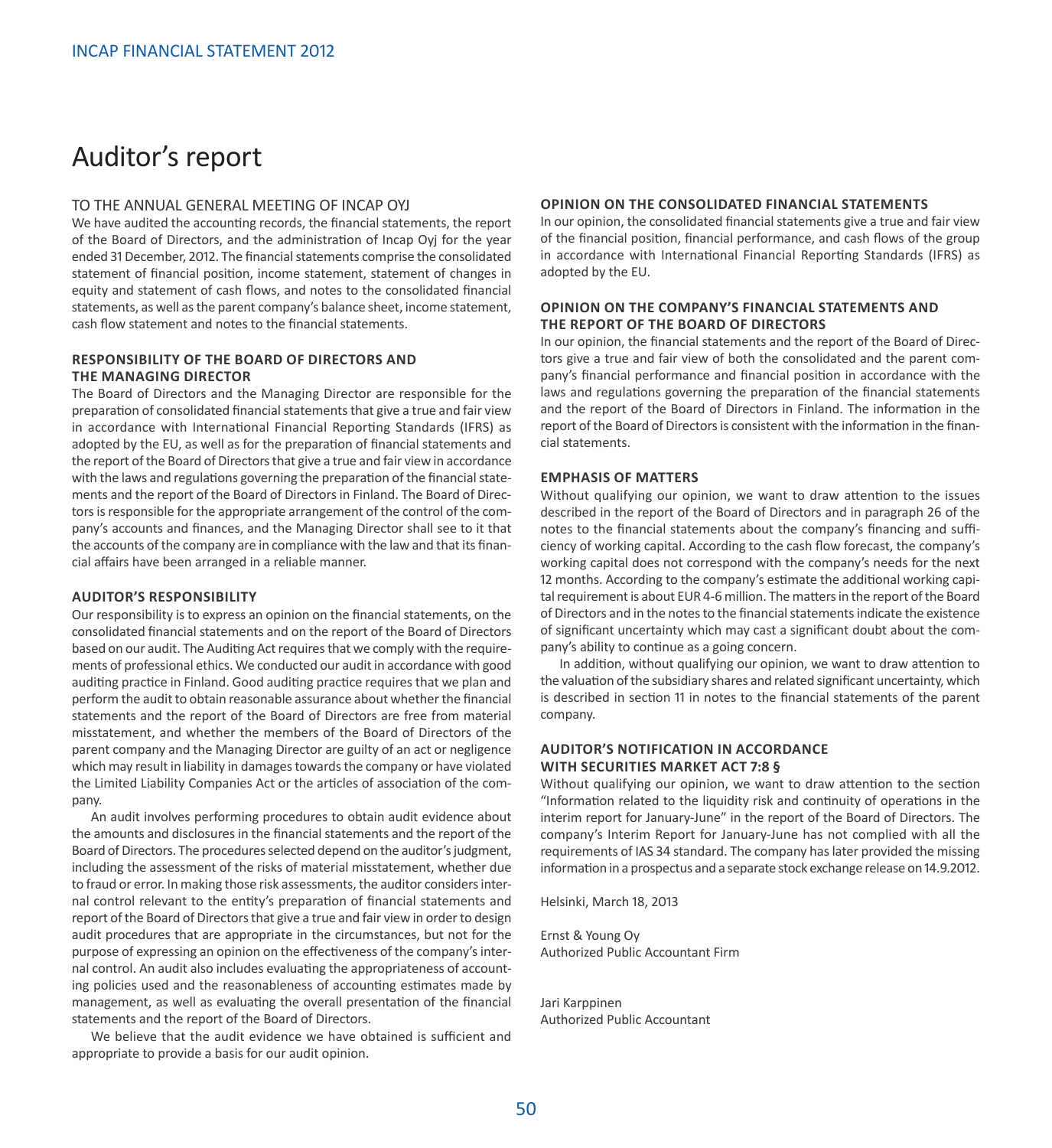# Five-year Key Figures

|                             |                              | 2012           | 2011           | 2010         | 2009             | 2008             |
|-----------------------------|------------------------------|----------------|----------------|--------------|------------------|------------------|
|                             |                              |                |                |              |                  |                  |
|                             |                              | <b>IFRS</b>    | <b>IFRS</b>    | <b>IFRS</b>  | <b>IFRS</b>      | <b>IFRS</b>      |
| Revenue                     | <b>EUR</b> million           | 64.1           | 68.9           | 59.2         | 69.8             | 93.9             |
| Growth                      | %                            | $-7$           | 16             | $-15$        | $-26$            | 13               |
| Operating profit            | <b>EUR</b> million           | $-0.7$         | $-1.6$         | $-3.2$       | $-5.0$           | $-3.6$           |
| Share of revenue            | %                            | $-1$           | $-2$           | $-5$         | $-7$             | $-4$             |
| Profit before taxes         | <b>EUR</b> million           | $-1.4$         | $-4.0$         | $-4.9$       | $-6.7$           | $-5.4$           |
| Share of revenue            | %                            | $-2$           | $-6$           | -8           | $-10$            | $-6$             |
| Return on equity (ROE)      | $9/2$ 1) 3)                  | 580.8          | $-115.3$       | $-81.0$      | $-68.5$          | $-33.4$          |
| Return on investment (ROI)  | $\frac{9}{2}$ <sup>1)</sup>  | $-12.6$        | $-5.1$         | $-10.6$      | $-15.9$          | $-8.6$           |
| <b>Total assets</b>         | <b>EUR</b> million           | 29.3           | 39.27          | 42.6         | 39.7             | 48.9             |
| Equity ratio                | $\frac{9}{20}$ <sup>1)</sup> | $-10.3$        | 3.3            | 13.2         | 16.2             | 27.0             |
| Gearing                     | 9/21                         | $-659.4$       | 1867.7         | 383.0        | 319.8            | 146.1            |
| Net debt                    | <b>EUR</b> million           | 18.9           | 21.8           | 21.7         | 21.3             | 20.7             |
| Quick ratio                 |                              | 0.5            | 0.4            | 0.6          | 0.5              | 0.6              |
| Current ratio               |                              | 0.8            | 0.7            | 1.0          | 1.1              | $1.2\,$          |
| Investments                 | <b>EUR</b> million           | 0.1            | 0.3            | 0.5          | 1.1              | 1.8              |
| Share of revenue            | %                            | $\overline{0}$ | $\overline{0}$ | $\mathbf{1}$ | $\overline{2}$   | $\overline{2}$   |
| R&D expenditure             | <b>EUR</b> million           | 0.1            | 0.1            | 0.05         | 0.1              | 0.5              |
| Share of revenue            | $\%$                         | $\mathbf{0}$   | $\mathbf{0}$   | 0            | $\mathbf 0$      | $\mathbf{1}$     |
| Average number of employees |                              | 697            | 749            | 780          | 751              | 735              |
| <b>Dividends</b>            | EUR million <sup>2)</sup>    | $\mathbf 0$    | $\mathbf{0}$   | $\mathbf 0$  | $\boldsymbol{0}$ | $\boldsymbol{0}$ |

1) Key figures have been calculated in accordance with the standard 5.1 of Financial Supervision Authority.

2) The Board of Directors proposes to the Annual General Meeting that no dividend be paid out.

3) In the calculation of return on equity, the numerator and the denominator are negative.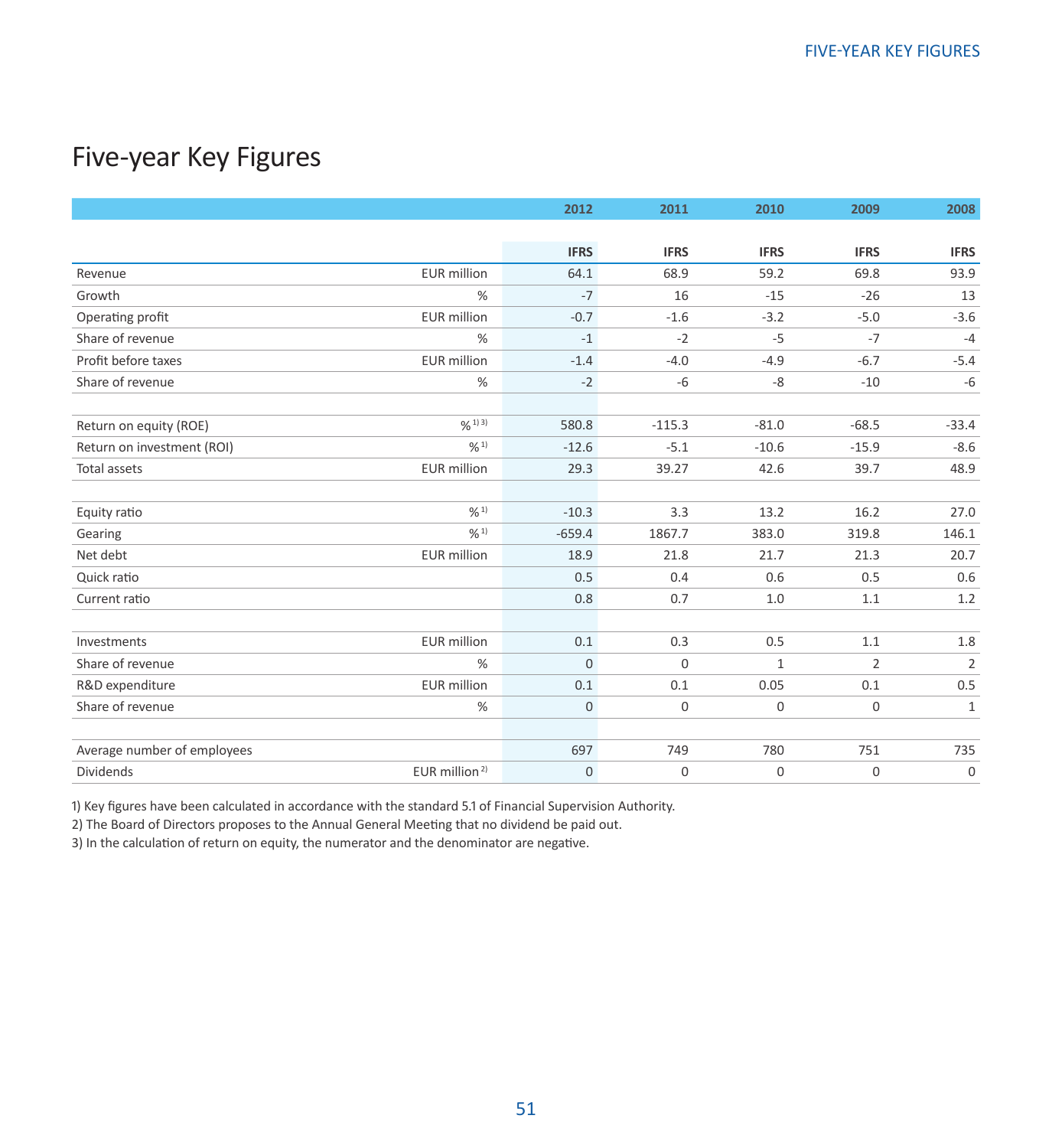|                                       |                             | 2012           | 2011         | 2010         | 2009        | 2008         |
|---------------------------------------|-----------------------------|----------------|--------------|--------------|-------------|--------------|
|                                       |                             |                |              |              |             |              |
|                                       |                             | <b>IFRS</b>    | <b>IFRS</b>  | <b>IFRS</b>  | <b>IFRS</b> | <b>IFRS</b>  |
| Per-share data                        |                             |                |              |              |             |              |
| Earnings per share                    | <b>EUR</b>                  | $-0.25$        | $-0.21$      | $-0.33$      | $-0.55$     | $-0.44$      |
| Equity per share                      | <b>EUR</b>                  | $-0.14$        | 0.07         | 0.30         | 0.53        | 1.08         |
| Dividend per share                    | EUR <sup>1</sup>            | $\mathbf 0$    | $\mathbf{0}$ | $\mathbf{0}$ | 0           | $\mathbf 0$  |
| Dividend out of profit                | $\frac{9}{2}$ <sup>1)</sup> | $\mathbf{0}$   | $\mathbf 0$  | $\mathbf{0}$ | 0           | $\mathbf{0}$ |
| Effective dividend yield              | $\frac{9}{2}$ <sup>1)</sup> | $\overline{0}$ | $\mathbf{0}$ | $\mathbf 0$  | 0           | $\Omega$     |
| P/E ratio                             |                             | $-0.8$         | $-2.0$       | $-1.7$       | $-1.2$      | $-1.2$       |
|                                       |                             |                |              |              |             |              |
| Trend in share price                  |                             |                |              |              |             |              |
| Minimum price during year             | <b>EUR</b>                  | 0.15           | 0.37         | 0.49         | 0.43        | 0.49         |
| Maximum price during year             | <b>EUR</b>                  | 0.65           | 0.64         | 0.75         | 0.99        | 1.60         |
| Mean price during year                | <b>EUR</b>                  | 0.30           | 0.52         | 0.63         | 0.63        | 1.02         |
| Closing price at end of year          | <b>EUR</b>                  | 0.19           | 0.42         | 0.57         | 0.67        | 0.55         |
|                                       |                             |                |              |              |             |              |
| Total market capitalisation at 31 Dec | <b>EUR</b> million          | 4.0            | 7.8          | 10.6         | 8.2         | 6.7          |
| Trade volume                          | no. of shares               | 2,952,411      | 746,382      | 5,211,956    | 2,986,054   | 1,651,176    |
| Trade volume                          | %                           | 14             | 4            | 39           | 25          | 14           |
|                                       |                             |                |              |              |             |              |
| Share issue-adjusted number of shares |                             |                |              |              |             |              |
| Mean number during year               |                             | 20,067,042     | 18,680,880   | 14,682,250   | 12,180,880  | 12,180,880   |
| Number at end of year                 |                             | 20,848,980     | 18,680,880   | 18,680,880   | 12,180,880  | 12,180,880   |

1) The Board of Directors proposes to the Annual General Meeting that no dividend be paid out.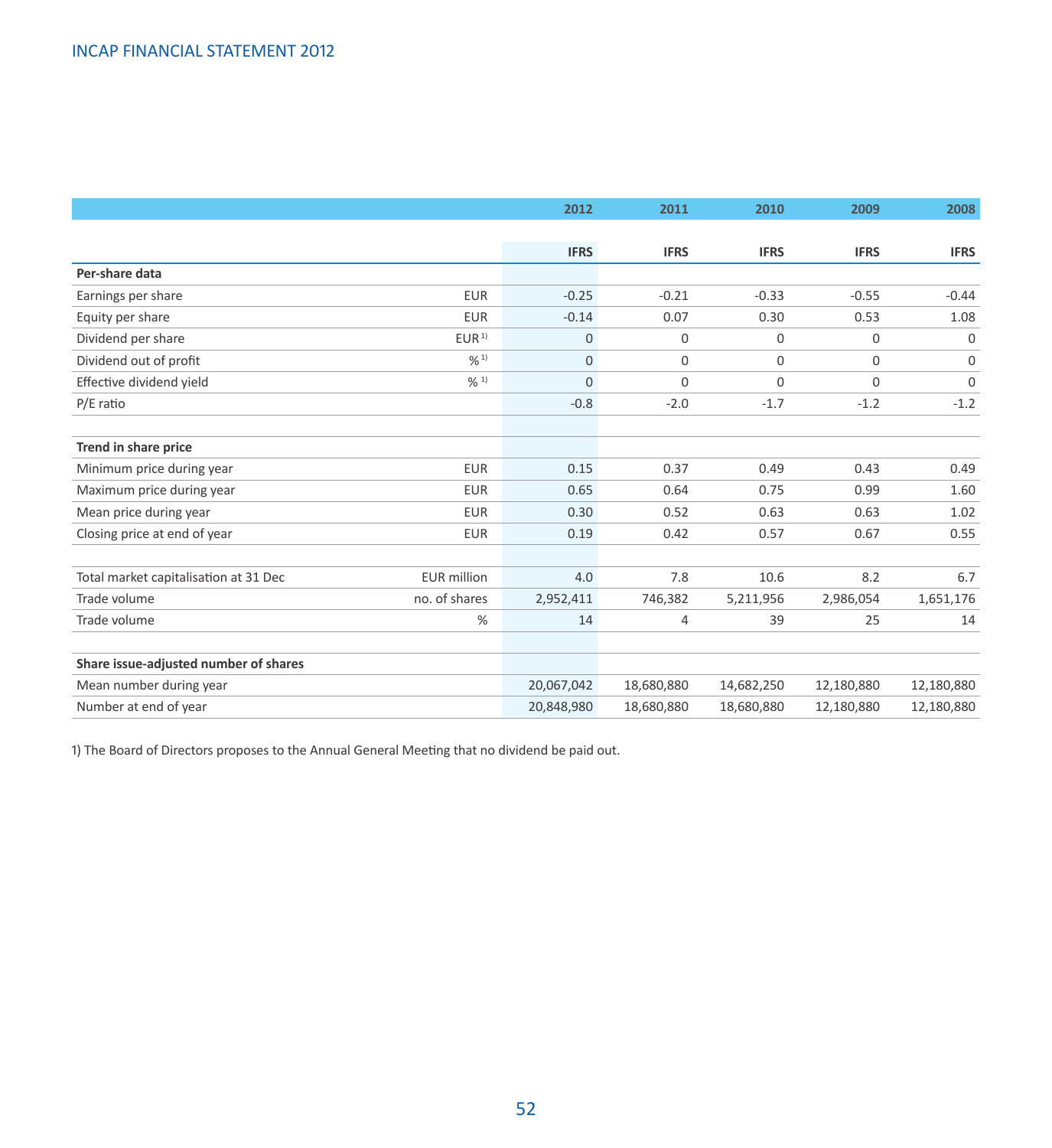# Definitions of Key Figures

| Return on equity, %            | 100 x profit/loss<br>$\equiv$<br>equity (mean for financial year)                                                             |  |
|--------------------------------|-------------------------------------------------------------------------------------------------------------------------------|--|
| Return on investment, %        | 100 x (profit/loss + financial expenses)<br>equity + interest-bearing loans (mean for financial year)                         |  |
| Equity ratio, %                | 100 x equity<br>$\equiv$<br>total assets less advance payments received                                                       |  |
| Gearing, %                     | 100 x (interest-bearing liabilities less cash and cash equivalents)<br>equity                                                 |  |
| Net debt                       | liabilities less financial assets<br>$=$                                                                                      |  |
| Quick ratio                    | financial assets<br>$\equiv$<br>short-term liabilities - current advance payments received                                    |  |
| Current ratio                  | financial assets + inventories<br>$=$<br>current liabilities                                                                  |  |
| Investments                    | purchases of property, plant and equipment net of VAT and including investment subsidies<br>$\equiv$                          |  |
| Average number of employees    | average number of employees at end of month<br>$\equiv$                                                                       |  |
| Per-share data                 |                                                                                                                               |  |
| Earnings per share             | net profit<br>share issue-adjusted mean number of shares during financial year                                                |  |
| Equity per share               | equity<br>$\equiv$<br>share issue-adjusted number of shares at end of financial year                                          |  |
| Dividend per share             | dividend during financial year<br>$\equiv$<br>share issue-adjusted number of dividend-earning shares at end of financial year |  |
| Dividend out of profit, %      | 100 x dividend per share<br>earnings per share                                                                                |  |
| Effective dividend yield, %    | 100 x dividend per share<br>$\equiv$<br>last price at balance sheet date                                                      |  |
| Price per earnings (P/E) ratio | last price at balance sheet date<br>earnings per share                                                                        |  |
| Total market capitalisation    | last price at balance sheet date x number of shares in issue<br>$=$                                                           |  |